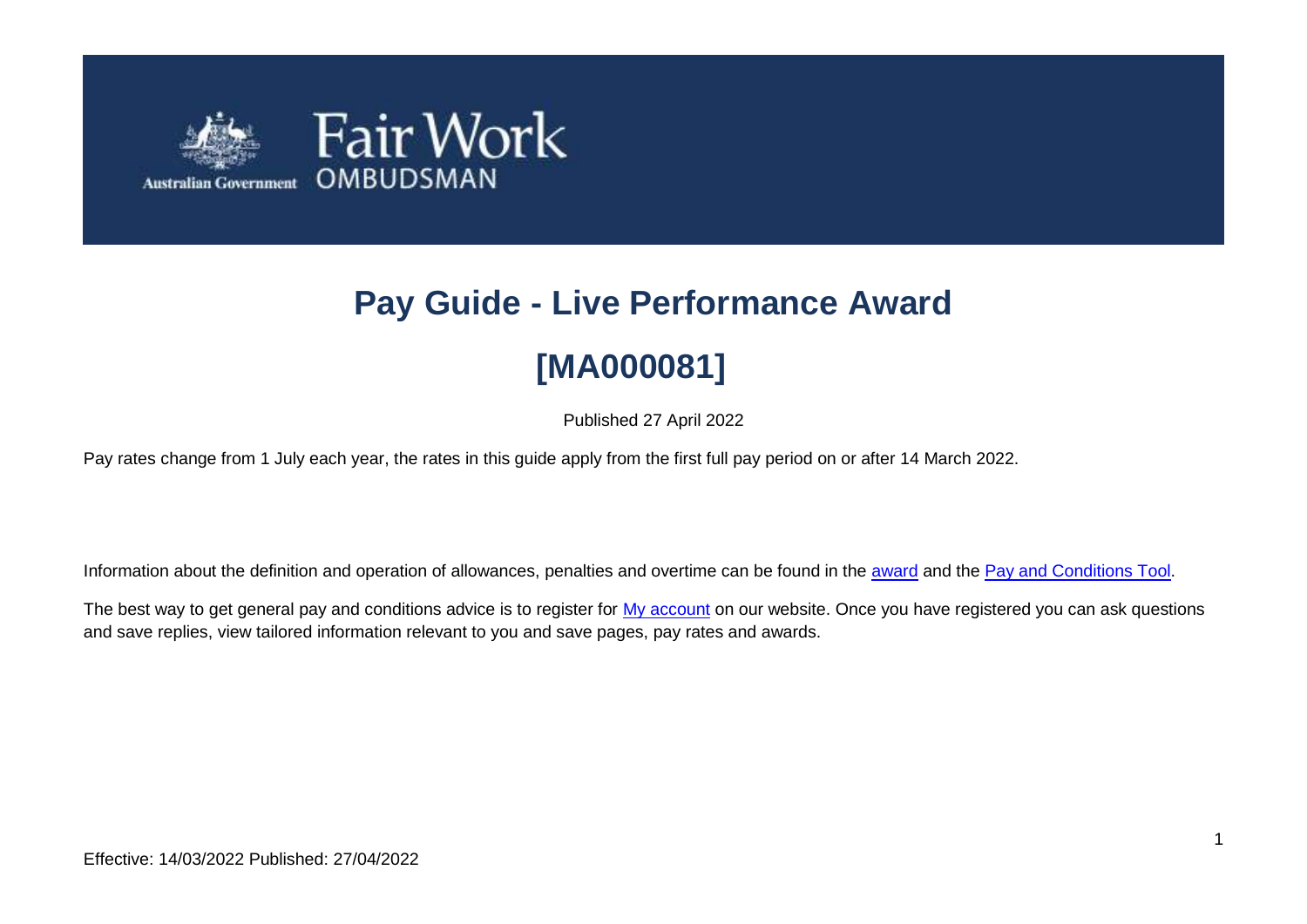## **Rates of pay**

### **Adult**

## **Production and support staff - Touring sound and/or lighting - Full-time & part-time**

The rates below include the sound & lighting overtime and penalty allowance.

| <b>Classification</b>          | ີ<br>Weekly pay rate | Hourly pay rate |
|--------------------------------|----------------------|-----------------|
| Level 1 (induction / training) | \$907.81             | \$23.89         |
| Level <sub>2</sub>             | \$987.12             | \$25.98         |
| Level 3                        | \$1,036.94           | \$27.28         |
| Level 4                        | \$1,056.91           | \$27.81         |
| Level 5                        | \$1,089.93           | \$28.68         |
| Level 6                        | \$1,123.18           | \$29.56         |
| Level 7                        | \$1,195.21           | \$31.45         |
| Level 8                        | \$1,236.45           | \$32.54         |
| <b>Technical manager</b>       | \$1,366.29           | \$35.96         |

#### **Production and support staff - Touring sound and/or lighting - Casual**

The rates below include the sound & lighting overtime and penalty allowance.

| <b>Classification</b>          | Hourly pay rate |
|--------------------------------|-----------------|
| Level 1 (induction / training) | \$29.86         |
| Level 2                        | \$32.48         |
| Level 3                        | \$34.10         |
| Level 4                        | \$34.76         |
| Level 5                        | \$35.85         |
| Level 6                        | \$36.95         |
| Level 7                        | \$39.31         |
| Level 8                        | \$40.68         |
| <b>Technical manager</b>       | \$44.95         |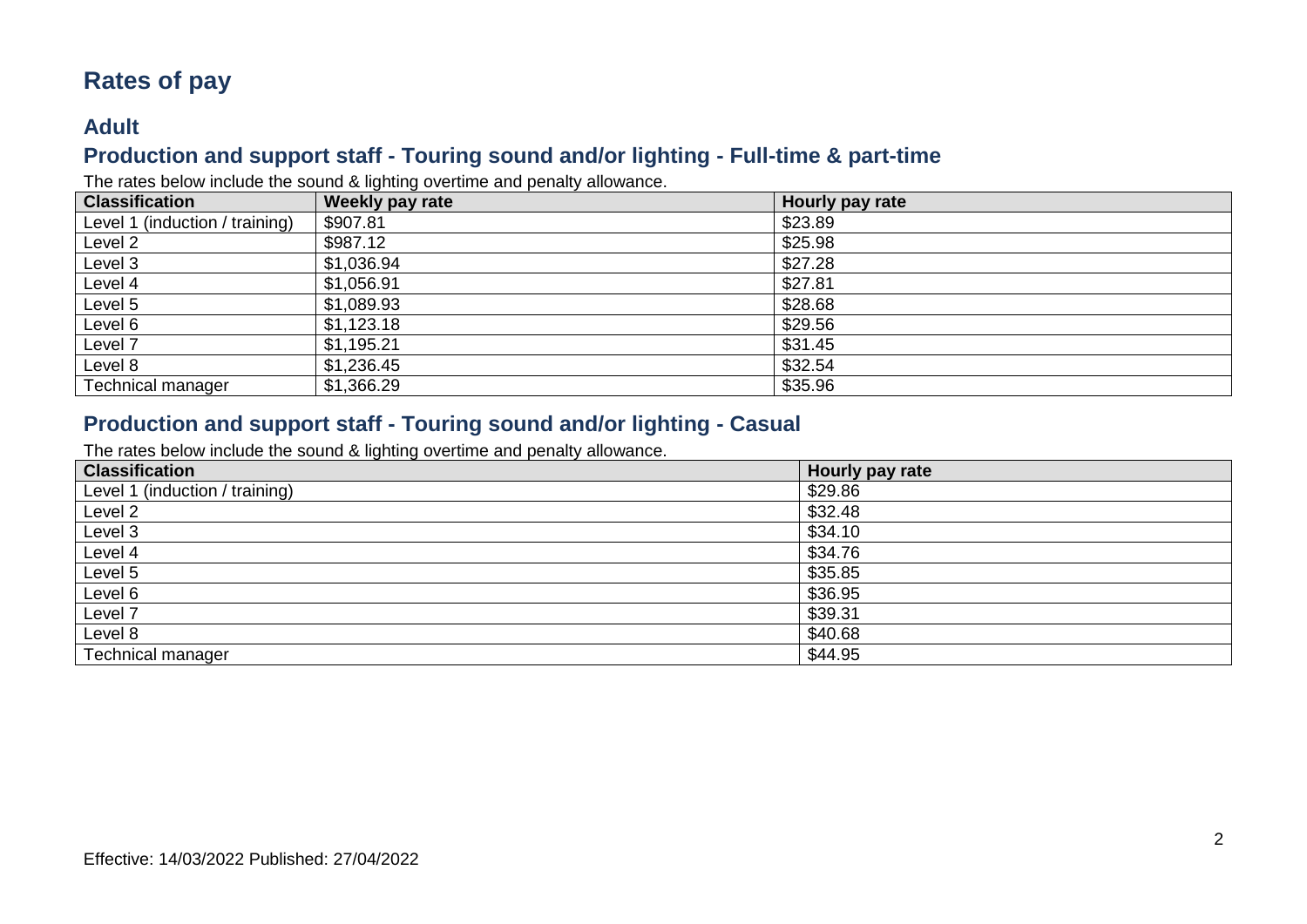## **Production and support staff - Crewing services - Full-time & part-time**

#### **Table 1 of 3**

| <b>Classification</b>          | Weekly pay rate | Hourly pay rate | <b>Sunday</b> | <b>Public holiday</b> | <b>Overtime - more</b><br>than 12 hours<br>per day - first 2<br>hours | <b>Overtime - more</b><br>than 12 hours<br>per day - after 2<br>hours |
|--------------------------------|-----------------|-----------------|---------------|-----------------------|-----------------------------------------------------------------------|-----------------------------------------------------------------------|
| Level 1 (induction / training) | \$772.60        | \$20.33         | \$40.66       | \$40.66               | \$30.50                                                               | \$40.66                                                               |
| Level 2                        | \$840.10        | \$22.11         | \$44.22       | \$44.22               | \$33.17                                                               | \$44.22                                                               |
| Level 3                        | \$882.50        | \$23.22         | \$46.44       | \$46.44               | \$34.83                                                               | \$46.44                                                               |
| Level 4                        | \$899.50        | \$23.67         | \$47.34       | \$47.34               | \$35.51                                                               | \$47.34                                                               |
| Level 5                        | \$927.60        | \$24.41         | \$48.82       | \$48.82               | \$36.62                                                               | \$48.82                                                               |
| Level 6                        | \$955.90        | \$25.16         | \$50.32       | \$50.32               | \$37.74                                                               | \$50.32                                                               |
| Level 7                        | \$1,017.20      | \$26.77         | \$53.54       | \$53.54               | \$40.16                                                               | \$53.54                                                               |
| Level 8                        | \$1,052.30      | \$27.69         | \$55.38       | \$55.38               | \$41.54                                                               | \$55.38                                                               |
| Technical manager              | \$1,162.80      | \$30.60         | \$61.20       | \$61.20               | \$45.90                                                               | \$61.20                                                               |

| <b>Classification</b>          | Overtime -<br>more than 38<br>hours per<br>week - full-<br>time | Overtime -<br>more than 38<br>hours per<br>week - first 2<br>hours - part-<br>time | <b>Overtime -</b><br>more than 38<br>hours per<br>week - after 2<br>hours - part-<br>time | Overtime -<br><b>Sunday</b> | <b>Between 6am</b><br><b>&amp; 7am</b> | <b>Between 6am</b><br>& 7am -<br>cleaners | <b>Between</b><br>11 $pm$ & 6 $am$ |
|--------------------------------|-----------------------------------------------------------------|------------------------------------------------------------------------------------|-------------------------------------------------------------------------------------------|-----------------------------|----------------------------------------|-------------------------------------------|------------------------------------|
| Level 1 (induction / training) | \$30.50                                                         | \$30.50                                                                            | \$40.66                                                                                   | \$40.66                     | \$40.66                                | \$24.40                                   | \$31.00                            |
| Level 2                        | \$33.17                                                         | \$33.17                                                                            | \$44.22                                                                                   | \$44.22                     | \$44.22                                | \$26.53                                   | \$33.72                            |
| Level 3                        | \$34.83                                                         | \$34.83                                                                            | \$46.44                                                                                   | \$46.44                     | \$46.44                                | \$27.86                                   | \$35.41                            |
| Level 4                        | \$35.51                                                         | \$35.51                                                                            | \$47.34                                                                                   | \$47.34                     | \$47.34                                | \$28.40                                   | \$36.10                            |
| Level 5                        | \$36.62                                                         | \$36.62                                                                            | \$48.82                                                                                   | \$48.82                     | \$48.82                                | \$29.29                                   | \$37.23                            |
| Level 6                        | \$37.74                                                         | \$37.74                                                                            | \$50.32                                                                                   | \$50.32                     | \$50.32                                | \$30.19                                   | \$38.37                            |
| Level <sub>7</sub>             | \$40.16                                                         | \$40.16                                                                            | \$53.54                                                                                   | \$53.54                     | \$53.54                                | \$32.12                                   | \$40.82                            |
| Level 8                        | \$41.54                                                         | \$41.54                                                                            | \$55.38                                                                                   | \$55.38                     | \$55.38                                | \$33.23                                   | \$42.23                            |
| <b>Technical manager</b>       | \$45.90                                                         | \$45.90                                                                            | \$61.20                                                                                   | \$61.20                     | \$61.20                                | \$36.72                                   | \$46.67                            |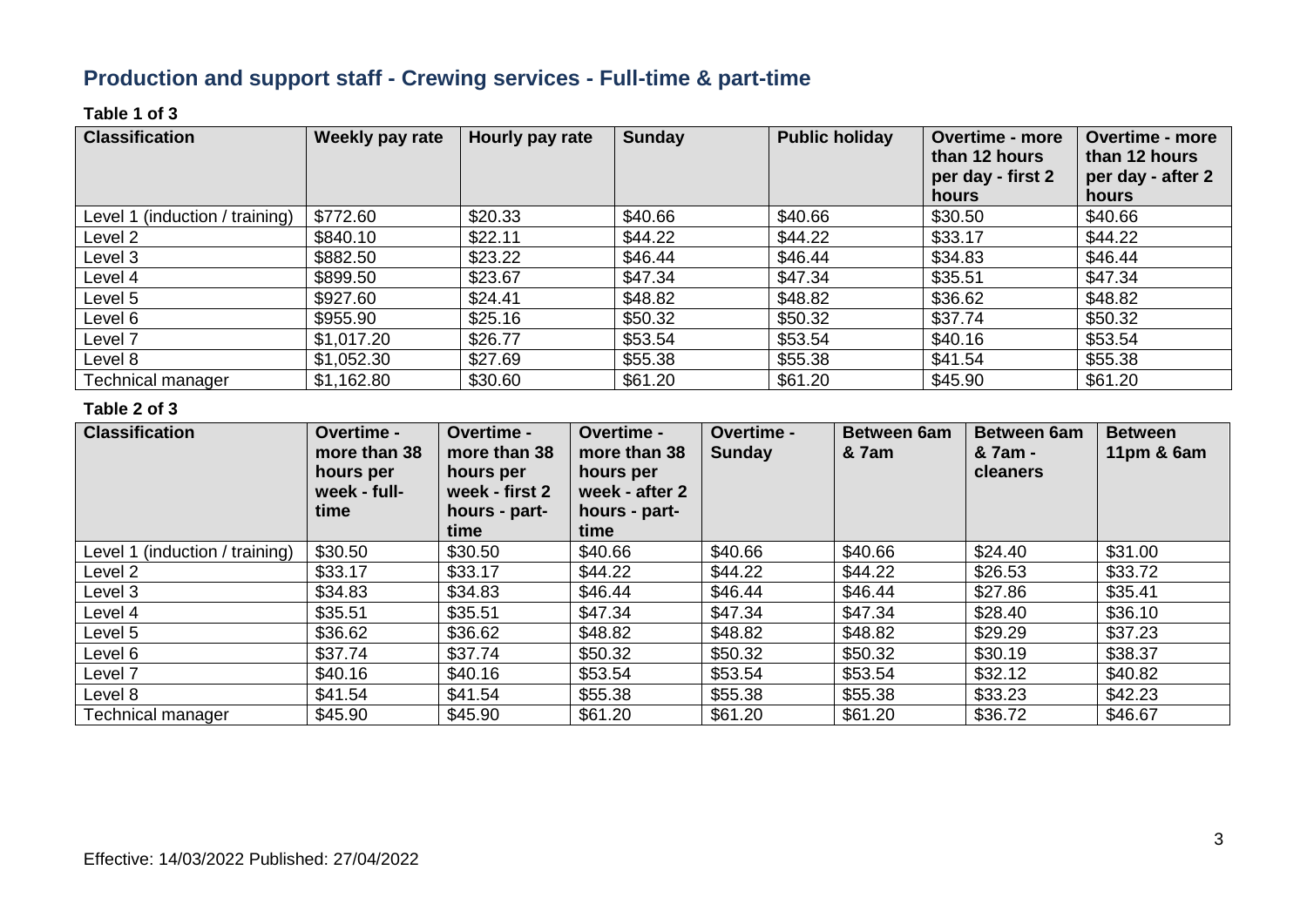| <b>Classification</b>          | Delayed meal<br>break | Delayed meal<br>break -<br>preparation of<br>stage<br>production<br>within 7 days of<br>opening -<br><b>Monday to</b><br><b>Saturday</b> | Delayed meal<br>break -<br>preparation of<br>stage<br>production<br>within 7 days of<br>opening -<br><b>Sunday</b> | Less than 10<br>hour break<br>between shifts | <b>Overtime -</b><br>rostered day off<br>- first 4 hours | Overtime -<br>rostered day off<br>- after 4 hours |
|--------------------------------|-----------------------|------------------------------------------------------------------------------------------------------------------------------------------|--------------------------------------------------------------------------------------------------------------------|----------------------------------------------|----------------------------------------------------------|---------------------------------------------------|
| Level 1 (induction / training) | \$40.66               | \$30.50                                                                                                                                  | \$50.83                                                                                                            | \$40.66                                      | \$30.50                                                  | \$40.66                                           |
| Level 2                        | \$44.22               | \$33.17                                                                                                                                  | \$55.28                                                                                                            | \$44.22                                      | \$33.17                                                  | \$44.22                                           |
| Level 3                        | \$46.44               | \$34.83                                                                                                                                  | \$58.05                                                                                                            | \$46.44                                      | \$34.83                                                  | \$46.44                                           |
| Level 4                        | \$47.34               | \$35.51                                                                                                                                  | \$59.18                                                                                                            | \$47.34                                      | \$35.51                                                  | \$47.34                                           |
| Level 5                        | \$48.82               | \$36.62                                                                                                                                  | \$61.03                                                                                                            | \$48.82                                      | \$36.62                                                  | \$48.82                                           |
| Level 6                        | \$50.32               | \$37.74                                                                                                                                  | \$62.90                                                                                                            | \$50.32                                      | \$37.74                                                  | \$50.32                                           |
| Level <sub>7</sub>             | \$53.54               | \$40.16                                                                                                                                  | \$66.93                                                                                                            | \$53.54                                      | \$40.16                                                  | \$53.54                                           |
| Level 8                        | \$55.38               | \$41.54                                                                                                                                  | \$69.23                                                                                                            | \$55.38                                      | \$41.54                                                  | \$55.38                                           |
| Technical manager              | \$61.20               | \$45.90                                                                                                                                  | \$76.50                                                                                                            | \$61.20                                      | \$45.90                                                  | \$61.20                                           |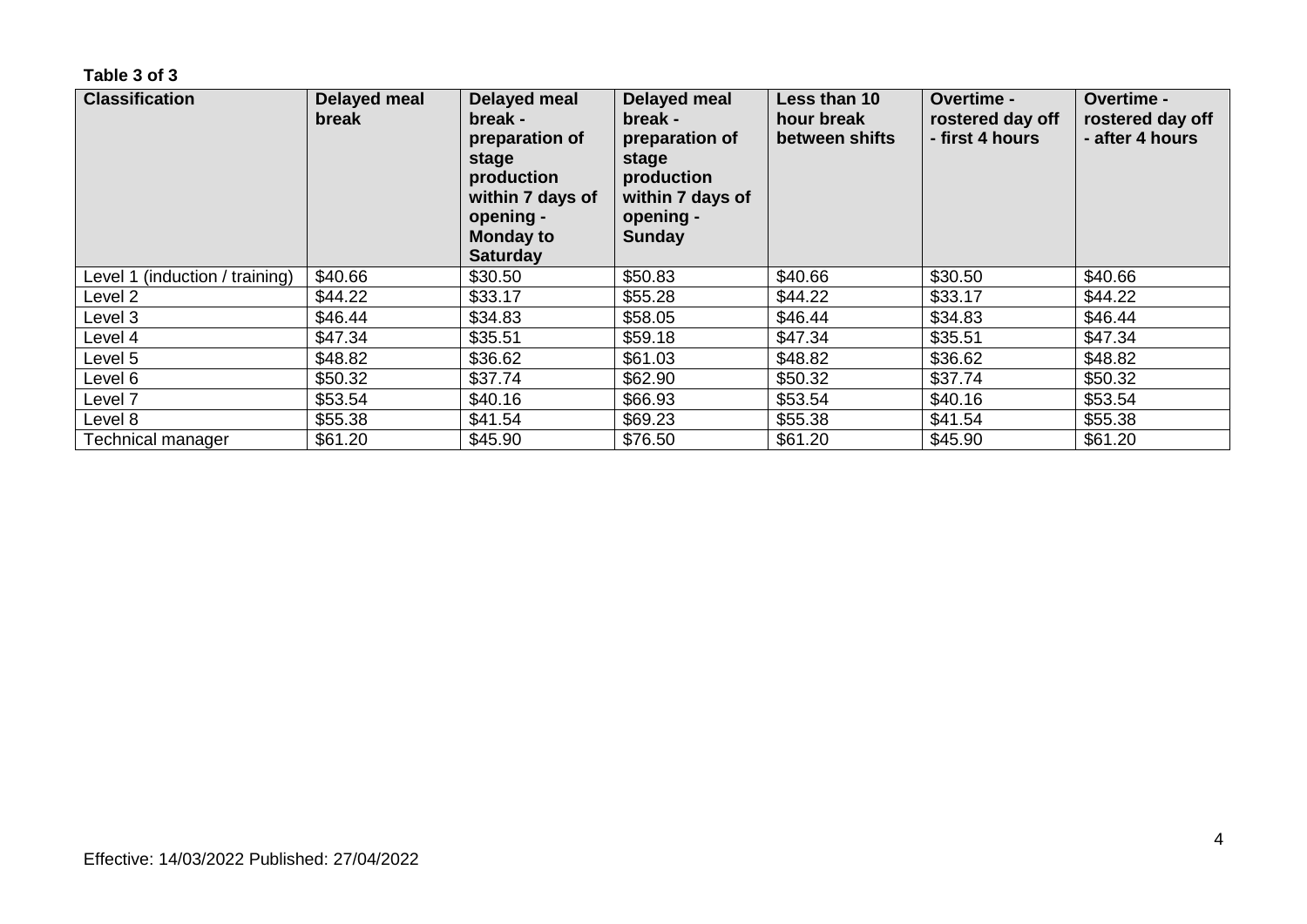## **Production and support staff - Crewing services - Casual**

#### **Table 1 of 2**

| <b>Classification</b>          | Hourly pay<br>rate | <b>Sunday</b> | <b>Public</b><br>holiday | Overtime -<br>more than<br>38 hours<br>per week -<br>first 4 hours | Overtime -<br>more than 38<br>hours per<br>week - after 4<br>hours | <b>Overtime -</b><br>more than 8<br>hours per<br>day - first 2<br>hours | <b>Overtime -</b><br>more than 8<br>hours per<br>day - after 2<br>hours | Overtime -<br><b>Sunday</b> |
|--------------------------------|--------------------|---------------|--------------------------|--------------------------------------------------------------------|--------------------------------------------------------------------|-------------------------------------------------------------------------|-------------------------------------------------------------------------|-----------------------------|
| Level 1 (induction / training) | \$25.41            | \$45.74       | \$45.74                  | \$35.58                                                            | \$45.74                                                            | \$35.58                                                                 | \$45.74                                                                 | \$45.74                     |
| Level 2                        | \$27.64            | \$49.75       | \$49.75                  | \$38.69                                                            | \$49.75                                                            | \$38.69                                                                 | \$49.75                                                                 | \$49.75                     |
| Level 3                        | \$29.03            | \$52.25       | \$52.25                  | \$40.64                                                            | \$52.25                                                            | \$40.64                                                                 | \$52.25                                                                 | \$52.25                     |
| Level 4                        | \$29.59            | \$53.26       | \$53.26                  | \$41.42                                                            | \$53.26                                                            | \$41.42                                                                 | \$53.26                                                                 | \$53.26                     |
| Level 5                        | \$30.51            | \$54.92       | \$54.92                  | \$42.72                                                            | \$54.92                                                            | \$42.72                                                                 | \$54.92                                                                 | \$54.92                     |
| Level 6                        | \$31.45            | \$56.61       | \$56.61                  | \$44.03                                                            | \$56.61                                                            | \$44.03                                                                 | \$56.61                                                                 | \$56.61                     |
| Level 7                        | \$33.46            | \$60.23       | \$60.23                  | \$46.85                                                            | \$60.23                                                            | \$46.85                                                                 | \$60.23                                                                 | \$60.23                     |
| Level 8                        | \$34.61            | \$62.30       | \$62.30                  | \$48.46                                                            | \$62.30                                                            | \$48.46                                                                 | \$62.30                                                                 | \$62.30                     |
| <b>Technical manager</b>       | \$38.25            | \$68.85       | \$68.85                  | \$53.55                                                            | \$68.85                                                            | \$53.55                                                                 | \$68.85                                                                 | \$68.85                     |

| <b>Classification</b>          | Between 6am<br>& 7am | <b>Between 6am</b><br>& 7am -<br><b>cleaners</b> | <b>Between</b><br>11pm $& 6am$ | Delayed meal<br>break | <b>Delayed meal</b><br>break -<br>preparation of<br>stage<br>production<br>within 7 days<br>of opening -<br><b>Monday to</b><br><b>Saturday</b> | <b>Delayed meal</b><br>break -<br>preparation of<br>stage<br>production<br>within 7 days<br>of opening -<br><b>Sunday</b> | Less than 10<br>hour break<br>between<br>shifts |
|--------------------------------|----------------------|--------------------------------------------------|--------------------------------|-----------------------|-------------------------------------------------------------------------------------------------------------------------------------------------|---------------------------------------------------------------------------------------------------------------------------|-------------------------------------------------|
| Level 1 (induction / training) | \$45.74              | \$29.48                                          | \$36.09                        | \$45.74               | \$35.58                                                                                                                                         | \$55.91                                                                                                                   | \$45.74                                         |
| Level 2                        | \$49.75              | \$32.06                                          | \$39.25                        | \$49.75               | \$38.69                                                                                                                                         | \$60.80                                                                                                                   | \$49.75                                         |
| Level 3                        | \$52.25              | \$33.67                                          | \$41.22                        | \$52.25               | \$40.64                                                                                                                                         | \$63.86                                                                                                                   | \$52.25                                         |
| Level 4                        | \$53.26              | \$34.32                                          | \$42.01                        | \$53.26               | \$41.42                                                                                                                                         | \$65.09                                                                                                                   | \$53.26                                         |
| Level 5                        | \$54.92              | \$35.39                                          | \$43.33                        | \$54.92               | \$42.72                                                                                                                                         | \$67.13                                                                                                                   | \$54.92                                         |
| Level 6                        | \$56.61              | \$36.48                                          | \$44.66                        | \$56.61               | \$44.03                                                                                                                                         | \$69.19                                                                                                                   | \$56.61                                         |
| Level 7                        | \$60.23              | \$38.82                                          | \$47.52                        | \$60.23               | \$46.85                                                                                                                                         | \$73.62                                                                                                                   | \$60.23                                         |
| Level 8                        | \$62.30              | \$40.15                                          | \$49.15                        | \$62.30               | \$48.46                                                                                                                                         | \$76.15                                                                                                                   | \$62.30                                         |
| <b>Technical manager</b>       | \$68.85              | \$44.37                                          | \$54.32                        | \$68.85               | \$53.55                                                                                                                                         | \$84.15                                                                                                                   | \$68.85                                         |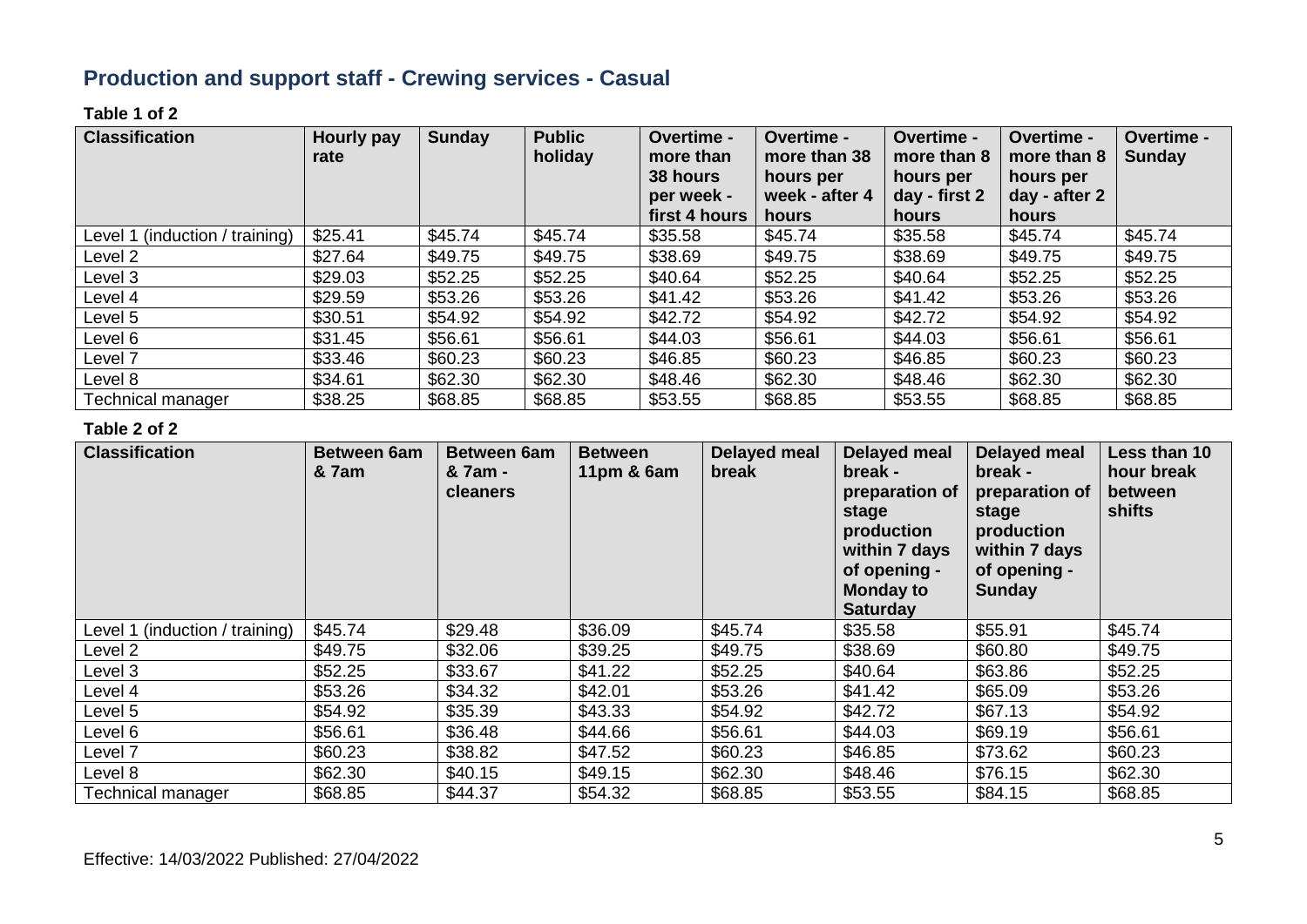## **Production and support staff - Factory sound and/or lighting - Full-time & part-time**

#### **Table 1 of 3**

| <b>Classification</b>          | <b>Weekly pay rate</b> | Hourly pay rate | <b>Sunday</b> | <b>Public holiday</b> | <b>Overtime - more</b><br>than 12 hours<br>per day - first 2<br>hours $-$ part-<br>time | <b>Overtime - more</b><br>than 12 hours<br>per day - after 2<br>hours – part-<br>time |
|--------------------------------|------------------------|-----------------|---------------|-----------------------|-----------------------------------------------------------------------------------------|---------------------------------------------------------------------------------------|
| Level 1 (induction / training) | \$772.60               | \$20.33         | \$40.66       | \$40.66               | \$30.50                                                                                 | \$40.66                                                                               |
| Level 2                        | \$840.10               | \$22.11         | \$44.22       | \$44.22               | \$33.17                                                                                 | \$44.22                                                                               |
| Level 3                        | \$882.50               | \$23.22         | \$46.44       | \$46.44               | \$34.83                                                                                 | \$46.44                                                                               |
| Level 4                        | \$899.50               | \$23.67         | \$47.34       | \$47.34               | \$35.51                                                                                 | \$47.34                                                                               |
| Level 5                        | \$927.60               | \$24.41         | \$48.82       | \$48.82               | \$36.62                                                                                 | \$48.82                                                                               |
| Level 6                        | \$955.90               | \$25.16         | \$50.32       | \$50.32               | \$37.74                                                                                 | \$50.32                                                                               |
| Level 7                        | \$1,017.20             | \$26.77         | \$53.54       | \$53.54               | \$40.16                                                                                 | \$53.54                                                                               |
| Level 8                        | \$1,052.30             | \$27.69         | \$55.38       | \$55.38               | \$41.54                                                                                 | \$55.38                                                                               |
| <b>Technical manager</b>       | \$1,162.80             | \$30.60         | \$61.20       | \$61.20               | \$45.90                                                                                 | \$61.20                                                                               |

| <b>Classification</b>          | <b>Overtime - more</b><br>than 38 hours per<br>week - first 2 hours -<br>part-time | <b>Overtime - more</b><br>than 38 hours per<br>week - after 2 hours<br>- part-time | <b>Overtime - Sunday</b> | Between midnight &<br><b>7am - not cleaners</b> | Between midnight &<br><b>7am - cleaners</b> |
|--------------------------------|------------------------------------------------------------------------------------|------------------------------------------------------------------------------------|--------------------------|-------------------------------------------------|---------------------------------------------|
| Level 1 (induction / training) | \$30.50                                                                            | \$40.66                                                                            | \$40.66                  | \$40.66                                         | \$24.40                                     |
| Level 2                        | \$33.17                                                                            | \$44.22                                                                            | \$44.22                  | \$44.22                                         | \$26.53                                     |
| Level 3                        | \$34.83                                                                            | \$46.44                                                                            | \$46.44                  | \$46.44                                         | \$27.86                                     |
| Level 4                        | \$35.51                                                                            | \$47.34                                                                            | \$47.34                  | \$47.34                                         | \$28.40                                     |
| Level 5                        | \$36.62                                                                            | \$48.82                                                                            | \$48.82                  | \$48.82                                         | \$29.29                                     |
| Level 6                        | \$37.74                                                                            | \$50.32                                                                            | \$50.32                  | \$50.32                                         | \$30.19                                     |
| Level 7                        | \$40.16                                                                            | \$53.54                                                                            | \$53.54                  | \$53.54                                         | \$32.12                                     |
| Level 8                        | \$41.54                                                                            | \$55.38                                                                            | \$55.38                  | \$55.38                                         | \$33.23                                     |
| <b>Technical manager</b>       | \$45.90                                                                            | \$61.20                                                                            | \$61.20                  | \$61.20                                         | \$36.72                                     |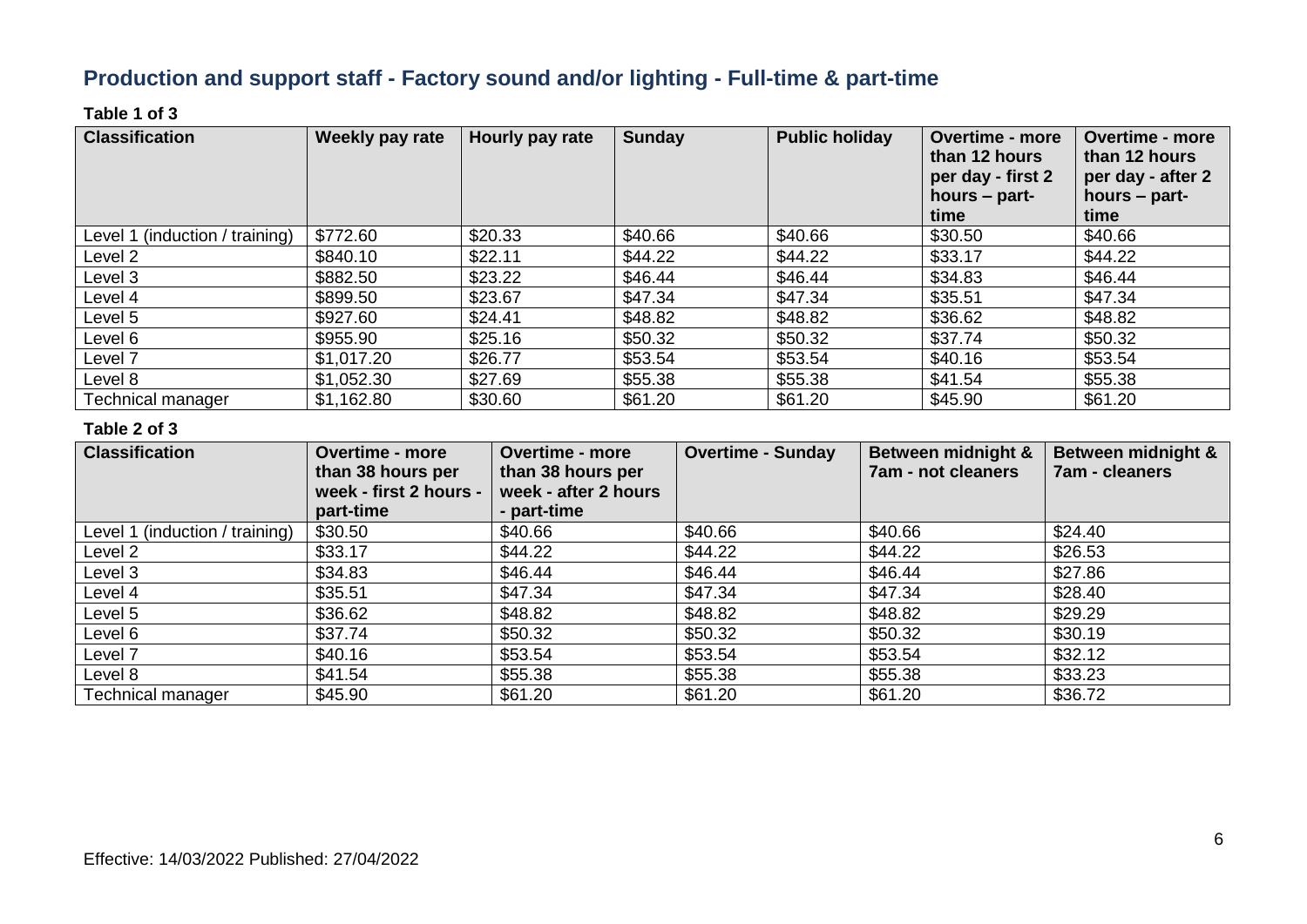| <b>Classification</b>          | Delayed meal<br>break | Delayed meal<br>break -<br>preparation of<br>stage<br>production<br>within 7 days of<br>opening -<br><b>Monday to</b><br><b>Saturday</b> | Delayed meal<br>break -<br>preparation of<br>stage<br>production<br>within 7 days of<br>opening -<br><b>Sunday</b> | Less than 10<br>hour break<br>between shifts | <b>Overtime -</b><br>rostered day off<br>- first 4 hours | Overtime -<br>rostered day off<br>- after 4 hours |
|--------------------------------|-----------------------|------------------------------------------------------------------------------------------------------------------------------------------|--------------------------------------------------------------------------------------------------------------------|----------------------------------------------|----------------------------------------------------------|---------------------------------------------------|
| Level 1 (induction / training) | \$40.66               | \$30.50                                                                                                                                  | \$50.83                                                                                                            | \$40.66                                      | \$30.50                                                  | \$40.66                                           |
| Level 2                        | \$44.22               | \$33.17                                                                                                                                  | \$55.28                                                                                                            | \$44.22                                      | \$33.17                                                  | \$44.22                                           |
| Level 3                        | \$46.44               | \$34.83                                                                                                                                  | \$58.05                                                                                                            | \$46.44                                      | \$34.83                                                  | \$46.44                                           |
| Level 4                        | \$47.34               | \$35.51                                                                                                                                  | \$59.18                                                                                                            | \$47.34                                      | \$35.51                                                  | \$47.34                                           |
| Level 5                        | \$48.82               | \$36.62                                                                                                                                  | \$61.03                                                                                                            | \$48.82                                      | \$36.62                                                  | \$48.82                                           |
| Level 6                        | \$50.32               | \$37.74                                                                                                                                  | \$62.90                                                                                                            | \$50.32                                      | \$37.74                                                  | \$50.32                                           |
| Level <sub>7</sub>             | \$53.54               | \$40.16                                                                                                                                  | \$66.93                                                                                                            | \$53.54                                      | \$40.16                                                  | \$53.54                                           |
| Level 8                        | \$55.38               | \$41.54                                                                                                                                  | \$69.23                                                                                                            | \$55.38                                      | \$41.54                                                  | \$55.38                                           |
| Technical manager              | \$61.20               | \$45.90                                                                                                                                  | \$76.50                                                                                                            | \$61.20                                      | \$45.90                                                  | \$61.20                                           |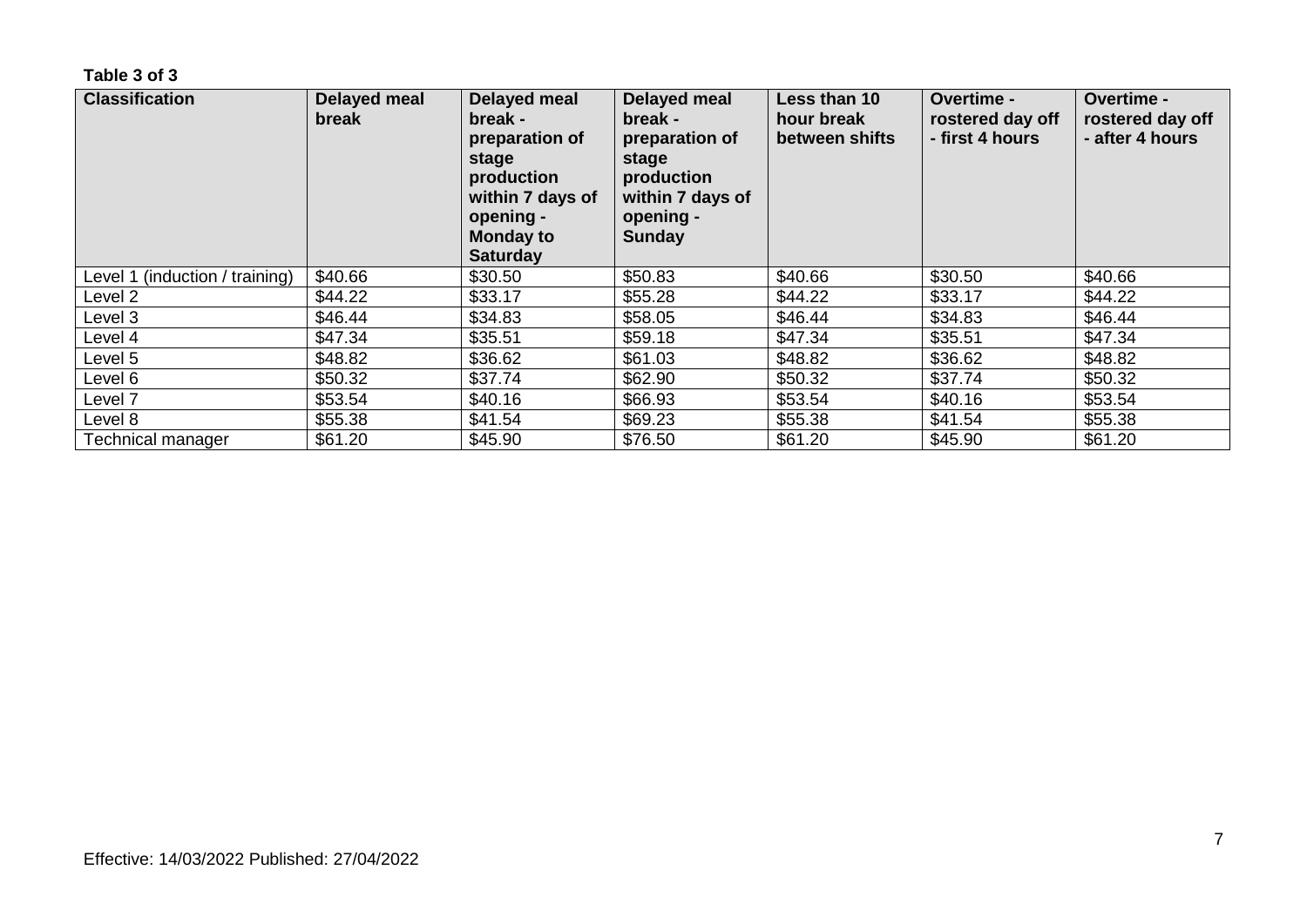## **Production and support staff - Factory sound and/or lighting - Casual**

#### **Table 1 of 2**

| <b>Classification</b>          | Hourly pay<br>rate | <b>Sunday</b> | <b>Public</b><br>holiday | <b>Overtime -</b><br>more than<br>38 hours<br>per week -<br>first 4 hours | Overtime -<br>more than<br>38 hours per<br>week - after<br>4 hours | Overtime -<br>more than 8<br>hours per<br>day - first 2<br>hours | Overtime -<br>more than 8<br>hours per<br>day - after 2<br>hours | Overtime -<br><b>Sunday</b> |
|--------------------------------|--------------------|---------------|--------------------------|---------------------------------------------------------------------------|--------------------------------------------------------------------|------------------------------------------------------------------|------------------------------------------------------------------|-----------------------------|
| Level 1 (induction / training) | \$25.41            | \$45.74       | \$45.74                  | \$35.58                                                                   | \$45.74                                                            | \$35.58                                                          | \$45.74                                                          | \$45.74                     |
| Level 2                        | \$27.64            | \$49.75       | \$49.75                  | \$38.69                                                                   | \$49.75                                                            | \$38.69                                                          | \$49.75                                                          | \$49.75                     |
| Level 3                        | \$29.03            | \$52.25       | \$52.25                  | \$40.64                                                                   | \$52.25                                                            | \$40.64                                                          | \$52.25                                                          | \$52.25                     |
| Level 4                        | \$29.59            | \$53.26       | \$53.26                  | \$41.42                                                                   | \$53.26                                                            | \$41.42                                                          | \$53.26                                                          | \$53.26                     |
| Level 5                        | \$30.51            | \$54.92       | \$54.92                  | \$42.72                                                                   | \$54.92                                                            | \$42.72                                                          | \$54.92                                                          | \$54.92                     |
| Level 6                        | \$31.45            | \$56.61       | \$56.61                  | \$44.03                                                                   | \$56.61                                                            | \$44.03                                                          | \$56.61                                                          | \$56.61                     |
| Level <sub>7</sub>             | \$33.46            | \$60.23       | \$60.23                  | \$46.85                                                                   | \$60.23                                                            | \$46.85                                                          | \$60.23                                                          | \$60.23                     |
| Level 8                        | \$34.61            | \$62.30       | \$62.30                  | \$48.46                                                                   | \$62.30                                                            | \$48.46                                                          | \$62.30                                                          | \$62.30                     |
| <b>Technical manager</b>       | \$38.25            | \$68.85       | \$68.85                  | \$53.55                                                                   | \$68.85                                                            | \$53.55                                                          | \$68.85                                                          | \$68.85                     |

| <b>Classification</b>          | <b>Between</b><br>midnight & 7am<br>- not cleaners | <b>Between</b><br>midnight & 7am<br>- cleaners | Delayed meal<br>break | Delayed meal<br>break -<br>preparation of<br>stage production<br>within 7 days of<br>opening - Monday<br>to Saturday | <b>Delayed meal</b><br>break -<br>preparation of<br>stage<br>production<br>within 7 days of<br>opening -<br>Sunday | Less than 10<br>hour break<br>between shifts |
|--------------------------------|----------------------------------------------------|------------------------------------------------|-----------------------|----------------------------------------------------------------------------------------------------------------------|--------------------------------------------------------------------------------------------------------------------|----------------------------------------------|
| Level 1 (induction / training) | \$45.74                                            | \$29.48                                        | \$45.74               | \$35.58                                                                                                              | \$55.91                                                                                                            | \$45.74                                      |
| Level 2                        | \$49.75                                            | \$32.06                                        | \$49.75               | \$38.69                                                                                                              | \$60.80                                                                                                            | \$49.75                                      |
| Level 3                        | \$52.25                                            | \$33.67                                        | \$52.25               | \$40.64                                                                                                              | \$63.86                                                                                                            | \$52.25                                      |
| Level 4                        | \$53.26                                            | \$34.32                                        | \$53.26               | \$41.42                                                                                                              | \$65.09                                                                                                            | \$53.26                                      |
| Level 5                        | \$54.92                                            | \$35.39                                        | \$54.92               | \$42.72                                                                                                              | \$67.13                                                                                                            | \$54.92                                      |
| Level 6                        | \$56.61                                            | \$36.48                                        | \$56.61               | \$44.03                                                                                                              | \$69.19                                                                                                            | \$56.61                                      |
| Level 7                        | \$60.23                                            | \$38.82                                        | \$60.23               | \$46.85                                                                                                              | \$73.62                                                                                                            | \$60.23                                      |
| Level 8                        | \$62.30                                            | \$40.15                                        | \$62.30               | \$48.46                                                                                                              | \$76.15                                                                                                            | \$62.30                                      |
| Technical manager              | \$68.85                                            | \$44.37                                        | \$68.85               | \$53.55                                                                                                              | \$84.15                                                                                                            | \$68.85                                      |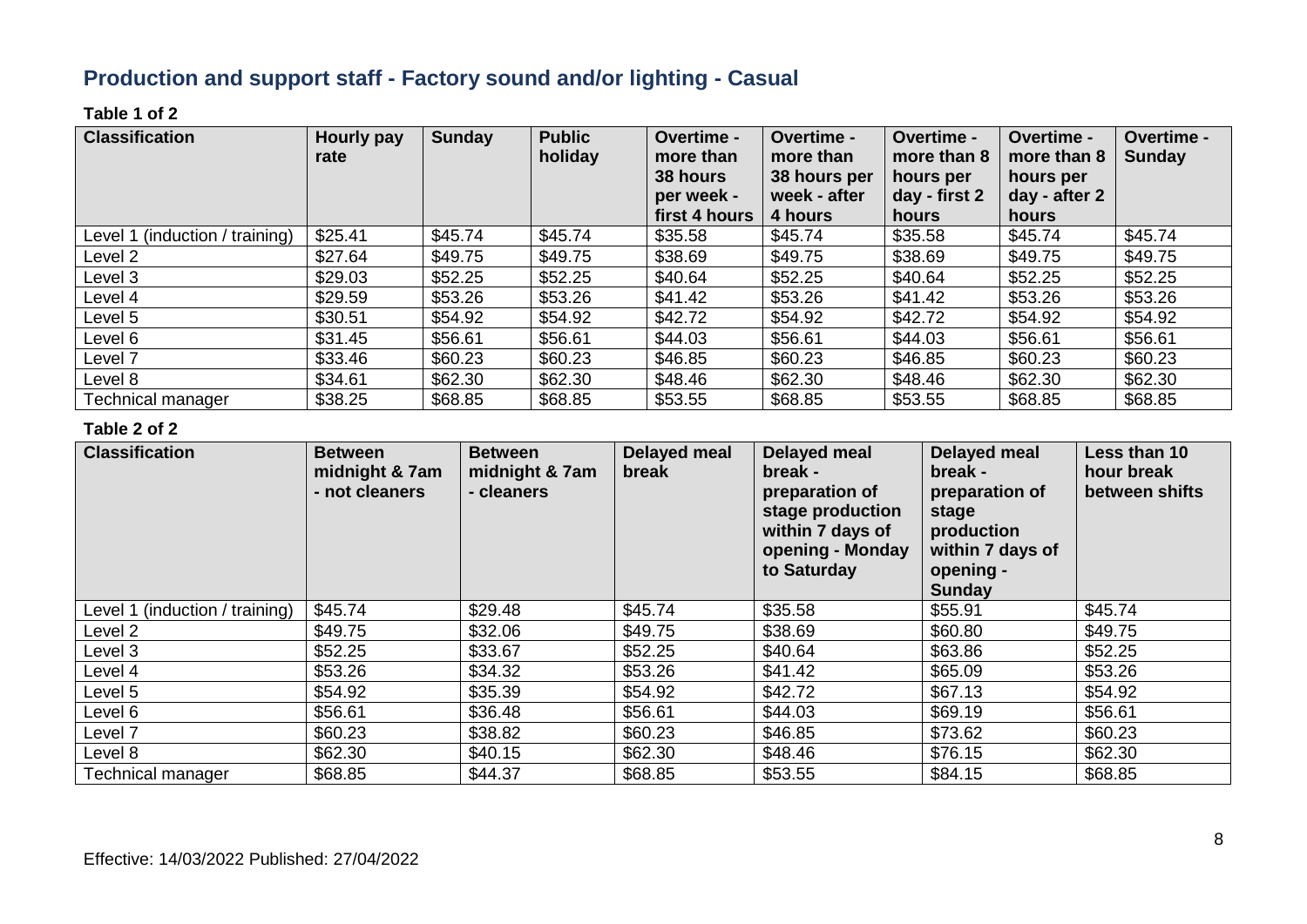## **Production and support staff - Other production and support staff - Full-time & part-time**

#### **Table 1 of 3**

| <b>Classification</b>          | Weekly pay rate | Hourly pay rate | <b>Sunday</b> | <b>Public holiday</b> | <b>Overtime - more</b><br>than 12 hours<br>per day - first 2<br>hours | <b>Overtime - more</b><br>than 12 hours<br>per day - after 2<br>hours |
|--------------------------------|-----------------|-----------------|---------------|-----------------------|-----------------------------------------------------------------------|-----------------------------------------------------------------------|
| Level 1 (induction / training) | \$772.60        | \$20.33         | \$40.66       | \$40.66               | \$30.50                                                               | \$40.66                                                               |
| Level 2                        | \$840.10        | \$22.11         | \$44.22       | \$44.22               | \$33.17                                                               | \$44.22                                                               |
| Level 3                        | \$882.50        | \$23.22         | \$46.44       | \$46.44               | \$34.83                                                               | \$46.44                                                               |
| Level 4                        | \$899.50        | \$23.67         | \$47.34       | \$47.34               | \$35.51                                                               | \$47.34                                                               |
| Level 5                        | \$927.60        | \$24.41         | \$48.82       | \$48.82               | \$36.62                                                               | \$48.82                                                               |
| Level 6                        | \$955.90        | \$25.16         | \$50.32       | \$50.32               | \$37.74                                                               | \$50.32                                                               |
| Level 7                        | \$1,017.20      | \$26.77         | \$53.54       | \$53.54               | \$40.16                                                               | \$53.54                                                               |
| Level 8                        | \$1,052.30      | \$27.69         | \$55.38       | \$55.38               | \$41.54                                                               | \$55.38                                                               |
| Technical manager              | \$1,162.80      | \$30.60         | \$61.20       | \$61.20               | \$45.90                                                               | \$61.20                                                               |

| <b>Classification</b>          | <b>Overtime - more</b><br>than 38 hours<br>per week - full-<br>time | <b>Overtime - more</b><br>than 38 hours<br>per week - first 2<br>hours - part-time | <b>Overtime - more</b><br>than 38 hours<br>per week - after<br>2 hours - part-<br>time | Overtime -<br><b>Sunday</b> | <b>Between</b><br>midnight & 7am<br>- not cleaners | <b>Between</b><br>midnight & 7am<br>- cleaners |
|--------------------------------|---------------------------------------------------------------------|------------------------------------------------------------------------------------|----------------------------------------------------------------------------------------|-----------------------------|----------------------------------------------------|------------------------------------------------|
| Level 1 (induction / training) | \$30.50                                                             | \$30.50                                                                            | \$40.66                                                                                | \$40.66                     | \$40.66                                            | \$24.40                                        |
| Level 2                        | \$33.17                                                             | \$33.17                                                                            | \$44.22                                                                                | \$44.22                     | \$44.22                                            | \$26.53                                        |
| Level 3                        | \$34.83                                                             | \$34.83                                                                            | \$46.44                                                                                | \$46.44                     | \$46.44                                            | \$27.86                                        |
| Level 4                        | \$35.51                                                             | \$35.51                                                                            | \$47.34                                                                                | \$47.34                     | \$47.34                                            | \$28.40                                        |
| Level 5                        | \$36.62                                                             | \$36.62                                                                            | \$48.82                                                                                | \$48.82                     | \$48.82                                            | \$29.29                                        |
| Level 6                        | \$37.74                                                             | \$37.74                                                                            | \$50.32                                                                                | \$50.32                     | \$50.32                                            | \$30.19                                        |
| Level 7                        | \$40.16                                                             | \$40.16                                                                            | \$53.54                                                                                | \$53.54                     | \$53.54                                            | \$32.12                                        |
| Level 8                        | \$41.54                                                             | \$41.54                                                                            | \$55.38                                                                                | \$55.38                     | \$55.38                                            | \$33.23                                        |
| Technical manager              | \$45.90                                                             | \$45.90                                                                            | \$61.20                                                                                | \$61.20                     | \$61.20                                            | \$36.72                                        |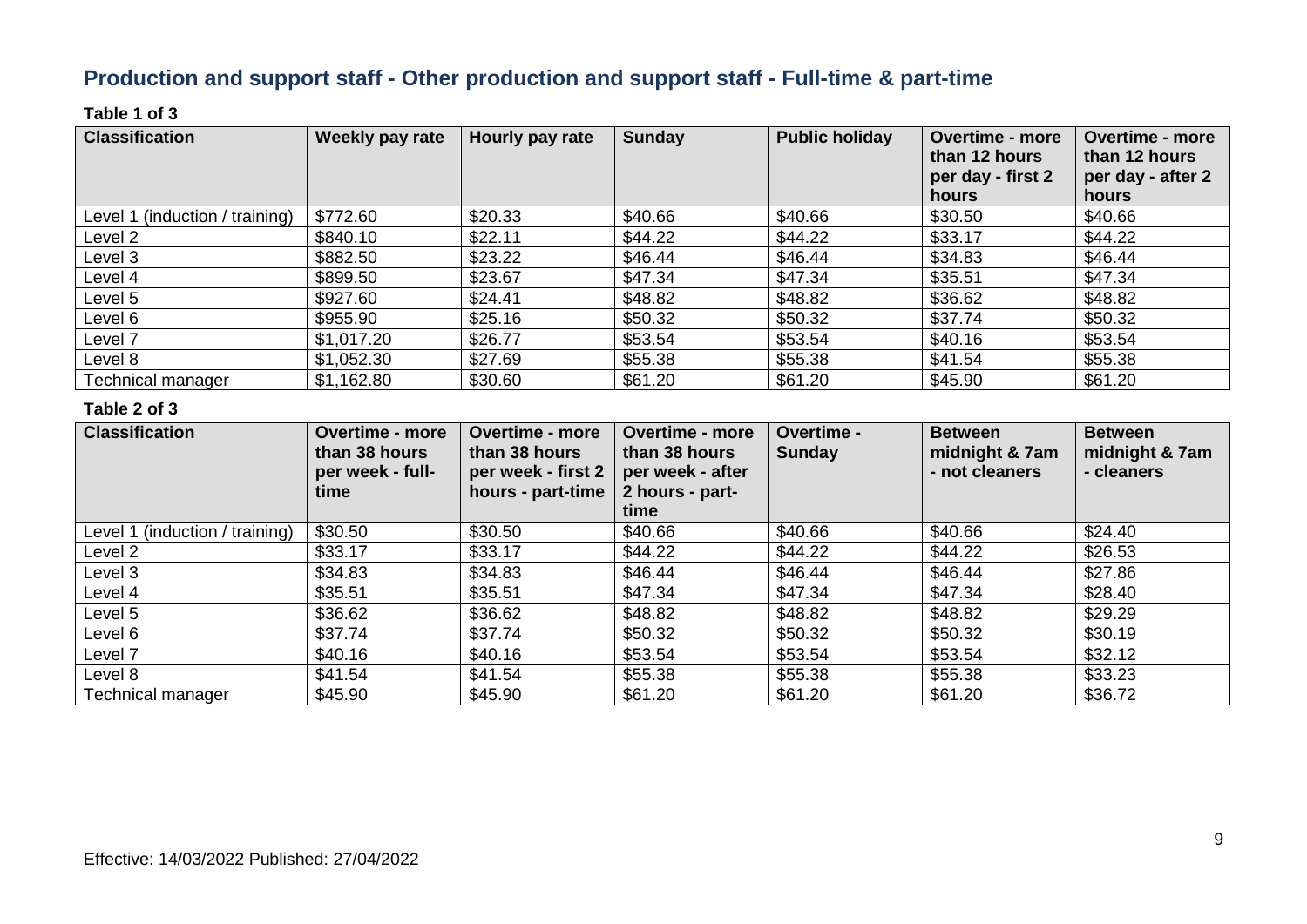| <b>Classification</b>          | Delayed meal<br>break | Delayed meal<br>break -<br>preparation of<br>stage<br>production<br>within 7 days of<br>opening -<br><b>Monday to</b><br><b>Saturday</b> | Delayed meal<br>break -<br>preparation of<br>stage<br>production<br>within 7 days of<br>opening -<br><b>Sunday</b> | Less than 10<br>hour break<br>between shifts | <b>Overtime -</b><br>rostered day off<br>- first 4 hours | <b>Overtime -</b><br>rostered day off<br>- after 4 hours |
|--------------------------------|-----------------------|------------------------------------------------------------------------------------------------------------------------------------------|--------------------------------------------------------------------------------------------------------------------|----------------------------------------------|----------------------------------------------------------|----------------------------------------------------------|
| Level 1 (induction / training) | \$40.66               | \$30.50                                                                                                                                  | \$50.83                                                                                                            | \$40.66                                      | \$30.50                                                  | \$40.66                                                  |
| Level 2                        | \$44.22               | \$33.17                                                                                                                                  | \$55.28                                                                                                            | \$44.22                                      | \$33.17                                                  | \$44.22                                                  |
| Level 3                        | \$46.44               | \$34.83                                                                                                                                  | \$58.05                                                                                                            | \$46.44                                      | \$34.83                                                  | \$46.44                                                  |
| Level 4                        | \$47.34               | \$35.51                                                                                                                                  | \$59.18                                                                                                            | \$47.34                                      | \$35.51                                                  | \$47.34                                                  |
| Level 5                        | \$48.82               | \$36.62                                                                                                                                  | \$61.03                                                                                                            | \$48.82                                      | \$36.62                                                  | \$48.82                                                  |
| Level 6                        | \$50.32               | \$37.74                                                                                                                                  | \$62.90                                                                                                            | \$50.32                                      | \$37.74                                                  | \$50.32                                                  |
| Level 7                        | \$53.54               | \$40.16                                                                                                                                  | \$66.93                                                                                                            | \$53.54                                      | \$40.16                                                  | \$53.54                                                  |
| Level 8                        | \$55.38               | \$41.54                                                                                                                                  | \$69.23                                                                                                            | \$55.38                                      | \$41.54                                                  | \$55.38                                                  |
| Technical manager              | \$61.20               | \$45.90                                                                                                                                  | \$76.50                                                                                                            | \$61.20                                      | \$45.90                                                  | \$61.20                                                  |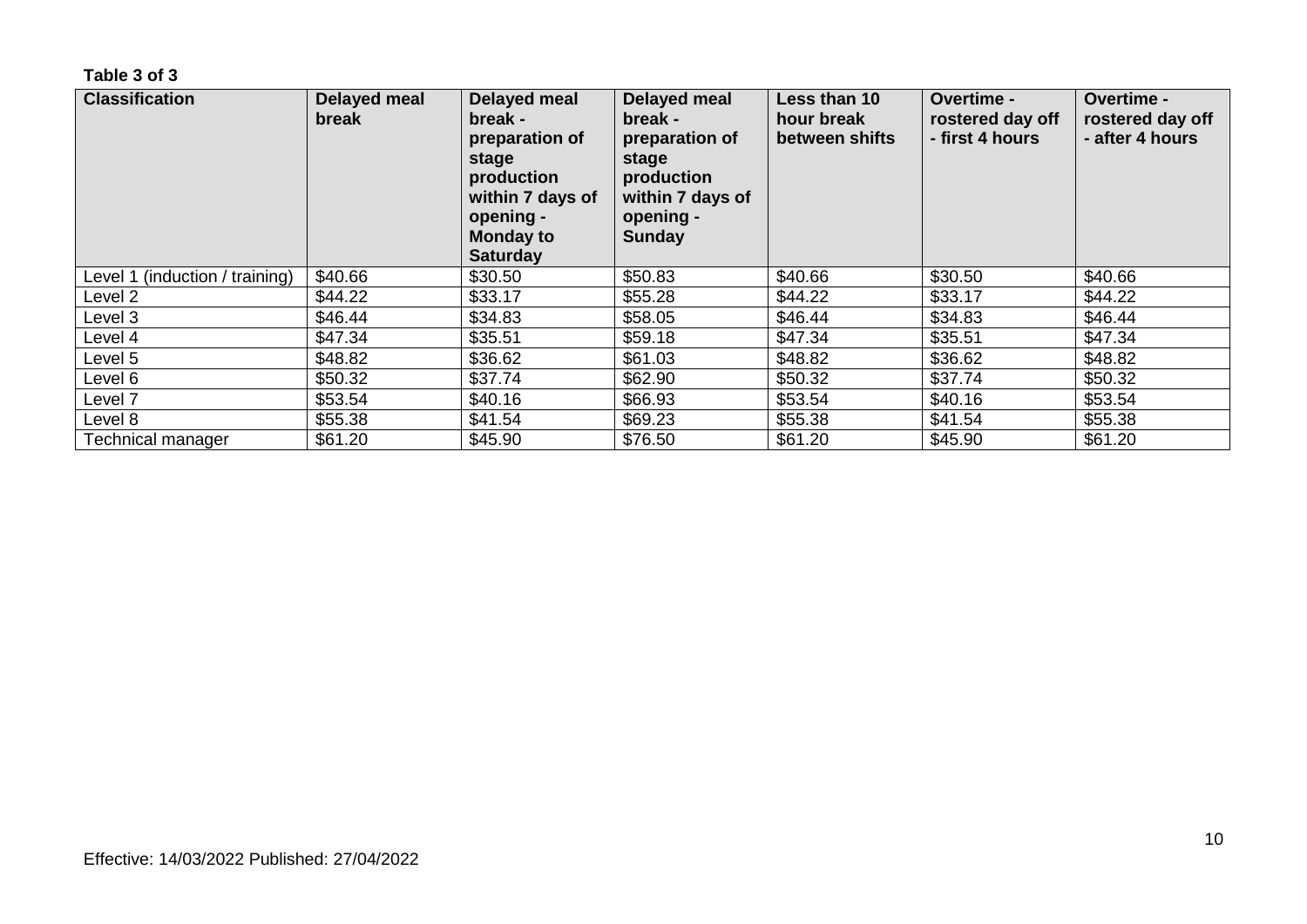## **Production and support staff - Other production and support staff - Casual**

#### **Table 1 of 2**

| <b>Classification</b>          | Hourly pay<br>rate | Sunday  | <b>Public</b><br>holiday | Overtime -<br>more than<br>38 hours<br>per week -<br>first 4<br>hours | Overtime -<br>more than<br>38 hours<br>per week -<br>after 4<br>hours | Overtime -<br>more than 8<br>hours per<br>day - first 2<br>hours | <b>Overtime -</b><br>more than 8<br>hours per<br>day - after 2<br>hours | Overtime -<br><b>Sunday</b> |
|--------------------------------|--------------------|---------|--------------------------|-----------------------------------------------------------------------|-----------------------------------------------------------------------|------------------------------------------------------------------|-------------------------------------------------------------------------|-----------------------------|
| Level 1 (induction / training) | \$25.41            | \$45.74 | \$45.74                  | \$35.58                                                               | \$45.74                                                               | \$35.58                                                          | \$45.74                                                                 | \$45.74                     |
| Level 2                        | \$27.64            | \$49.75 | \$49.75                  | \$38.69                                                               | \$49.75                                                               | \$38.69                                                          | \$49.75                                                                 | \$49.75                     |
| Level 3                        | \$29.03            | \$52.25 | \$52.25                  | \$40.64                                                               | \$52.25                                                               | \$40.64                                                          | \$52.25                                                                 | \$52.25                     |
| Level 4                        | \$29.59            | \$53.26 | \$53.26                  | \$41.42                                                               | \$53.26                                                               | \$41.42                                                          | \$53.26                                                                 | \$53.26                     |
| Level 5                        | \$30.51            | \$54.92 | \$54.92                  | \$42.72                                                               | \$54.92                                                               | \$42.72                                                          | \$54.92                                                                 | \$54.92                     |
| Level 6                        | \$31.45            | \$56.61 | \$56.61                  | \$44.03                                                               | \$56.61                                                               | \$44.03                                                          | \$56.61                                                                 | \$56.61                     |
| Level 7                        | \$33.46            | \$60.23 | \$60.23                  | \$46.85                                                               | \$60.23                                                               | \$46.85                                                          | \$60.23                                                                 | \$60.23                     |
| Level 8                        | \$34.61            | \$62.30 | \$62.30                  | \$48.46                                                               | \$62.30                                                               | \$48.46                                                          | \$62.30                                                                 | \$62.30                     |
| <b>Technical manager</b>       | \$38.25            | \$68.85 | \$68.85                  | \$53.55                                                               | \$68.85                                                               | \$53.55                                                          | \$68.85                                                                 | \$68.85                     |

| <b>Classification</b>          | <b>Between</b><br>midnight & 7am<br>- not cleaners | <b>Between</b><br>midnight & 7am<br>- cleaners | Delayed meal<br>break | Delayed meal<br>break -<br>preparation of<br>stage production<br>within 7 days of<br>opening - Monday<br>to Saturday | Delayed meal<br>break -<br>preparation of<br>stage<br>production<br>within 7 days of<br>opening -<br><b>Sunday</b> | Less than 10<br>hour break<br>between shifts |
|--------------------------------|----------------------------------------------------|------------------------------------------------|-----------------------|----------------------------------------------------------------------------------------------------------------------|--------------------------------------------------------------------------------------------------------------------|----------------------------------------------|
| Level 1 (induction / training) | \$45.74                                            | \$29.48                                        | \$45.74               | \$35.58                                                                                                              | \$55.91                                                                                                            | \$45.74                                      |
| Level 2                        | \$49.75                                            | \$32.06                                        | \$49.75               | \$38.69                                                                                                              | \$60.80                                                                                                            | \$49.75                                      |
| Level 3                        | \$52.25                                            | \$33.67                                        | \$52.25               | \$40.64                                                                                                              | \$63.86                                                                                                            | \$52.25                                      |
| Level 4                        | \$53.26                                            | \$34.32                                        | \$53.26               | \$41.42                                                                                                              | \$65.09                                                                                                            | \$53.26                                      |
| Level 5                        | \$54.92                                            | \$35.39                                        | \$54.92               | \$42.72                                                                                                              | \$67.13                                                                                                            | \$54.92                                      |
| Level 6                        | \$56.61                                            | \$36.48                                        | \$56.61               | \$44.03                                                                                                              | \$69.19                                                                                                            | \$56.61                                      |
| Level 7                        | \$60.23                                            | \$38.82                                        | \$60.23               | \$46.85                                                                                                              | \$73.62                                                                                                            | \$60.23                                      |
| Level 8                        | \$62.30                                            | \$40.15                                        | \$62.30               | \$48.46                                                                                                              | \$76.15                                                                                                            | \$62.30                                      |
| <b>Technical manager</b>       | \$68.85                                            | \$44.37                                        | \$68.85               | \$53.55                                                                                                              | \$84.15                                                                                                            | \$68.85                                      |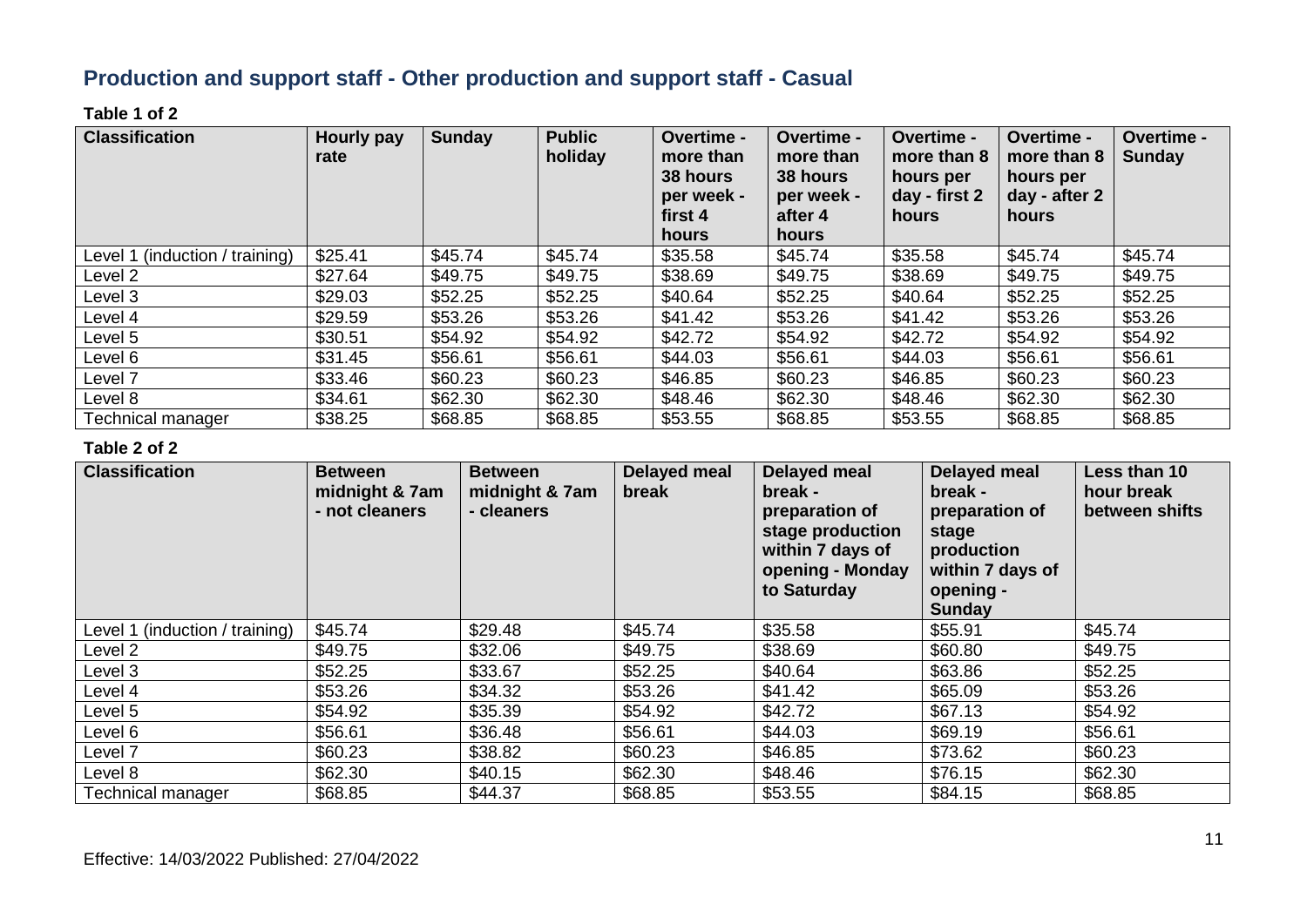## **Company dancers and performers - Full-time & part-time**

#### **Table 1 of 3**

| <b>Classification</b> | Hourly pay rate | Sunday - less than 38<br>hours per week - part-time | Sunday - more than the<br>weekly hours - part-time | Sunday - travel -<br>first 3 hours - part- | Sunday - travel -<br>after 3 hours |
|-----------------------|-----------------|-----------------------------------------------------|----------------------------------------------------|--------------------------------------------|------------------------------------|
|                       |                 |                                                     |                                                    | time                                       |                                    |
| Supernumerary - on    | \$25.83         | 16.7% of the weekly wage                            | 33.3% of the weekly wage                           | 8.3% of the weekly                         | \$25.83 per $\frac{1}{2}$ hour or  |
| tour                  |                 | per performance or three                            | per performance or three                           | wage per occasion                          | part thereof                       |
|                       |                 | hour rehearsal session                              | hour rehearsal session                             |                                            |                                    |
| Supernumerary - not   | \$28.73         | 16.7% of the weekly wage                            | 33.3% of the weekly wage                           | 8.3% of the weekly                         | \$28.73 per $\frac{1}{2}$ hour or  |
| on tour               |                 | per performance or three                            | per performance or three                           | wage per occasion                          | part thereof                       |
|                       |                 | hour rehearsal session                              | hour rehearsal session                             |                                            |                                    |

#### **Table 2 of 3**

| <b>Classification</b>          | <b>Overtime - first</b><br>2 hours | Overtime -<br>after 2 hours | <b>Good Friday, Christmas</b><br>Day or Labour Day - part-<br>time | <b>Public holiday - part-time</b>                         | <b>Extra performance -</b><br>performances up to 1<br>hour duration - more than<br>12 per week - part-time |
|--------------------------------|------------------------------------|-----------------------------|--------------------------------------------------------------------|-----------------------------------------------------------|------------------------------------------------------------------------------------------------------------|
| Supernumerary - on<br>tour     | \$38.75                            | \$51.66                     | \$25.83 per hour plus 25%<br>of the weekly wage per day            | \$25.83 per hour plus 16.7%<br>of the weekly wage per day | 10% of the weekly wage for<br>each performance more<br>than 12 per week                                    |
| Supernumerary - not<br>on tour | \$43.10                            | \$57.46                     | \$28.73 per hour plus 25%<br>of the weekly wage per day            | \$28.73 per hour plus 16.7%<br>of the weekly wage per day | 10% of the weekly wage for<br>each performance more<br>than 12 per week                                    |

| <b>Classification</b> | Extra performance - substantially<br>whole time productions (not<br>pantomimes) - more than 8 per<br>week - part-time | <b>Concurrent productions</b><br>including pantomime - more than<br>8 per week - part-time | Overtime - over an<br>average of 38 hours<br>per week | Working through a<br>break or interval |
|-----------------------|-----------------------------------------------------------------------------------------------------------------------|--------------------------------------------------------------------------------------------|-------------------------------------------------------|----------------------------------------|
| Supernumerary - on    | 12.5% of the weekly wage for each                                                                                     | 12.5% of the weekly wage for each                                                          | \$38.75                                               | \$38.75                                |
| ∟tour                 | performance more than 8 per week                                                                                      | performance more than 8 per week                                                           |                                                       |                                        |
| Supernumerary - not   | 12.5% of the weekly wage for each                                                                                     | 12.5% of the weekly wage for each                                                          | \$43.10                                               | \$43.10                                |
| on tour               | performance more than 8 per week                                                                                      | performance more than 8 per week                                                           |                                                       |                                        |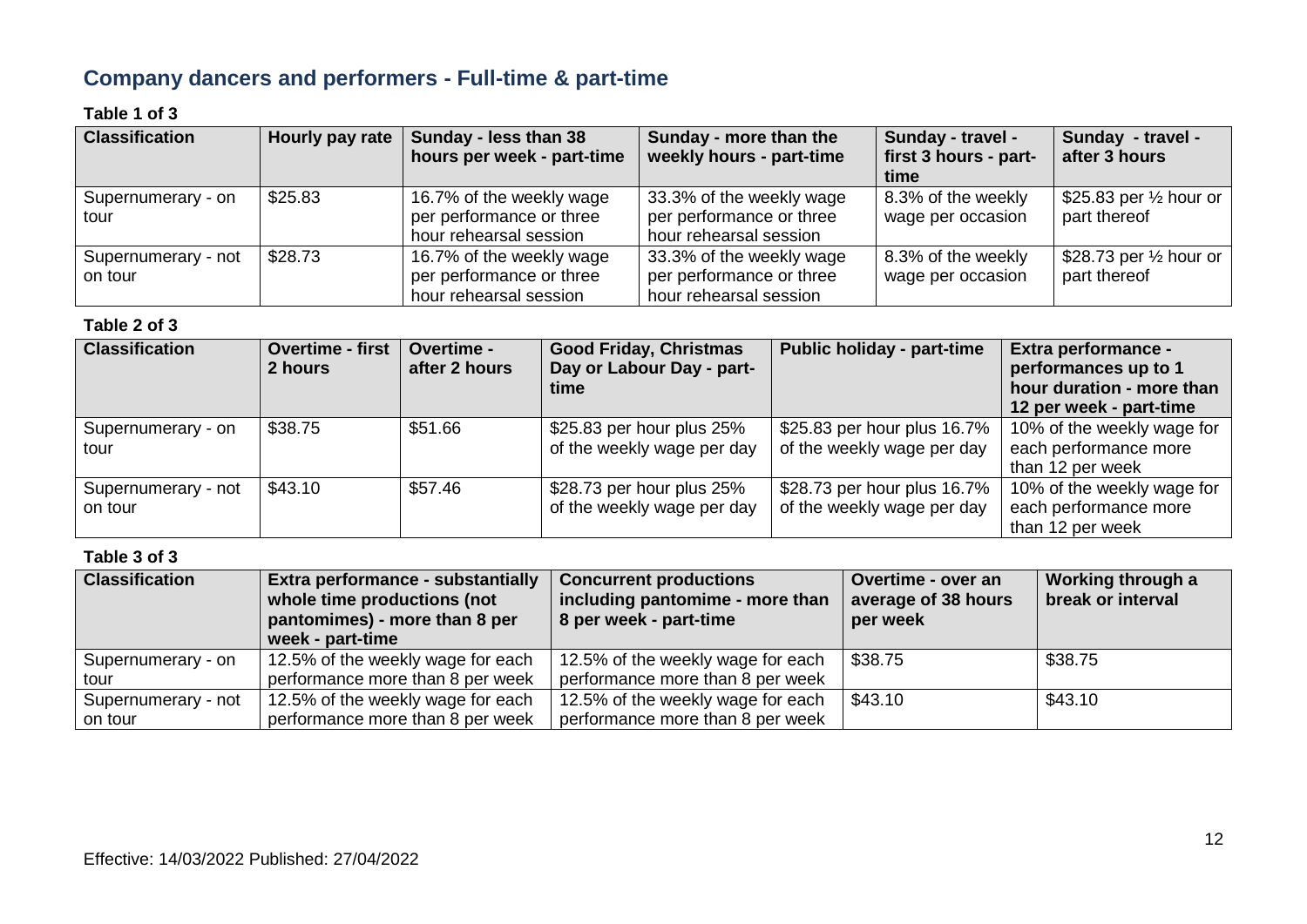## **Company dancers and performers - Weekly - ongoing / for the run of the play or plays / part-time**

**Table 1 of 5**

| <b>Classification</b>  | <b>Weekly pay</b> | Hourly pay | <b>Sunday - less</b> | <b>Sunday - less</b> | Sunday - more  | Sunday - more     | Sunday -         |
|------------------------|-------------------|------------|----------------------|----------------------|----------------|-------------------|------------------|
|                        | rate              | rate       | than 38 hours        | than 38 hours        | than the       | than the weekly   | travel - first 3 |
|                        |                   |            | per week -           | per week - part-     | weekly hours - | hours - part-time | hours - full-    |
|                        |                   |            | full-time            | time                 | full-time      |                   | time             |
| Company dancer level 1 | \$981.50          | \$25.83    | \$163.91 per         | 16.7% of the         | \$326.84 per   | 33.3% of the      | \$81.46 per      |
|                        |                   |            | performance or       | weekly wage per      | performance or | weekly wage per   | occasion         |
|                        |                   |            | three hour           | performance or       | three hour     | performance or    |                  |
|                        |                   |            | rehearsal            | three hour           | rehearsal      | three hour        |                  |
|                        |                   |            | session              | rehearsal session    | session        | rehearsal session |                  |
| Company dancer level 2 | \$1,017.20        | \$26.77    | \$169.87 per         | 16.7% of the         | \$338.73 per   | 33.3% of the      | \$84.43 per      |
|                        |                   |            | performance or       | weekly wage per      | performance or | weekly wage per   | occasion         |
|                        |                   |            | three hour           | performance or       | three hour     | performance or    |                  |
|                        |                   |            | rehearsal            | three hour           | rehearsal      | three hour        |                  |
|                        |                   |            | session              | rehearsal session    | session        | rehearsal session |                  |
| Company dancer level 3 | \$1,052.30        | \$27.69    | \$175.73 per         | 16.7% of the         | \$350.42 per   | 33.3% of the      | \$87.34 per      |
|                        |                   |            | performance or       | weekly wage per      | performance or | weekly wage per   | occasion         |
|                        |                   |            | three hour           | performance or       | three hour     | performance or    |                  |
|                        |                   |            | rehearsal            | three hour           | rehearsal      | three hour        |                  |
|                        |                   |            | session              | rehearsal session    | session        | rehearsal session |                  |
| Company dancer level 4 | \$1,085.60        | \$28.57    | \$181.30 per         | 16.7% of the         | \$361.50 per   | 33.3% of the      | \$90.10 per      |
|                        |                   |            | performance or       | weekly wage per      | performance or | weekly wage per   | occasion         |
|                        |                   |            | three hour           | performance or       | three hour     | performance or    |                  |
|                        |                   |            | rehearsal            | three hour           | rehearsal      | three hour        |                  |
|                        |                   |            | session              | rehearsal session    | session        | rehearsal session |                  |
| Company dancer level 5 | \$1,122.00        | \$29.53    | \$187.37 per         | 16.7% of the         | \$373.63 per   | 33.3% of the      | \$93.13 per      |
|                        |                   |            | performance or       | weekly wage per      | performance or | weekly wage per   | occasion         |
|                        |                   |            | three hour           | performance or       | three hour     | performance or    |                  |
|                        |                   |            | rehearsal            | three hour           | rehearsal      | three hour        |                  |
|                        |                   |            | session              | rehearsal session    | session        | rehearsal session |                  |
| Company dancer level 6 | \$1,162.80        | \$30.60    | \$194.19 per         | 16.7% of the         | \$387.21 per   | 33.3% of the      | \$96.51 per      |
|                        |                   |            | performance or       | weekly wage per      | performance or | weekly wage per   | occasion         |
|                        |                   |            | three hour           | performance or       | three hour     | performance or    |                  |
|                        |                   |            | rehearsal            | three hour           | rehearsal      | three hour        |                  |
|                        |                   |            | session              | rehearsal session    | session        | rehearsal session |                  |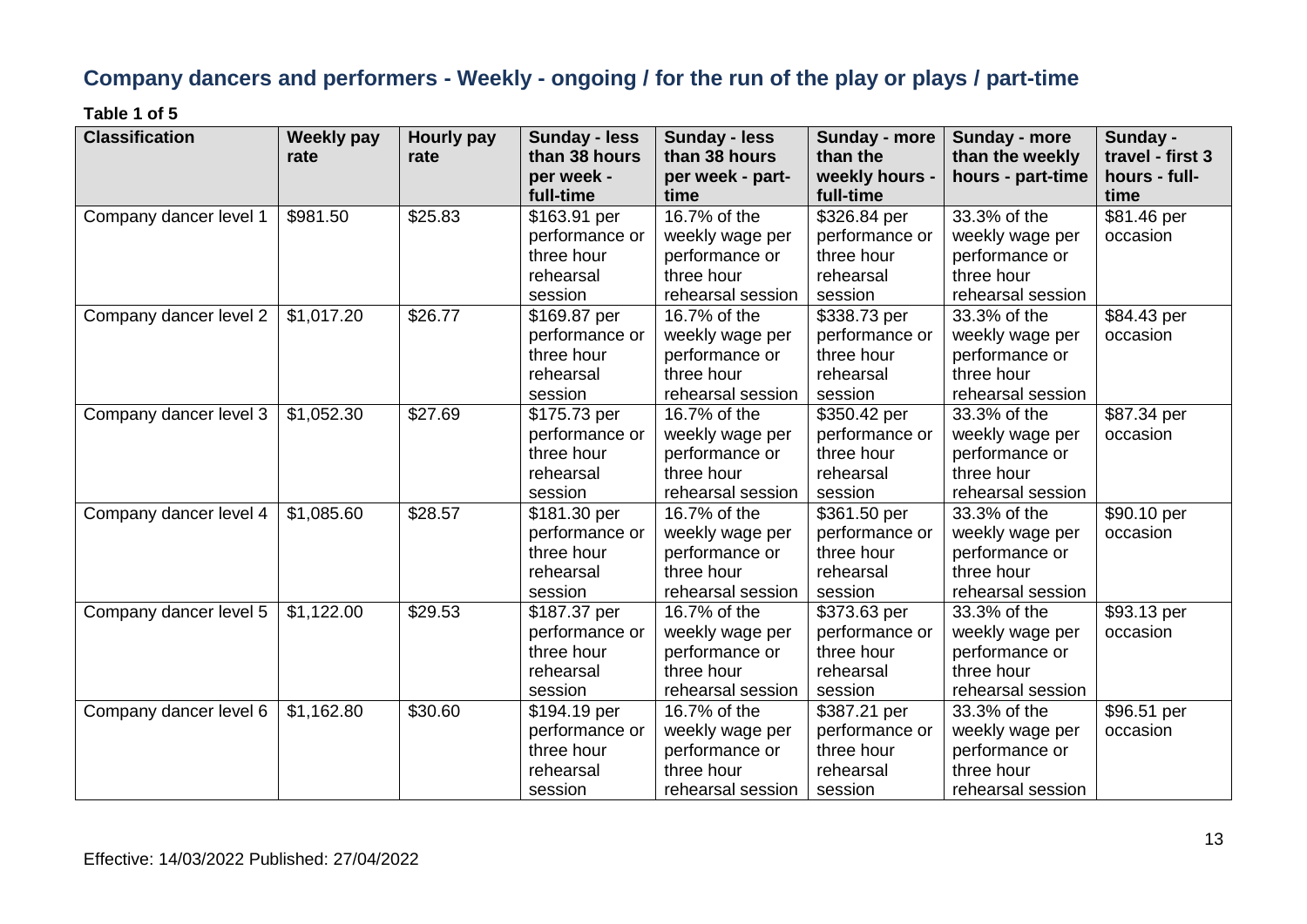| <b>Classification</b>  | <b>Weekly pay</b> | <b>Hourly pay</b> | <b>Sunday - less</b> | <b>Sunday - less</b> | Sunday - more  | Sunday - more     | Sunday -         |
|------------------------|-------------------|-------------------|----------------------|----------------------|----------------|-------------------|------------------|
|                        | rate              | rate              | than 38 hours        | than 38 hours        | than the       | than the weekly   | travel - first 3 |
|                        |                   |                   | per week -           | per week - part-     | weekly hours - | hours - part-time | hours - full-    |
|                        |                   |                   | full-time            | time                 | full-time      |                   | time             |
| Company dancer level 7 | \$1,211.10        | \$31.87           | \$202.25 per         | 16.7% of the         | \$403.30 per   | 33.3% of the      | \$100.52 per     |
|                        |                   |                   | performance or       | weekly wage per      | performance or | weekly wage per   | occasion         |
|                        |                   |                   | three hour           | performance or       | three hour     | performance or    |                  |
|                        |                   |                   | rehearsal            | three hour           | rehearsal      | three hour        |                  |
|                        |                   |                   | session              | rehearsal session    | session        | rehearsal session |                  |
| Performer category 1   | \$1,079.65        | \$28.41           | \$180.30 per         | 16.7% of the         | \$359.52 per   | 33.3% of the      | \$89.61 per      |
| grade 1 - school tour  |                   |                   | performance or       | weekly wage per      | performance or | weekly wage per   | occasion         |
| performances           |                   |                   | three hour           | performance or       | three hour     | performance or    |                  |
|                        |                   |                   | rehearsal            | three hour           | rehearsal      | three hour        |                  |
|                        |                   |                   | session              | rehearsal session    | session        | rehearsal session |                  |
| Performer category 1   | \$981.50          | \$25.83           | \$163.91 per         | 16.7% of the         | \$326.84 per   | 33.3% of the      | \$81.46 per      |
| grade 1                |                   |                   | performance or       | weekly wage per      | performance or | weekly wage per   | occasion         |
|                        |                   |                   | three hour           | performance or       | three hour     | performance or    |                  |
|                        |                   |                   | rehearsal            | three hour           | rehearsal      | three hour        |                  |
|                        |                   |                   | session              | rehearsal session    | session        | rehearsal session |                  |
| Performer category 1   | \$1,134.43        | \$29.85           | \$189.45 per         | $16.7%$ of the       | \$377.77 per   | 33.3% of the      | \$94.16 per      |
| grade 2 - school tour  |                   |                   | performance or       | weekly wage per      | performance or | weekly wage per   | occasion         |
| performances           |                   |                   | three hour           | performance or       | three hour     | performance or    |                  |
|                        |                   |                   | rehearsal            | three hour           | rehearsal      | three hour        |                  |
|                        |                   |                   | session              | rehearsal session    | session        | rehearsal session |                  |
| Performer category 1   | \$1,031.30        | \$27.14           | \$172.23 per         | 16.7% of the         | \$343.42 per   | 33.3% of the      | $$85.60$ per     |
| grade 2                |                   |                   | performance or       | weekly wage per      | performance or | weekly wage per   | occasion         |
|                        |                   |                   | three hour           | performance or       | three hour     | performance or    |                  |
|                        |                   |                   | rehearsal            | three hour           | rehearsal      | three hour        |                  |
|                        |                   |                   | session              | rehearsal session    | session        | rehearsal session |                  |
| Performer category 2 - | \$1,134.43        | \$29.85           | \$189.45 per         | 16.7% of the         | \$377.77 per   | 33.3% of the      | \$94.16 per      |
| school tour            |                   |                   | performance or       | weekly wage per      | performance or | weekly wage per   | occasion         |
| performances           |                   |                   | three hour           | performance or       | three hour     | performance or    |                  |
|                        |                   |                   | rehearsal            | three hour           | rehearsal      | three hour        |                  |
|                        |                   |                   | session              | rehearsal session    | session        | rehearsal session |                  |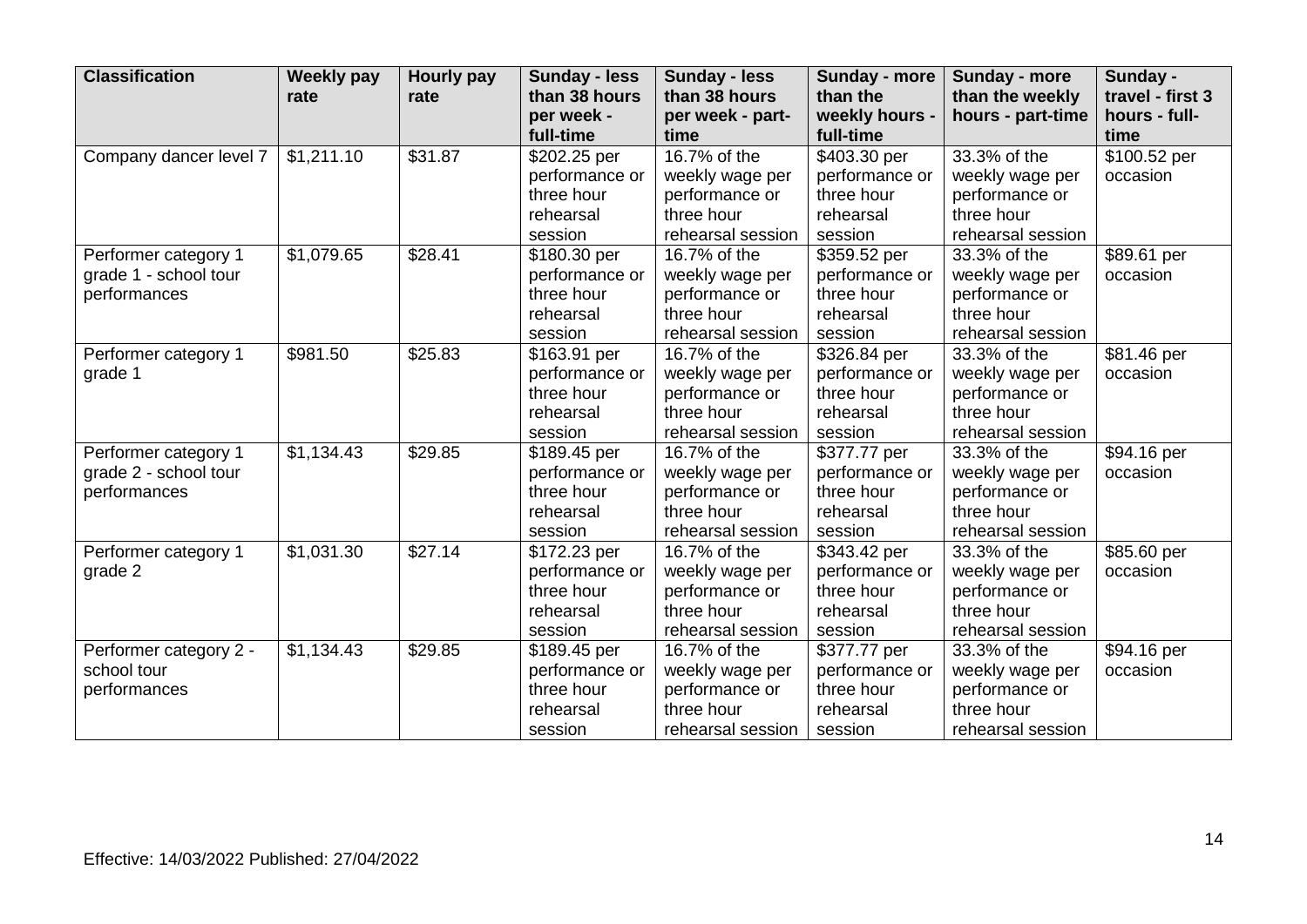| <b>Classification</b>    | <b>Weekly pay</b><br>rate | Hourly pay<br>rate | <b>Sunday - less</b><br>than 38 hours<br>per week - | <b>Sunday - less</b><br>than 38 hours<br>per week - part- | Sunday - more<br>than the<br>weekly hours - | Sunday - more<br>than the weekly<br>hours - part-time | Sunday -<br>travel - first 3<br>hours - full- |
|--------------------------|---------------------------|--------------------|-----------------------------------------------------|-----------------------------------------------------------|---------------------------------------------|-------------------------------------------------------|-----------------------------------------------|
|                          |                           |                    | full-time                                           | time                                                      | full-time                                   |                                                       | time                                          |
| Performer category 2     | \$1,031.30                | \$27.14            | \$172.23 per                                        | 16.7% of the                                              | \$343.42 per                                | 33.3% of the                                          | \$85.60 per                                   |
|                          |                           |                    | performance or                                      | weekly wage per                                           | performance or                              | weekly wage per                                       | occasion                                      |
|                          |                           |                    | three hour                                          | performance or                                            | three hour                                  | performance or                                        |                                               |
|                          |                           |                    | rehearsal                                           | three hour                                                | rehearsal                                   | three hour                                            |                                               |
|                          |                           |                    | session                                             | rehearsal session                                         | session                                     | rehearsal session                                     |                                               |
| Opera principal - school | \$1,194.16                | \$31.43            | \$199.42 per                                        | 16.7% of the                                              | \$397.66 per                                | 33.3% of the                                          | \$99.12 per                                   |
| tour performances        |                           |                    | performance or                                      | weekly wage per                                           | performance or                              | weekly wage per                                       | occasion                                      |
|                          |                           |                    | three hour                                          | performance or                                            | three hour                                  | performance or                                        |                                               |
|                          |                           |                    | rehearsal                                           | three hour                                                | rehearsal                                   | three hour                                            |                                               |
|                          |                           |                    | session                                             | rehearsal session                                         | session                                     | rehearsal session                                     |                                               |
| Opera principal          | \$1,085.60                | \$28.57            | \$181.30 per                                        | 16.7% of the                                              | \$361.50 per                                | 33.3% of the                                          | \$90.10 per                                   |
|                          |                           |                    | performance or                                      | weekly wage per                                           | performance or                              | weekly wage per                                       | occasion                                      |
|                          |                           |                    | three hour                                          | performance or                                            | three hour                                  | performance or                                        |                                               |
|                          |                           |                    | rehearsal                                           | three hour                                                | rehearsal                                   | three hour                                            |                                               |
|                          |                           |                    | session                                             | rehearsal session                                         | session                                     | rehearsal session                                     |                                               |

| <b>Classification</b>  | Sunday - travel -<br>first 3 hours -<br>part-time | Sunday - travel -<br>after 3 hours | Overtime -<br>first 2<br>hours -<br>company<br>dancers | Overtime -<br>after 2<br>hours -<br>company<br>dancers | Overtime -<br>first 2<br>hours -<br>performers | Overtime -<br>after 2<br>hours -<br>performers | Good Friday,<br><b>Christmas Day or</b><br>Labour Day - full-<br>time |
|------------------------|---------------------------------------------------|------------------------------------|--------------------------------------------------------|--------------------------------------------------------|------------------------------------------------|------------------------------------------------|-----------------------------------------------------------------------|
| Company dancer level 1 | 8.3% of the weekly                                | \$25.83 per $\frac{1}{2}$ hour     | \$38.75                                                | \$51.66                                                | N/A                                            | N/A                                            | \$25.83 per hour plus                                                 |
|                        | wage per occasion                                 | or part thereof                    |                                                        |                                                        |                                                |                                                | \$245.38 per day                                                      |
| Company dancer level 2 | 8.3% of the weekly                                | \$26.77 per 1/2 hour               | \$40.16                                                | \$53.54                                                | N/A                                            | N/A                                            | \$26.77 per hour plus                                                 |
|                        | wage per occasion                                 | or part thereof                    |                                                        |                                                        |                                                |                                                | \$254.30 per day                                                      |
| Company dancer level 3 | 8.3% of the weekly                                | \$27.69 per 1/2 hour               | \$41.54                                                | \$55.38                                                | N/A                                            | N/A                                            | \$27.69 per hour plus                                                 |
|                        | wage per occasion                                 | or part thereof                    |                                                        |                                                        |                                                |                                                | \$263.08 per day                                                      |
| Company dancer level 4 | 8.3% of the weekly                                | \$28.57 per 1/2 hour               | \$42.86                                                | \$57.14                                                | N/A                                            | N/A                                            | \$28.57 per hour plus                                                 |
|                        | wage per occasion                                 | or part thereof                    |                                                        |                                                        |                                                |                                                | \$271.40 per day                                                      |
| Company dancer level 5 | 8.3% of the weekly                                | \$29.53 per 1/2 hour               | \$44.30                                                | \$59.06                                                | N/A                                            | N/A                                            | \$29.53 per hour plus                                                 |
|                        | wage per occasion                                 | or part thereof                    |                                                        |                                                        |                                                |                                                | \$280.50 per day                                                      |
| Company dancer level 6 | 8.3% of the weekly                                | \$30.60 per $\frac{1}{2}$ hour     | \$45.90                                                | \$61.20                                                | N/A                                            | N/A                                            | \$30.60 per hour plus                                                 |
|                        | wage per occasion                                 | or part thereof                    |                                                        |                                                        |                                                |                                                | \$290.70 per day                                                      |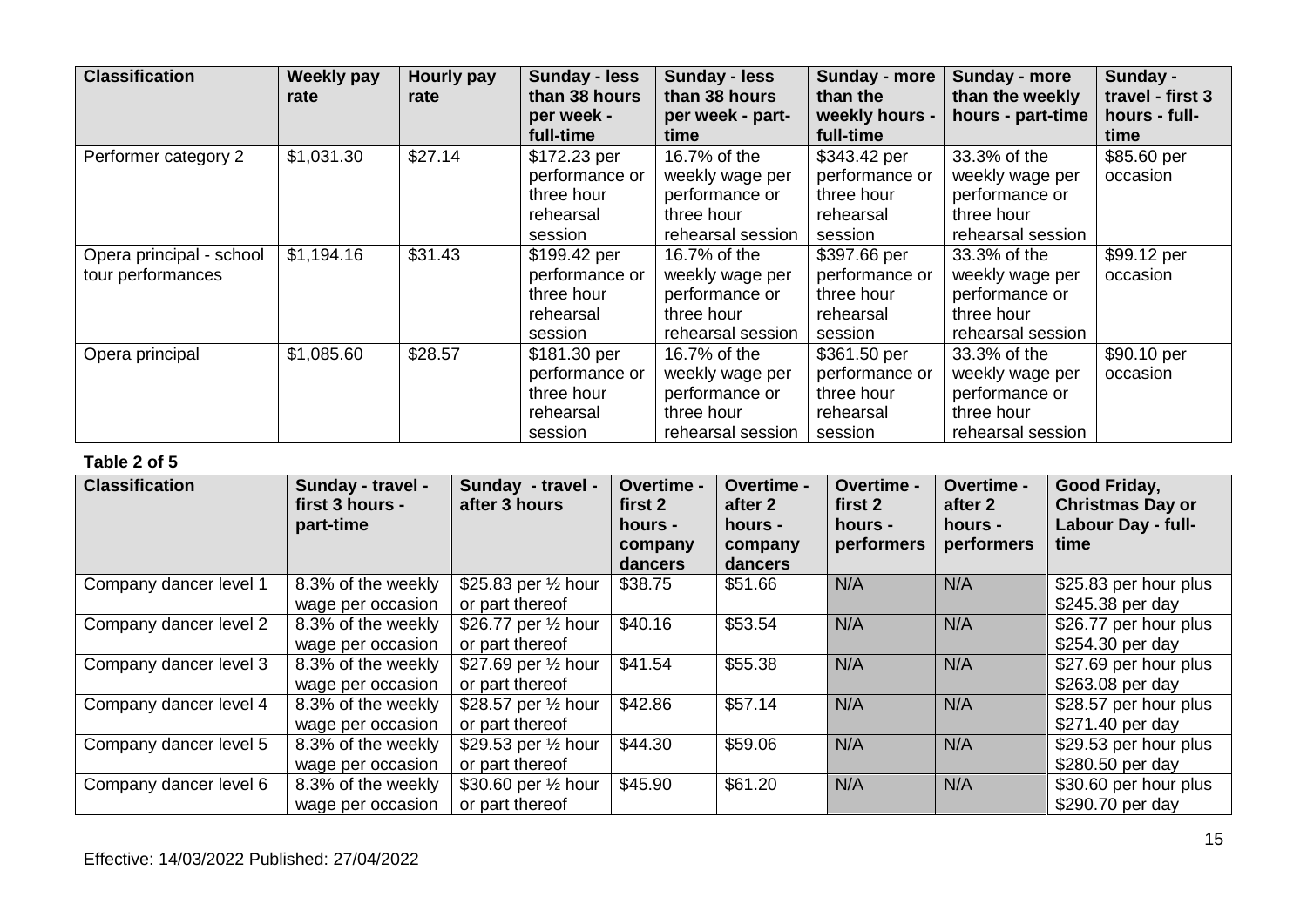| <b>Classification</b>                                         | Sunday - travel -<br>first 3 hours -<br>part-time | Sunday - travel -<br>after 3 hours      | Overtime -<br>first 2<br>hours -<br>company<br>dancers | Overtime -<br>after 2<br>hours -<br>company<br>dancers | Overtime -<br>first 2<br>hours -<br>performers | Overtime -<br>after 2<br>hours -<br>performers | Good Friday,<br><b>Christmas Day or</b><br>Labour Day - full-<br>time |
|---------------------------------------------------------------|---------------------------------------------------|-----------------------------------------|--------------------------------------------------------|--------------------------------------------------------|------------------------------------------------|------------------------------------------------|-----------------------------------------------------------------------|
| Company dancer level 7                                        | 8.3% of the weekly<br>wage per occasion           | \$31.87 per 1/2 hour<br>or part thereof | \$47.81                                                | \$63.74                                                | N/A                                            | N/A                                            | \$31.87 per hour plus<br>\$302.78 per day                             |
| Performer category 1<br>grade 1 - school tour<br>performances | 8.3% of the weekly<br>wage per occasion           | \$28.41 per 1/2 hour<br>or part thereof | N/A                                                    | N/A                                                    | \$42.62                                        | \$56.82                                        | \$28.41 per hour plus<br>\$269.91 per day                             |
| Performer category 1<br>grade 1                               | 8.3% of the weekly<br>wage per occasion           | \$25.83 per 1/2 hour<br>or part thereof | N/A                                                    | N/A                                                    | \$38.75                                        | \$51.66                                        | \$25.83 per hour plus<br>\$245.38 per day                             |
| Performer category 1<br>grade 2 - school tour<br>performances | 8.3% of the weekly<br>wage per occasion           | \$29.85 per 1/2 hour<br>or part thereof | N/A                                                    | N/A                                                    | \$44.78                                        | \$59.70                                        | \$29.85 per hour plus<br>\$283.61 per day                             |
| Performer category 1<br>grade 2                               | 8.3% of the weekly<br>wage per occasion           | \$27.14 per 1/2 hour<br>or part thereof | N/A                                                    | N/A                                                    | \$40.71                                        | \$54.28                                        | \$27.14 per hour plus<br>\$257.83 per day                             |
| Performer category 2 -<br>school tour performances            | 8.3% of the weekly<br>wage per occasion           | \$29.85 per 1/2 hour<br>or part thereof | N/A                                                    | N/A                                                    | \$44.78                                        | \$59.70                                        | \$29.85 per hour plus<br>\$283.61 per day                             |
| Performer category 2                                          | 8.3% of the weekly<br>wage per occasion           | \$27.14 per 1/2 hour<br>or part thereof | N/A                                                    | N/A                                                    | \$40.71                                        | \$54.28                                        | \$27.14 per hour plus<br>\$257.83 per day                             |
| Opera principal - school<br>tour performances                 | 8.3% of the weekly<br>wage per occasion           | \$31.43 per 1/2 hour<br>or part thereof | N/A                                                    | N/A                                                    | \$47.15                                        | \$62.86                                        | \$31.43 per hour plus<br>\$298.54 per day                             |
| Opera principal                                               | 8.3% of the weekly<br>wage per occasion           | \$28.57 per 1/2 hour<br>or part thereof | N/A                                                    | N/A                                                    | \$42.86                                        | \$57.14                                        | \$28.57 per hour plus<br>\$271.40 per day                             |

| <b>Classification</b>  | Good Friday,<br><b>Christmas Day</b><br>or Labour Day -<br>part-time | <b>Public</b><br>holiday -<br>full-time         | <b>Public holiday</b><br>- part-time                            | <b>Extra</b><br>performance -<br>pantomimes -<br>9th performance<br>per week - full-<br>time | <b>Extra performance</b><br>- pantomimes -<br>9th performance<br>per week - part-<br>time | <b>Extra performance -</b><br>pantomimes - 10th,<br>11th & 12th<br>performance per week<br>- full-time |
|------------------------|----------------------------------------------------------------------|-------------------------------------------------|-----------------------------------------------------------------|----------------------------------------------------------------------------------------------|-------------------------------------------------------------------------------------------|--------------------------------------------------------------------------------------------------------|
| Company dancer level 1 | \$25.83 per hour<br>plus 25% of the<br>weekly wage per<br>dav        | \$25.83 per<br>hour plus<br>\$163.91 per<br>dav | \$25.83 per hour<br>plus 16.7% of<br>the weekly<br>wage per day | \$122.69 for the<br>9th performance<br>per week                                              | 12.5% of the<br>weekly wage for the<br>9th performance<br>per week                        | \$61.34 for each<br>performance for the<br>10th, 11th and 12th<br>performances per week                |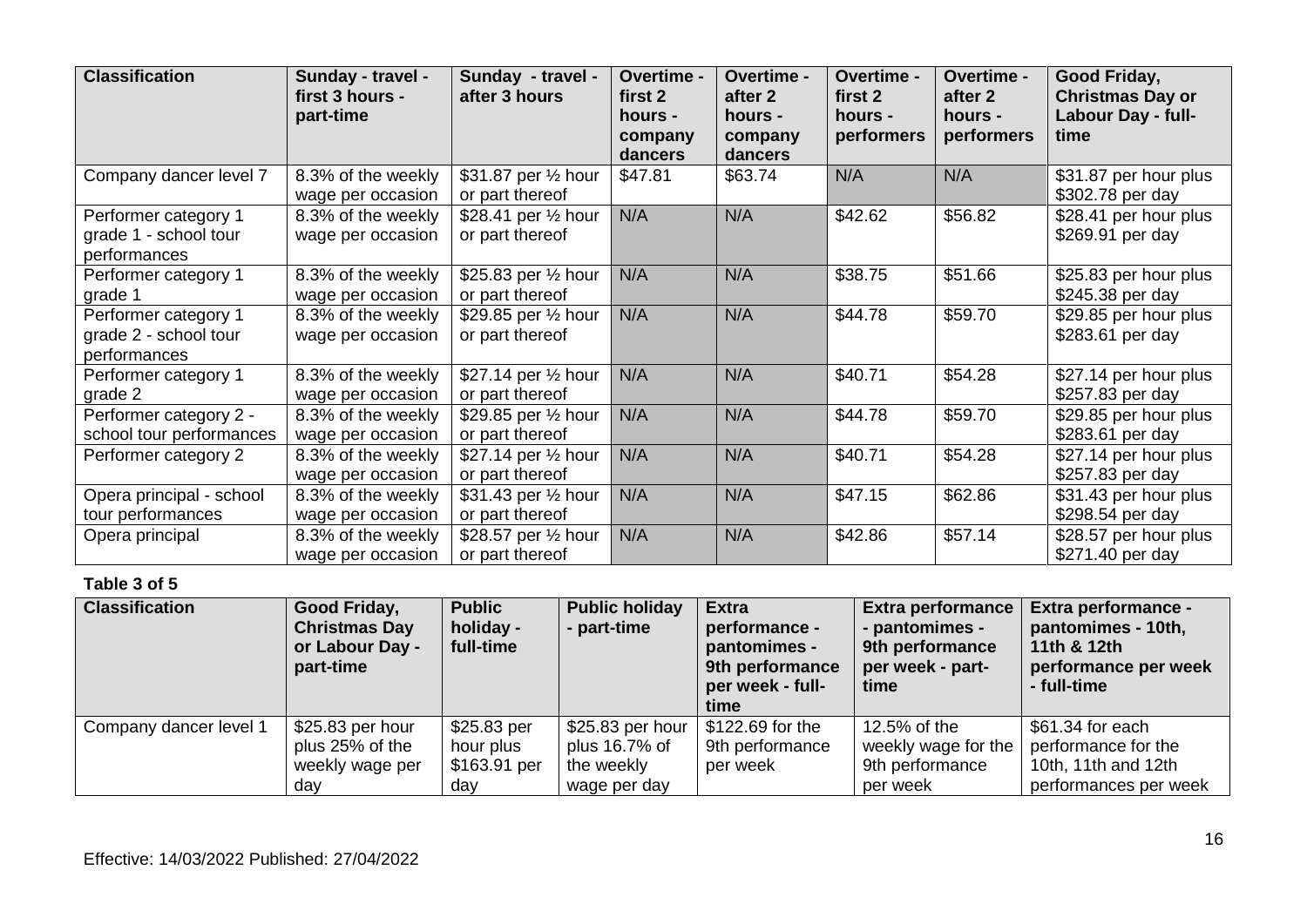| <b>Classification</b>                                         | Good Friday,<br><b>Christmas Day</b><br>or Labour Day -<br>part-time | <b>Public</b><br>holiday -<br>full-time         | <b>Public holiday</b><br>- part-time                            | <b>Extra</b><br>performance -<br>pantomimes -<br>9th performance<br>per week - full-<br>time | <b>Extra performance</b><br>- pantomimes -<br>9th performance<br>per week - part-<br>time | Extra performance -<br>pantomimes - 10th,<br>11th & 12th<br>performance per week<br>- full-time |
|---------------------------------------------------------------|----------------------------------------------------------------------|-------------------------------------------------|-----------------------------------------------------------------|----------------------------------------------------------------------------------------------|-------------------------------------------------------------------------------------------|-------------------------------------------------------------------------------------------------|
| Company dancer level 2                                        | \$26.77 per hour<br>plus 25% of the<br>weekly wage per<br>day        | \$26.77 per<br>hour plus<br>\$169.87 per<br>day | \$26.77 per hour<br>plus 16.7% of<br>the weekly<br>wage per day | \$127.15 for the<br>9th performance<br>per week                                              | 12.5% of the<br>weekly wage for the<br>9th performance<br>per week                        | \$63.58 for each<br>performance for the<br>10th, 11th and 12th<br>performances per week         |
| Company dancer level 3                                        | \$27.69 per hour<br>plus 25% of the<br>weekly wage per<br>day        | \$27.69 per<br>hour plus<br>\$175.73 per<br>day | \$27.69 per hour<br>plus 16.7% of<br>the weekly<br>wage per day | \$131.54 for the<br>9th performance<br>per week                                              | 12.5% of the<br>weekly wage for the<br>9th performance<br>per week                        | \$65.77 for each<br>performance for the<br>10th, 11th and 12th<br>performances per week         |
| Company dancer level 4                                        | \$28.57 per hour<br>plus 25% of the<br>weekly wage per<br>day        | \$28.57 per<br>hour plus<br>\$181.30 per<br>day | \$28.57 per hour<br>plus 16.7% of<br>the weekly<br>wage per day | \$135.70 for the<br>9th performance<br>per week                                              | 12.5% of the<br>weekly wage for the<br>9th performance<br>per week                        | \$67.85 for each<br>performance for the<br>10th, 11th and 12th<br>performances per week         |
| Company dancer level 5                                        | \$29.53 per hour<br>plus 25% of the<br>weekly wage per<br>day        | \$29.53 per<br>hour plus<br>\$187.37 per<br>day | \$29.53 per hour<br>plus 16.7% of<br>the weekly<br>wage per day | \$140.25 for the<br>9th performance<br>per week                                              | 12.5% of the<br>weekly wage for the<br>9th performance<br>per week                        | \$70.13 for each<br>performance for the<br>10th, 11th and 12th<br>performances per week         |
| Company dancer level 6                                        | \$30.60 per hour<br>plus 25% of the<br>weekly wage per<br>day        | \$30.60 per<br>hour plus<br>\$194.19 per<br>day | \$30.60 per hour<br>plus 16.7% of<br>the weekly<br>wage per day | \$145.35 for the<br>9th performance<br>per week                                              | 12.5% of the<br>weekly wage for the<br>9th performance<br>per week                        | \$72.68 for each<br>performance for the<br>10th, 11th and 12th<br>performances per week         |
| Company dancer level 7                                        | \$31.87 per hour<br>plus 25% of the<br>weekly wage per<br>day        | \$31.87 per<br>hour plus<br>\$202.25 per<br>day | \$31.87 per hour<br>plus 16.7% of<br>the weekly<br>wage per day | \$151.39 for the<br>9th performance<br>per week                                              | 12.5% of the<br>weekly wage for the<br>9th performance<br>per week                        | \$75.69 for each<br>performance for the<br>10th, 11th and 12th<br>performances per week         |
| Performer category 1<br>grade 1 - school tour<br>performances | \$28.41 per hour<br>plus 25% of the<br>weekly wage per<br>day        | \$28.41 per<br>hour plus<br>\$180.30 per<br>day | \$28.41 per hour<br>plus 16.7% of<br>the weekly<br>wage per day | N/A                                                                                          | N/A                                                                                       | N/A                                                                                             |
| Performer category 1<br>grade 1                               | \$25.83 per hour<br>plus 25% of the<br>weekly wage per<br>day        | \$25.83 per<br>hour plus<br>\$163.91 per<br>day | \$25.83 per hour<br>plus 16.7% of<br>the weekly<br>wage per day | \$122.69 for the<br>9th performance<br>per week                                              | 12.5% of the<br>weekly wage for the<br>9th performance<br>per week                        | \$61.34 for each<br>performance for the<br>10th, 11th and 12th<br>performances per week         |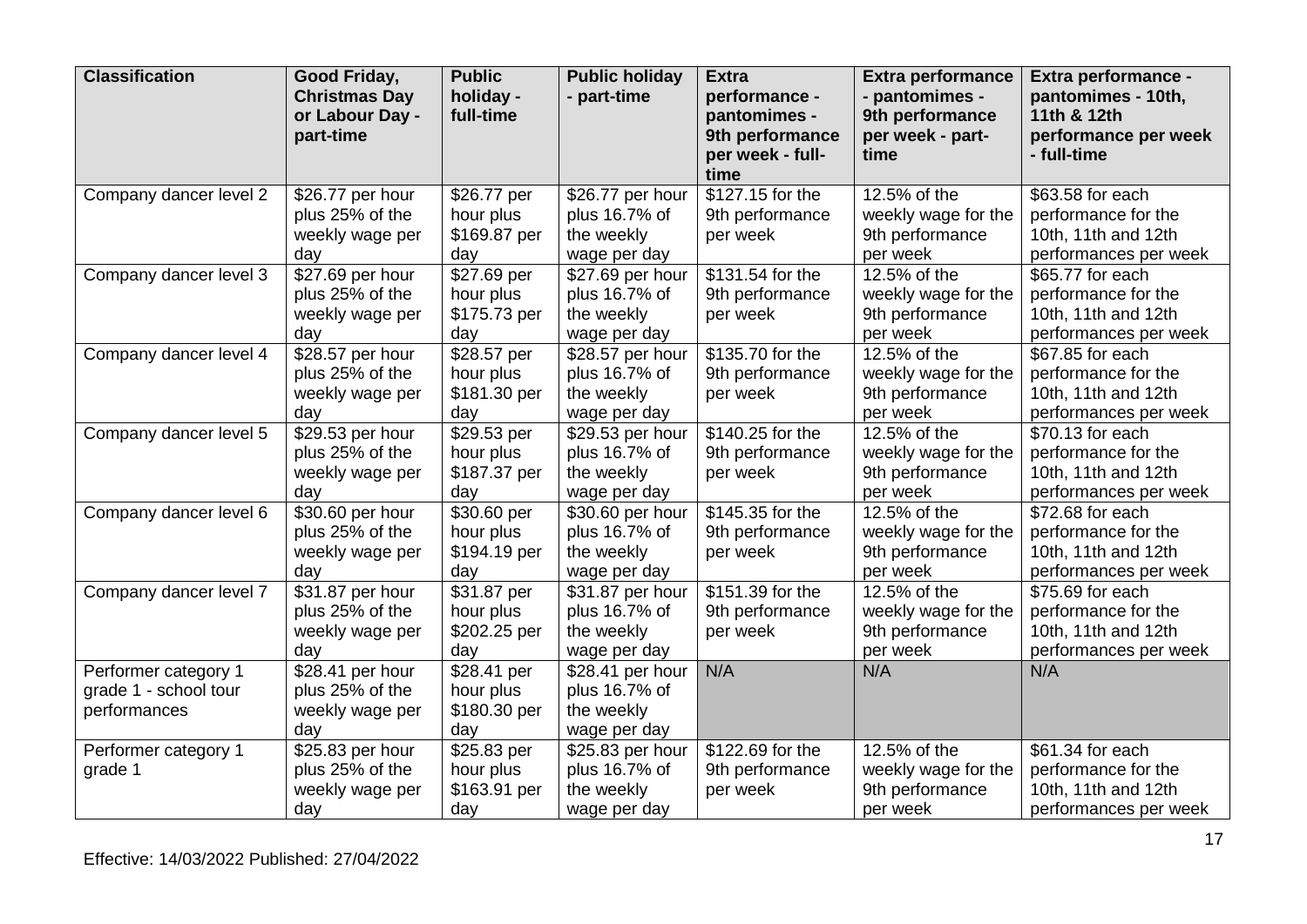| <b>Classification</b>    | Good Friday,<br><b>Christmas Day</b><br>or Labour Day -<br>part-time | <b>Public</b><br>holiday -<br>full-time | <b>Public holiday</b><br>- part-time | <b>Extra</b><br>performance -<br>pantomimes -<br>9th performance<br>per week - full-<br>time | <b>Extra performance</b><br>- pantomimes -<br>9th performance<br>per week - part-<br>time | Extra performance -<br>pantomimes - 10th,<br>11th & 12th<br>performance per week<br>- full-time |
|--------------------------|----------------------------------------------------------------------|-----------------------------------------|--------------------------------------|----------------------------------------------------------------------------------------------|-------------------------------------------------------------------------------------------|-------------------------------------------------------------------------------------------------|
| Performer category 1     | \$29.85 per hour                                                     | \$29.85 per                             | \$29.85 per hour                     | N/A                                                                                          | N/A                                                                                       | N/A                                                                                             |
| grade 2 - school tour    | plus 25% of the                                                      | hour plus                               | plus 16.7% of                        |                                                                                              |                                                                                           |                                                                                                 |
| performances             | weekly wage per                                                      | \$189.45 per                            | the weekly                           |                                                                                              |                                                                                           |                                                                                                 |
|                          | day                                                                  | day                                     | wage per day                         |                                                                                              |                                                                                           |                                                                                                 |
| Performer category 1     | \$27.14 per hour                                                     | \$27.14 per                             | \$27.14 per hour                     | \$128.91 for the                                                                             | 12.5% of the                                                                              | \$64.46 for each                                                                                |
| grade 2                  | plus 25% of the                                                      | hour plus                               | plus 16.7% of                        | 9th performance                                                                              | weekly wage for the                                                                       | performance for the                                                                             |
|                          | weekly wage per                                                      | \$172.23 per                            | the weekly                           | per week                                                                                     | 9th performance                                                                           | 10th, 11th and 12th                                                                             |
|                          | day                                                                  | day                                     | wage per day                         |                                                                                              | per week                                                                                  | performances per week                                                                           |
| Performer category 2 -   | \$29.85 per hour                                                     | \$29.85 per                             | \$29.85 per hour                     | N/A                                                                                          | N/A                                                                                       | N/A                                                                                             |
| school tour performances | plus 25% of the                                                      | hour plus                               | plus 16.7% of                        |                                                                                              |                                                                                           |                                                                                                 |
|                          | weekly wage per                                                      | \$189.45 per                            | the weekly                           |                                                                                              |                                                                                           |                                                                                                 |
|                          | day                                                                  | day                                     | wage per day                         |                                                                                              |                                                                                           |                                                                                                 |
| Performer category 2     | \$27.14 per hour                                                     | \$27.14 per                             | \$27.14 per hour                     | \$128.91 for the                                                                             | 12.5% of the                                                                              | \$64.46 for each                                                                                |
|                          | plus 25% of the                                                      | hour plus                               | plus 16.7% of                        | 9th performance                                                                              | weekly wage for the                                                                       | performance for the                                                                             |
|                          | weekly wage per                                                      | \$172.23 per                            | the weekly                           | per week                                                                                     | 9th performance                                                                           | 10th, 11th and 12th                                                                             |
|                          | day                                                                  | day                                     | wage per day                         |                                                                                              | per week                                                                                  | performances per week                                                                           |
| Opera principal - school | \$31.43 per hour                                                     | \$31.43 per                             | \$31.43 per hour                     | N/A                                                                                          | N/A                                                                                       | N/A                                                                                             |
| tour performances        | plus 25% of the                                                      | hour plus                               | plus 16.7% of                        |                                                                                              |                                                                                           |                                                                                                 |
|                          | weekly wage per                                                      | \$199.42 per                            | the weekly                           |                                                                                              |                                                                                           |                                                                                                 |
|                          | day                                                                  | day                                     | wage per day                         |                                                                                              |                                                                                           |                                                                                                 |
| Opera principal          | $\sqrt{$28.57}$ per hour                                             | \$28.57 per                             | \$28.57 per hour                     | \$135.70 for the                                                                             | 12.5% of the                                                                              | \$67.85 for each                                                                                |
|                          | plus 25% of the                                                      | hour plus                               | plus 16.7% of                        | 9th performance                                                                              | weekly wage for the                                                                       | performance for the                                                                             |
|                          | weekly wage per                                                      | \$181.30 per                            | the weekly                           | per week                                                                                     | 9th performance                                                                           | 10th, 11th and 12th                                                                             |
|                          | day                                                                  | day                                     | wage per day                         |                                                                                              | per week                                                                                  | performances per week                                                                           |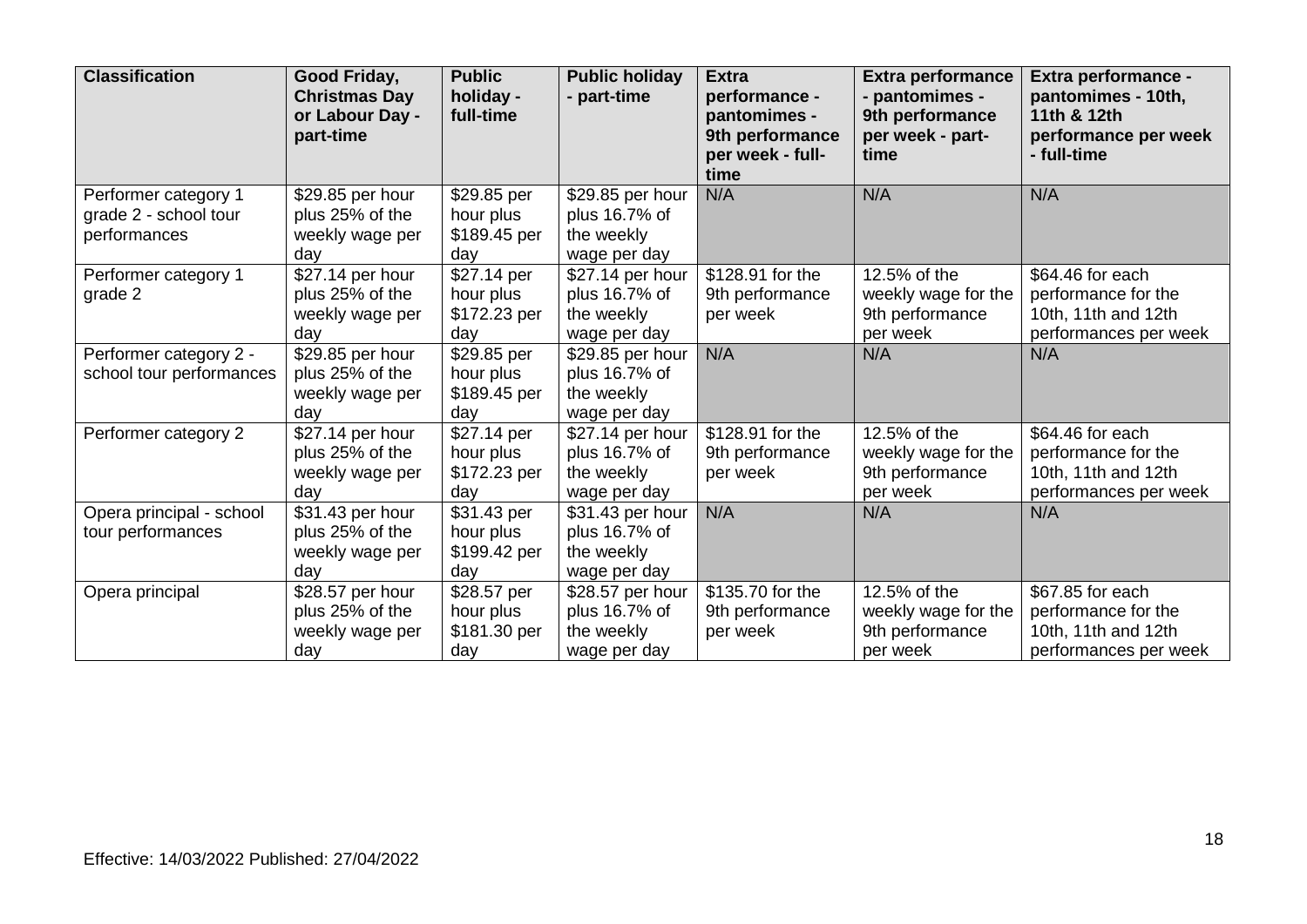#### **Table 4 of 5**

| <b>Classification</b>  | <b>Extra</b><br>performance -<br>pantomimes -<br>10th, 11th & | <b>Extra</b><br>performance -<br>performances up<br>to 1 hour | <b>Extra</b><br>performance -<br>performances up<br>to 1 hour              | <b>Extra</b><br>performance -<br>substantially<br>whole time            | <b>Extra performance</b><br>- substantially<br>whole time<br>productions (not | <b>Extra</b><br>performances<br>on school tours<br>- full-time |
|------------------------|---------------------------------------------------------------|---------------------------------------------------------------|----------------------------------------------------------------------------|-------------------------------------------------------------------------|-------------------------------------------------------------------------------|----------------------------------------------------------------|
|                        | 12th<br>performance<br>per week - part-<br>time               | duration - more<br>than 12 per week<br>- full-time            | duration - more<br>than 12 per week<br>- part-time                         | productions (not<br>pantomimes)-<br>more than 8 per<br>week - full-time | pantomimes) -<br>more than 8 per<br>week - part-time                          |                                                                |
| Company dancer level 1 | 6.25% of the<br>weekly wage for<br>each<br>performance        | \$98.15 for each<br>performance more<br>than 12 per week      | 10% of the weekly<br>wage for each<br>performance more<br>than 12 per week | \$122.69 for each<br>performance more<br>than 8 per week                | 12.5% of the weekly<br>wage for each<br>performance more<br>than 8 per week   | N/A                                                            |
| Company dancer level 2 | 6.25% of the<br>weekly wage for<br>each<br>performance        | \$101.72 for each<br>performance more<br>than 12 per week     | 10% of the weekly<br>wage for each<br>performance more<br>than 12 per week | \$127.15 for each<br>performance more<br>than 8 per week                | 12.5% of the weekly<br>wage for each<br>performance more<br>than 8 per week   | N/A                                                            |
| Company dancer level 3 | 6.25% of the<br>weekly wage for<br>each<br>performance        | \$105.23 for each<br>performance more<br>than 12 per week     | 10% of the weekly<br>wage for each<br>performance more<br>than 12 per week | \$131.54 for each<br>performance more<br>than 8 per week                | 12.5% of the weekly<br>wage for each<br>performance more<br>than 8 per week   | N/A                                                            |
| Company dancer level 4 | 6.25% of the<br>weekly wage for<br>each<br>performance        | \$108.56 for each<br>performance more<br>than 12 per week     | 10% of the weekly<br>wage for each<br>performance more<br>than 12 per week | \$135.70 for each<br>performance more<br>than 8 per week                | 12.5% of the weekly<br>wage for each<br>performance more<br>than 8 per week   | N/A                                                            |
| Company dancer level 5 | 6.25% of the<br>weekly wage for<br>each<br>performance        | \$112.20 for each<br>performance more<br>than 12 per week     | 10% of the weekly<br>wage for each<br>performance more<br>than 12 per week | \$140.25 for each<br>performance more<br>than 8 per week                | 12.5% of the weekly<br>wage for each<br>performance more<br>than 8 per week   | N/A                                                            |
| Company dancer level 6 | 6.25% of the<br>weekly wage for<br>each<br>performance        | \$116.28 for each<br>performance more<br>than 12 per week     | 10% of the weekly<br>wage for each<br>performance more<br>than 12 per week | \$145.35 for each<br>performance more<br>than 8 per week                | 12.5% of the weekly<br>wage for each<br>performance more<br>than 8 per week   | N/A                                                            |
| Company dancer level 7 | 6.25% of the<br>weekly wage for<br>each<br>performance        | \$121.11 for each<br>performance more<br>than 12 per week     | 10% of the weekly<br>wage for each<br>performance more<br>than 12 per week | \$151.39 for each<br>performance more<br>than 8 per week                | 12.5% of the weekly<br>wage for each<br>performance more<br>than 8 per week   | N/A                                                            |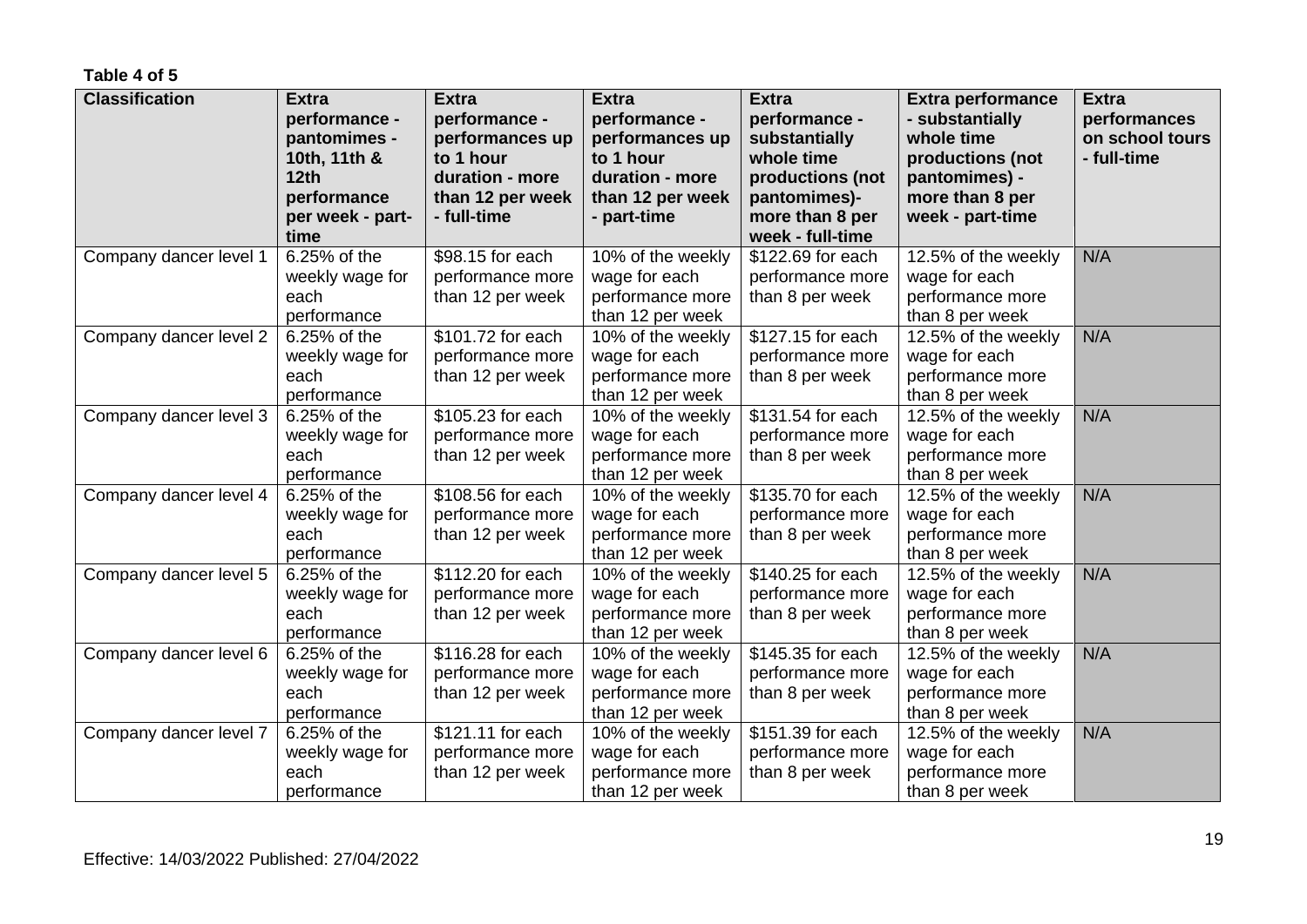| <b>Classification</b>                                         | <b>Extra</b><br>performance -<br>pantomimes -<br>10th, 11th &<br>12th<br>performance<br>per week - part-<br>time | <b>Extra</b><br>performance -<br>performances up<br>to 1 hour<br>duration - more<br>than 12 per week<br>- full-time | <b>Extra</b><br>performance -<br>performances up<br>to 1 hour<br>duration - more<br>than 12 per week<br>- part-time | <b>Extra</b><br>performance -<br>substantially<br>whole time<br>productions (not<br>pantomimes)-<br>more than 8 per<br>week - full-time | <b>Extra performance</b><br>- substantially<br>whole time<br>productions (not<br>pantomimes) -<br>more than 8 per<br>week - part-time | <b>Extra</b><br>performances<br>on school tours<br>- full-time |
|---------------------------------------------------------------|------------------------------------------------------------------------------------------------------------------|---------------------------------------------------------------------------------------------------------------------|---------------------------------------------------------------------------------------------------------------------|-----------------------------------------------------------------------------------------------------------------------------------------|---------------------------------------------------------------------------------------------------------------------------------------|----------------------------------------------------------------|
| Performer category 1<br>grade 1 - school tour<br>performances | N/A                                                                                                              | N/A                                                                                                                 | N/A                                                                                                                 | N/A                                                                                                                                     | N/A                                                                                                                                   | \$107.97 per<br>extra<br>performance                           |
| Performer category 1<br>grade 1                               | 6.25% of the<br>weekly wage for<br>each<br>performance                                                           | \$98.15 for each<br>performance more<br>than 12 per week                                                            | 10% of the weekly<br>wage for each<br>performance more<br>than 12 per week                                          | \$122.69 for each<br>performance more<br>than 8 per week                                                                                | 12.5% of the weekly<br>wage for each<br>performance more<br>than 8 per week                                                           | N/A                                                            |
| Performer category 1<br>grade 2 - school tour<br>performances | N/A                                                                                                              | N/A                                                                                                                 | N/A                                                                                                                 | N/A                                                                                                                                     | N/A                                                                                                                                   | \$113.44 per<br>extra<br>performance                           |
| Performer category 1<br>grade 2                               | 6.25% of the<br>weekly wage for<br>each<br>performance                                                           | $$103.13$ for each<br>performance more<br>than 12 per week                                                          | 10% of the weekly<br>wage for each<br>performance more<br>than 12 per week                                          | \$128.91 for each<br>performance more<br>than 8 per week                                                                                | 12.5% of the weekly<br>wage for each<br>performance more<br>than 8 per week                                                           | N/A                                                            |
| Performer category 2 -<br>school tour<br>performances         | N/A                                                                                                              | N/A                                                                                                                 | N/A                                                                                                                 | N/A                                                                                                                                     | N/A                                                                                                                                   | \$113.44 per<br>extra<br>performance                           |
| Performer category 2                                          | 6.25% of the<br>weekly wage for<br>each<br>performance                                                           | \$103.13 for each<br>performance more<br>than 12 per week                                                           | 10% of the weekly<br>wage for each<br>performance more<br>than 12 per week                                          | \$128.91 for each<br>performance more<br>than 8 per week                                                                                | 12.5% of the weekly<br>wage for each<br>performance more<br>than 8 per week                                                           | N/A                                                            |
| Opera principal - school<br>tour performances                 | N/A                                                                                                              | N/A                                                                                                                 | N/A                                                                                                                 | N/A                                                                                                                                     | N/A                                                                                                                                   | \$119.42 per<br>extra<br>performance                           |
| Opera principal                                               | 6.25% of the<br>weekly wage for<br>each<br>performance                                                           | \$108.56 for each<br>performance more<br>than 12 per week                                                           | 10% of the weekly<br>wage for each<br>performance more<br>than 12 per week                                          | \$135.70 for each<br>performance more<br>than 8 per week                                                                                | 12.5% of the weekly<br>wage for each<br>performance more<br>than 8 per week                                                           | N/A                                                            |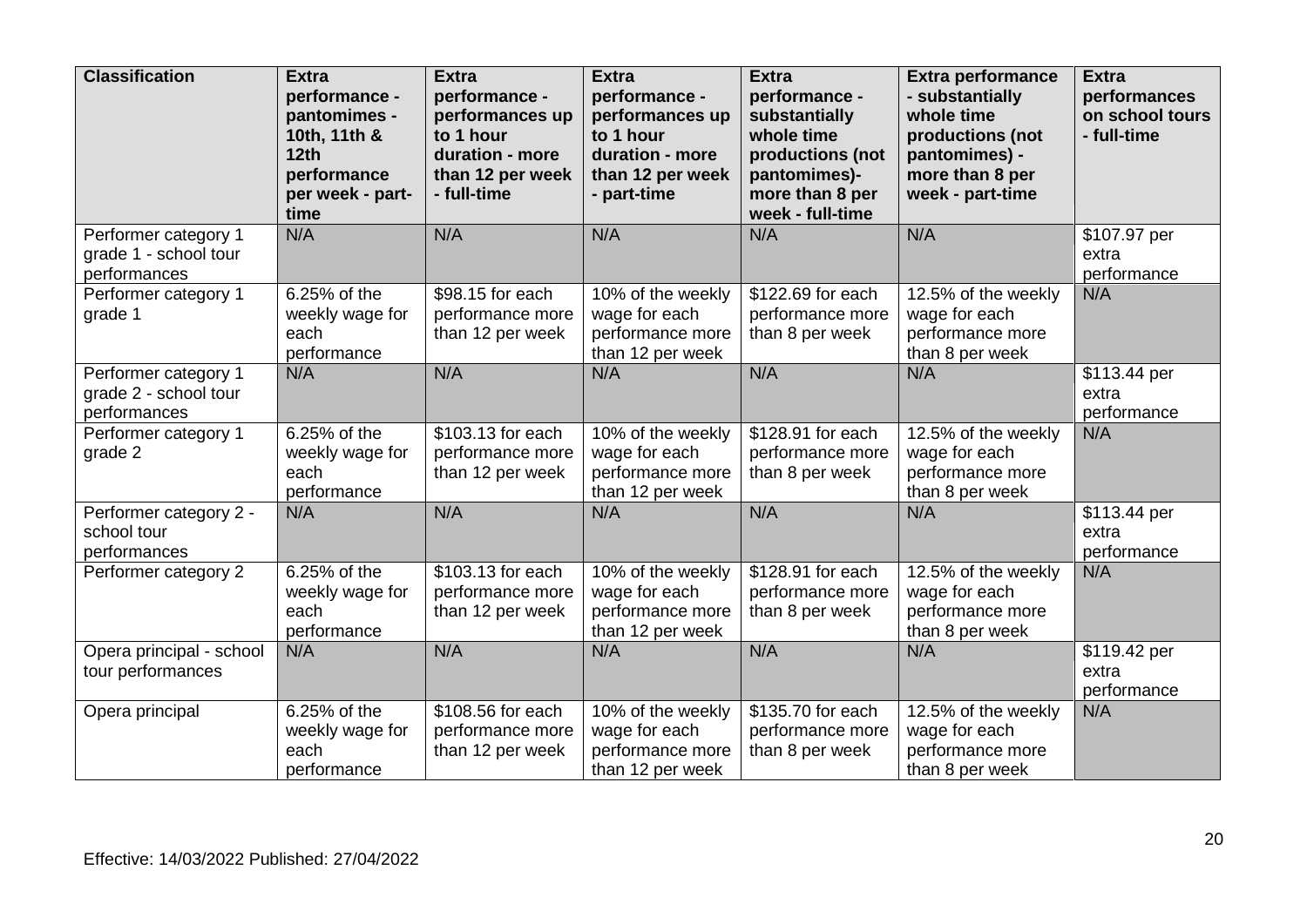#### **Table 5 of 5**

| <b>Classification</b>  | <b>Extra</b><br>performances on<br>school tours -<br>part-time | <b>Concurrent</b><br>productions<br>including<br>pantomime -<br>more than 8 per<br>week - full-time | <b>Concurrent</b><br>productions<br>including<br>pantomime -<br>more than 8 per<br>week - part-time | <b>Overtime - over</b><br>an average of 38<br>hours per week | <b>Performance</b><br>finishes after<br>11:30 pm<br><b>Monday to</b><br><b>Saturday</b> | <b>Working through</b><br>a break or<br>interval |
|------------------------|----------------------------------------------------------------|-----------------------------------------------------------------------------------------------------|-----------------------------------------------------------------------------------------------------|--------------------------------------------------------------|-----------------------------------------------------------------------------------------|--------------------------------------------------|
| Company dancer level 1 | N/A                                                            | \$122.69 for each<br>performance more<br>than 8 per week                                            | 12.5% of the<br>weekly wage for<br>each performance<br>more than 8 per<br>week                      | N/A                                                          | \$51.66                                                                                 | \$38.75                                          |
| Company dancer level 2 | N/A                                                            | \$127.15 for each<br>performance more<br>than 8 per week                                            | 12.5% of the<br>weekly wage for<br>each performance<br>more than 8 per<br>week                      | N/A                                                          | \$53.54                                                                                 | \$40.16                                          |
| Company dancer level 3 | N/A                                                            | \$131.54 for each<br>performance more<br>than 8 per week                                            | 12.5% of the<br>weekly wage for<br>each performance<br>more than 8 per<br>week                      | N/A                                                          | \$55.38                                                                                 | \$41.54                                          |
| Company dancer level 4 | N/A                                                            | \$135.70 for each<br>performance more<br>than 8 per week                                            | 12.5% of the<br>weekly wage for<br>each performance<br>more than 8 per<br>week                      | N/A                                                          | \$57.14                                                                                 | \$42.86                                          |
| Company dancer level 5 | N/A                                                            | \$140.25 for each<br>performance more<br>than 8 per week                                            | 12.5% of the<br>weekly wage for<br>each performance<br>more than 8 per<br>week                      | N/A                                                          | \$59.06                                                                                 | \$44.30                                          |
| Company dancer level 6 | N/A                                                            | \$145.35 for each<br>performance more<br>than 8 per week                                            | 12.5% of the<br>weekly wage for<br>each performance<br>more than 8 per<br>week                      | N/A                                                          | \$61.20                                                                                 | \$45.90                                          |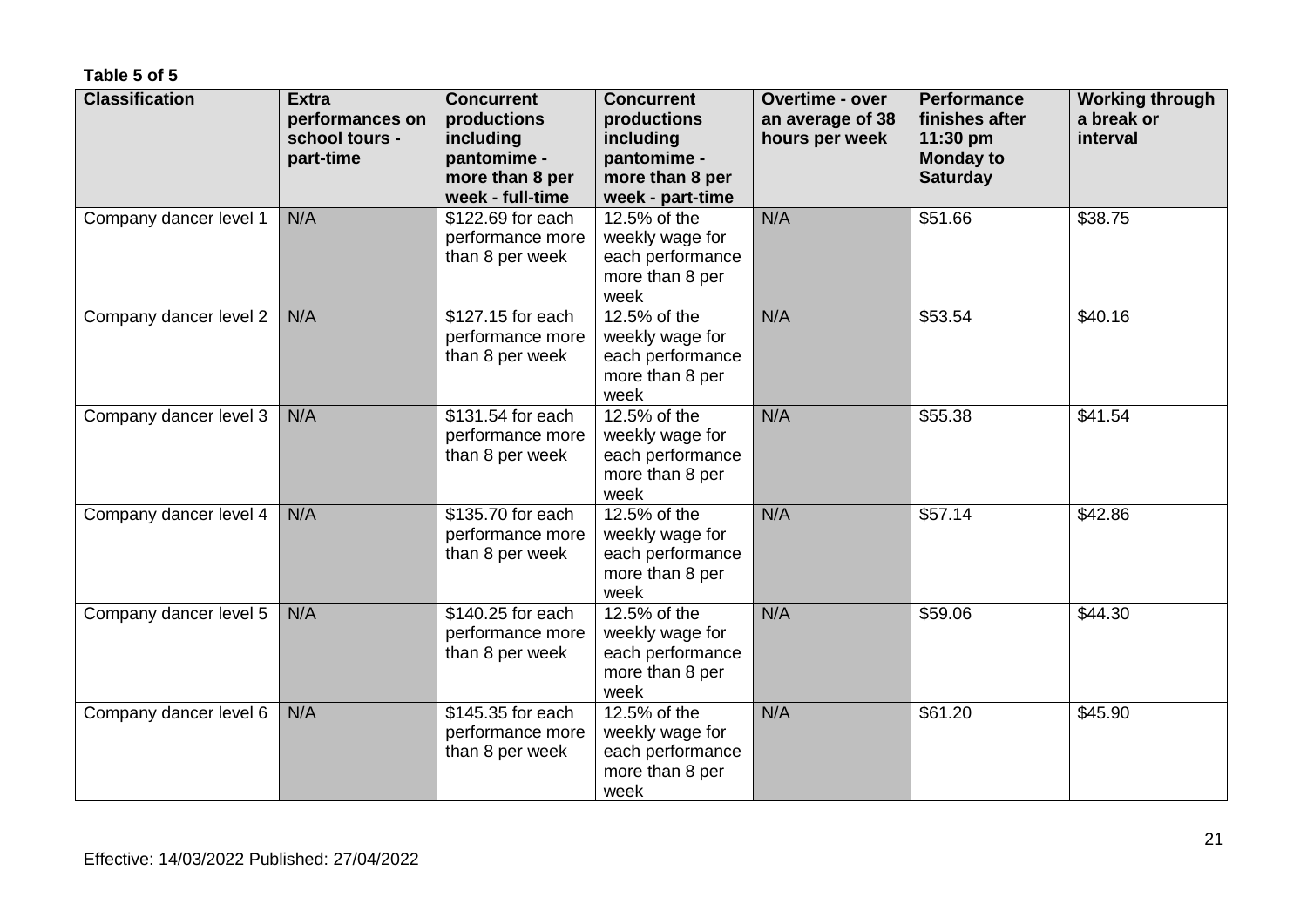| <b>Classification</b>                                         | <b>Extra</b><br>performances on<br>school tours -<br>part-time | <b>Concurrent</b><br>productions<br>including<br>pantomime -<br>more than 8 per<br>week - full-time | <b>Concurrent</b><br>productions<br>including<br>pantomime -<br>more than 8 per<br>week - part-time | <b>Overtime - over</b><br>an average of 38<br>hours per week | <b>Performance</b><br>finishes after<br>11:30 pm<br><b>Monday to</b><br><b>Saturday</b> | <b>Working through</b><br>a break or<br>interval |
|---------------------------------------------------------------|----------------------------------------------------------------|-----------------------------------------------------------------------------------------------------|-----------------------------------------------------------------------------------------------------|--------------------------------------------------------------|-----------------------------------------------------------------------------------------|--------------------------------------------------|
| Company dancer level 7                                        | N/A                                                            | \$151.39 for each<br>performance more<br>than 8 per week                                            | 12.5% of the<br>weekly wage for<br>each performance<br>more than 8 per<br>week                      | N/A                                                          | \$63.74                                                                                 | \$47.81                                          |
| Performer category 1<br>grade 1 - school tour<br>performances | 10% of the weekly<br>wage per extra<br>performance             | N/A                                                                                                 | N/A                                                                                                 | \$42.62                                                      | N/A                                                                                     | \$42.62                                          |
| Performer category 1<br>grade 1                               | N/A                                                            | \$122.69 for each<br>performance more<br>than 8 per week                                            | 12.5% of the<br>weekly wage for<br>each performance<br>more than 8 per<br>week                      | \$38.75                                                      | N/A                                                                                     | \$38.75                                          |
| Performer category 1<br>grade 2 - school tour<br>performances | 10% of the weekly<br>wage per extra<br>performance             | N/A                                                                                                 | N/A                                                                                                 | \$44.78                                                      | N/A                                                                                     | \$44.78                                          |
| Performer category 1<br>grade 2                               | N/A                                                            | \$128.91 for each<br>performance more<br>than 8 per week                                            | 12.5% of the<br>weekly wage for<br>each performance<br>more than 8 per<br>week                      | \$40.71                                                      | N/A                                                                                     | \$40.71                                          |
| Performer category 2 -<br>school tour<br>performances         | 10% of the weekly<br>wage per extra<br>performance             | N/A                                                                                                 | N/A                                                                                                 | \$44.78                                                      | N/A                                                                                     | \$44.78                                          |
| Performer category 2                                          | N/A                                                            | $$128.91$ for each<br>performance more<br>than 8 per week                                           | 12.5% of the<br>weekly wage for<br>each performance<br>more than 8 per<br>week                      | \$40.71                                                      | N/A                                                                                     | \$40.71                                          |
| Opera principal - school<br>tour performances                 | 10% of the weekly<br>wage per extra<br>performance             | N/A                                                                                                 | N/A                                                                                                 | \$47.15                                                      | N/A                                                                                     | \$47.15                                          |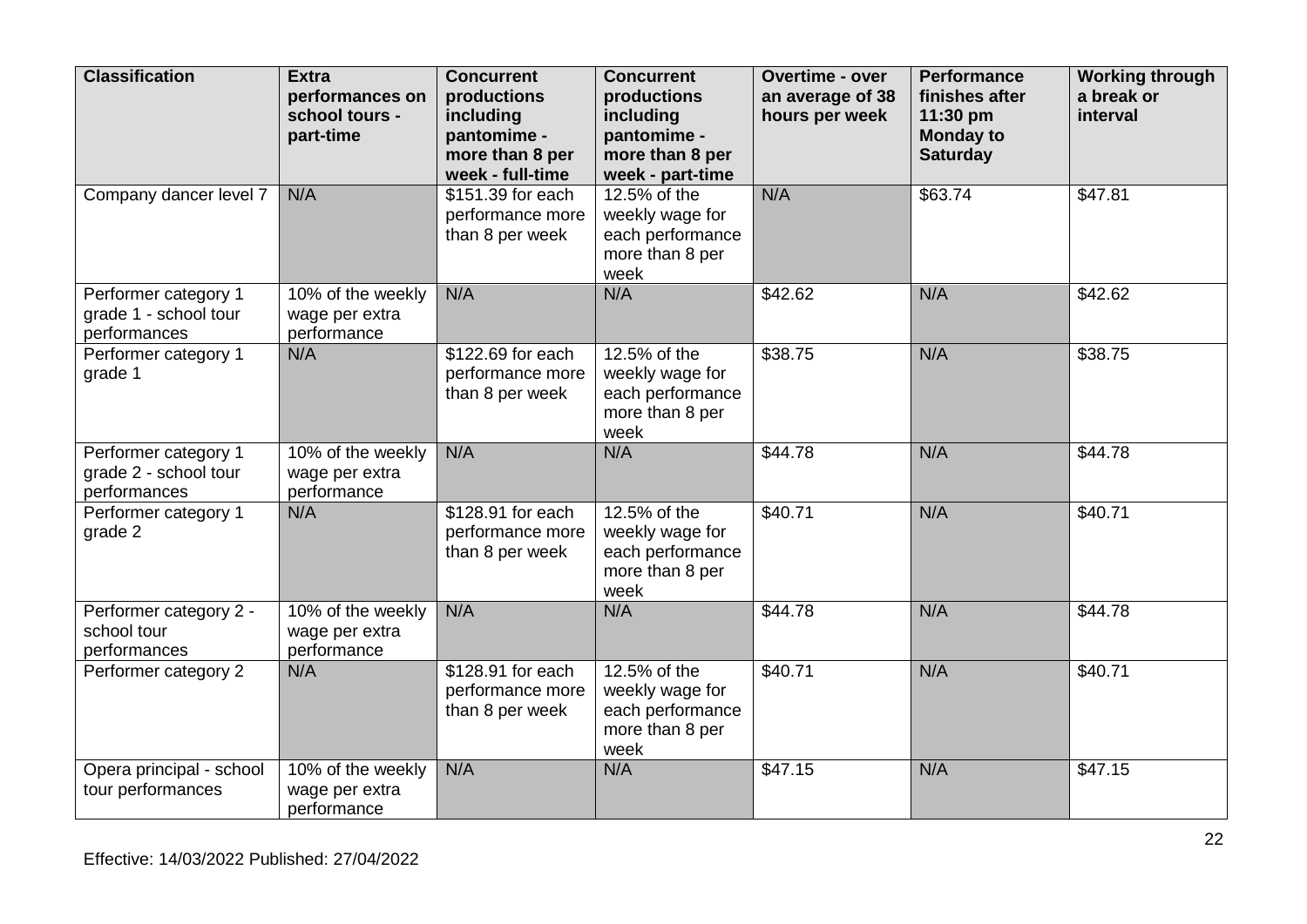| <b>Classification</b> | <b>Extra</b><br>performances on<br>school tours -<br>part-time | <b>Concurrent</b><br>productions<br>including<br>pantomime -<br>more than 8 per<br>week - full-time | <b>Concurrent</b><br>productions<br>including<br>pantomime -<br>more than 8 per<br>week - part-time | Overtime - over<br>an average of 38<br>hours per week | <b>Performance</b><br>finishes after<br>11:30 pm<br><b>Monday to</b><br><b>Saturday</b> | <b>Working through</b><br>a break or<br>interval |
|-----------------------|----------------------------------------------------------------|-----------------------------------------------------------------------------------------------------|-----------------------------------------------------------------------------------------------------|-------------------------------------------------------|-----------------------------------------------------------------------------------------|--------------------------------------------------|
| Opera principal       | N/A                                                            | \$135.70 for each<br>performance more<br>than 8 per week                                            | 12.5% of the<br>weekly wage for<br>each performance<br>more than 8 per<br>week                      | \$42.86                                               | N/A                                                                                     | \$42.86                                          |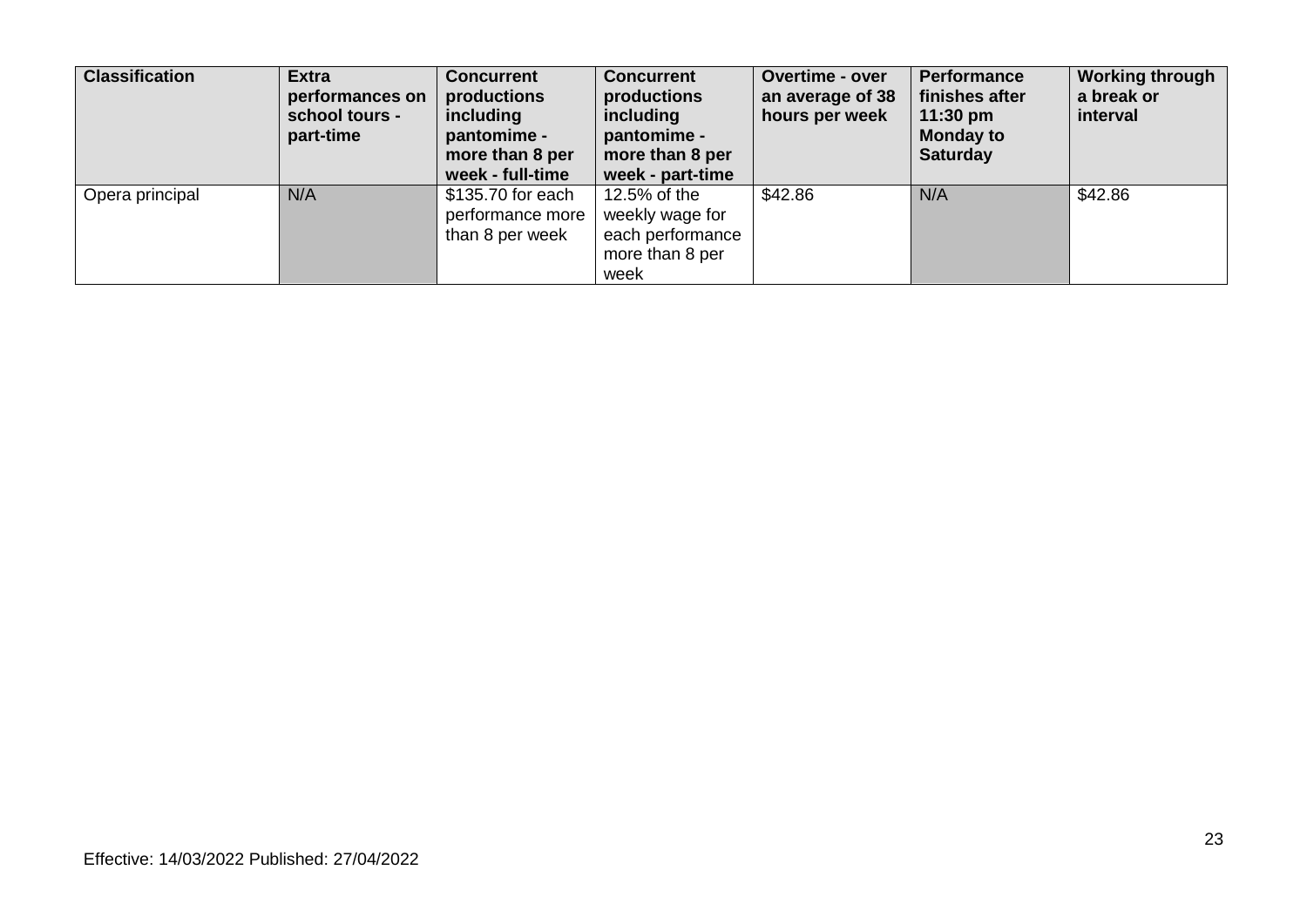## **Company dancers and performers - Casual**

#### **Table 1 of 4**

| <b>Classification</b>         | Hourly pay | <b>Casual</b>    | <b>Casual rehearsal rate</b>                         | Sunday -     | Sunday -  |
|-------------------------------|------------|------------------|------------------------------------------------------|--------------|-----------|
|                               | rate       | performance rate |                                                      | performance  | rehearsal |
| Company dancer level 1        | \$32.29    | \$204.89         | \$43.18 for the first hour or part thereof and       | \$409.78 per | \$86.36   |
|                               |            |                  | \$21.59 for each additional 1/2 hour or part thereof | performance  |           |
| Company dancer level 2        | \$33.46    | \$212.34         | \$43.18 for the first hour or part thereof and       | \$424.68 per | \$86.36   |
|                               |            |                  | \$21.59 for each additional 1/2 hour or part thereof | performance  |           |
| Company dancer level 3        | \$34.61    | \$219.66         | \$43.18 for the first hour or part thereof and       | \$439.32 per | \$86.36   |
|                               |            |                  | \$21.59 for each additional 1/2 hour or part thereof | performance  |           |
| Company dancer level 4        | \$35.71    | \$226.63         | \$43.18 for the first hour or part thereof and       | \$453.26 per | \$86.36   |
|                               |            |                  | \$21.59 for each additional 1/2 hour or part thereof | performance  |           |
| Company dancer level 5        | \$36.91    | \$234.21         | \$43.18 for the first hour or part thereof and       | \$468.42 per | \$86.36   |
|                               |            |                  | \$21.59 for each additional 1/2 hour or part thereof | performance  |           |
| Company dancer level 6        | \$38.25    | \$242.74         | \$43.18 for the first hour or part thereof and       | \$485.48 per | \$86.36   |
|                               |            |                  | \$21.59 for each additional 1/2 hour or part thereof | performance  |           |
| Company dancer level 7        | \$39.84    | \$252.81         | \$43.18 for the first hour or part thereof and       | \$505.62 per | \$86.36   |
|                               |            |                  | \$21.59 for each additional 1/2 hour or part thereof | performance  |           |
| Performer category 1 grade 1  | \$35.51    | \$225.38         | \$43.18 for the first hour or part thereof and       | \$450.76 per | \$86.36   |
| - school tour performances    |            |                  | \$21.59 for each additional 1/2 hour or part thereof | performance  |           |
| Performer category 1 grade 1  | \$32.29    | \$204.89         | \$43.18 for the first hour or part thereof and       | \$409.78 per | \$86.36   |
|                               |            |                  | \$21.59 for each additional 1/2 hour or part thereof | performance  |           |
| Performer category 1 grade 2  | \$37.31    | \$236.81         | \$43.18 for the first hour or part thereof and       | \$473.62 per | \$86.36   |
| - school tour performances    |            |                  | \$21.59 for each additional 1/2 hour or part thereof | performance  |           |
| Performer category 1 grade 2  | \$33.93    | \$215.29         | \$43.18 for the first hour or part thereof and       | \$430.58 per | \$86.36   |
|                               |            |                  | \$21.59 for each additional 1/2 hour or part thereof | performance  |           |
| Performer category 2 -        | \$37.31    | \$236.81         | \$43.18 for the first hour or part thereof and       | \$473.62 per | \$86.36   |
| school tour performances      |            |                  | \$21.59 for each additional 1/2 hour or part thereof | performance  |           |
| Performer category 2          | \$33.93    | \$215.29         | \$43.18 for the first hour or part thereof and       | \$430.58 per | \$86.36   |
|                               |            |                  | \$21.59 for each additional 1/2 hour or part thereof | performance  |           |
| Supernumerary                 | \$30.58    | N/A              | N/A                                                  | \$61.16      | \$61.16   |
| Opera principal - school tour | \$39.29    | \$249.28         | \$43.18 for the first hour or part thereof and       | \$498.56 per | \$86.36   |
| performances                  |            |                  | \$21.59 for each additional 1/2 hour or part thereof | performance  |           |
| Opera principal               | \$35.71    | \$226.63         | \$43.18 for the first hour or part thereof and       | \$453.26 per | \$86.36   |
|                               |            |                  | \$21.59 for each additional 1/2 hour or part thereof | performance  |           |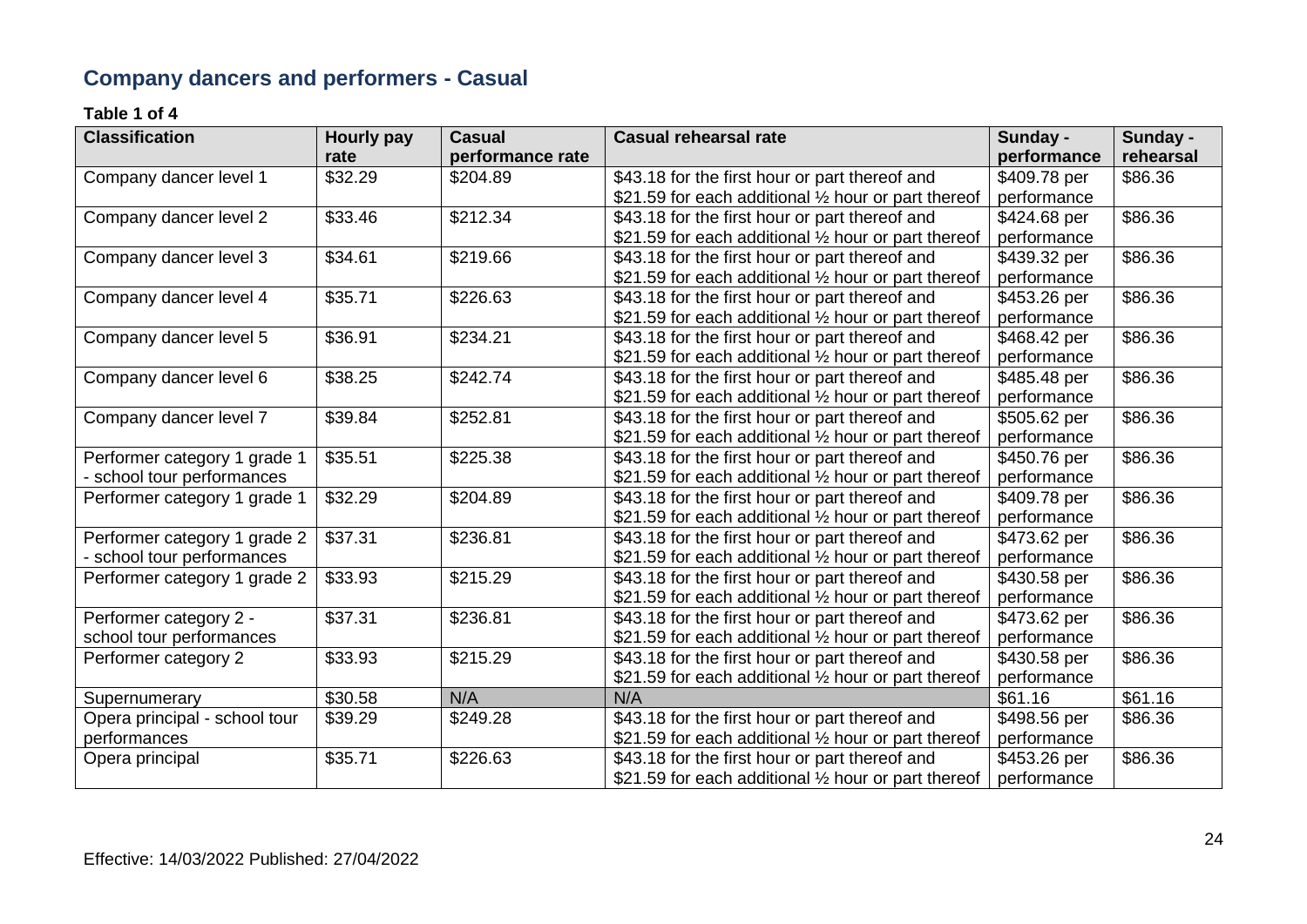| <b>Classification</b>         | <b>Public holiday -</b>  | Public holiday - rehearsal | Late work after 11.30pm -              | Late work after 11.30pm -             |
|-------------------------------|--------------------------|----------------------------|----------------------------------------|---------------------------------------|
|                               | performance              |                            | performance - in addition              | rehearsal - in addition to            |
|                               |                          |                            | to performance rate                    | rehearsal rate                        |
| Company dancer level 1        | \$409.78 per performance | \$86.36                    | \$17.01 for each $\frac{1}{2}$ hour or | \$3.58 for each $\frac{1}{2}$ hour or |
|                               |                          |                            | part thereof                           | part thereof                          |
| Company dancer level 2        | \$424.68 per performance | \$86.36                    | \$17.62 for each $\frac{1}{2}$ hour or | \$3.58 for each 1/2 hour or           |
|                               |                          |                            | part thereof                           | part thereof                          |
| Company dancer level 3        | \$439.32 per performance | \$86.36                    | \$18.23 for each 1/2 hour or           | \$3.58 for each 1/2 hour or           |
|                               |                          |                            | part thereof                           | part thereof                          |
| Company dancer level 4        | \$453.26 per performance | \$86.36                    | \$18.81 for each 1/2 hour or           | \$3.58 for each 1/2 hour or           |
|                               |                          |                            | part thereof                           | part thereof                          |
| Company dancer level 5        | \$468.42 per performance | \$86.36                    | \$19.44 for each $\frac{1}{2}$ hour or | \$3.58 for each $\frac{1}{2}$ hour or |
|                               |                          |                            | part thereof                           | part thereof                          |
| Company dancer level 6        | \$485.48 per performance | \$86.36                    | \$20.15 for each 1/2 hour or           | \$3.58 for each $\frac{1}{2}$ hour or |
|                               |                          |                            | part thereof                           | part thereof                          |
| Company dancer level 7        | \$505.62 per performance | \$86.36                    | \$20.98 for each $\frac{1}{2}$ hour or | \$3.58 for each 1/2 hour or           |
|                               |                          |                            | part thereof                           | part thereof                          |
| Performer category 1 grade 1  | \$450.76 per performance | \$86.36                    | \$18.71 for each 1/2 hour or           | \$3.58 for each 1/2 hour or           |
| school tour performances      |                          |                            | part thereof                           | part thereof                          |
| Performer category 1 grade 1  | \$409.78 per performance | \$86.36                    | \$17.01 for each $\frac{1}{2}$ hour or | \$3.58 for each 1/2 hour or           |
|                               |                          |                            | part thereof                           | part thereof                          |
| Performer category 1 grade 2  | \$473.62 per performance | \$86.36                    | \$19.66 for each $\frac{1}{2}$ hour or | \$3.58 for each $\frac{1}{2}$ hour or |
| - school tour performances    |                          |                            | part thereof                           | part thereof                          |
| Performer category 1 grade 2  | \$430.58 per performance | \$86.36                    | \$17.87 for each $\frac{1}{2}$ hour or | \$3.58 for each 1/2 hour or           |
|                               |                          |                            | part thereof                           | part thereof                          |
| Performer category 2 -        | \$473.62 per performance | \$86.36                    | \$19.66 for each 1/2 hour or           | \$3.58 for each 1/2 hour or           |
| school tour performances      |                          |                            | part thereof                           | part thereof                          |
| Performer category 2          | \$430.58 per performance | \$86.36                    | \$17.87 for each 1/2 hour or           | \$3.58 for each 1/2 hour or           |
|                               |                          |                            | part thereof                           | part thereof                          |
| Supernumerary                 | \$61.16                  | \$61.16                    | N/A                                    | N/A                                   |
| Opera principal - school tour | \$498.56 per performance | \$86.36                    | \$20.69 for each $\frac{1}{2}$ hour or | \$3.58 for each 1/2 hour or           |
| performances                  |                          |                            | part thereof                           | part thereof                          |
| Opera principal               | \$453.26 per performance | \$86.36                    | \$18.81 for each $\frac{1}{2}$ hour or | \$3.58 for each $\frac{1}{2}$ hour or |
|                               |                          |                            | part thereof                           | part thereof                          |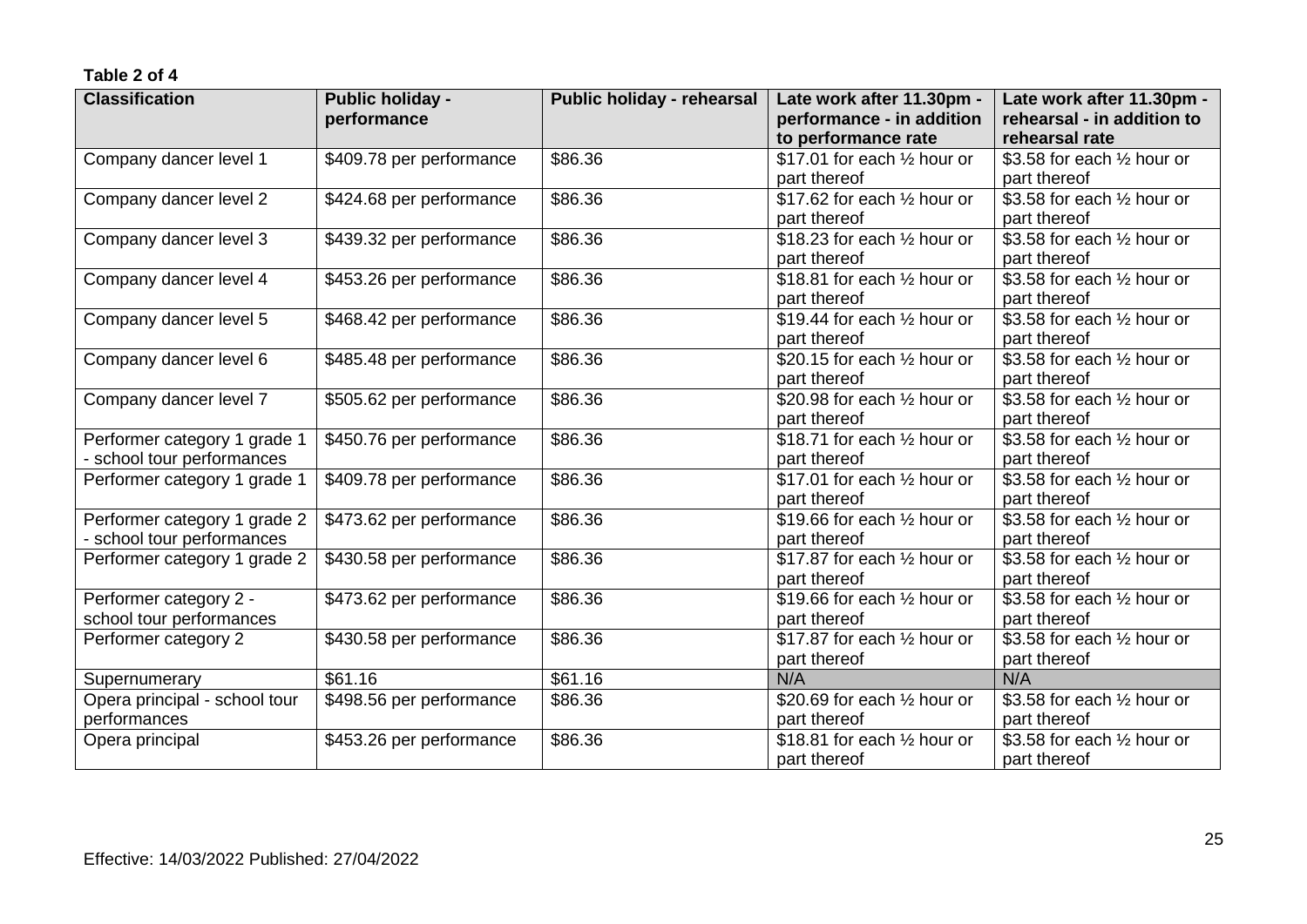| <b>Classification</b>                                    | <b>Concurrent productions</b><br>including pantomime -<br>more than 8 per week | Extra performance -<br>pantomimes - 9th<br>performance per week | Extra performance -<br>pantomimes - 10th, 11th<br>& 12th performance per<br>week | Extra performance -<br>performances up to 1<br>hour duration - more than<br>12 per week |
|----------------------------------------------------------|--------------------------------------------------------------------------------|-----------------------------------------------------------------|----------------------------------------------------------------------------------|-----------------------------------------------------------------------------------------|
| Company dancer level 1                                   | 12.5% of the weekly wage<br>for each performance more<br>than 8 per week       | 12.5% of the weekly wage<br>for the 9th performance per<br>week | 6.25% of the weekly wage<br>for each performance                                 | 10% of the weekly wage for<br>each performance more<br>than 12 per week                 |
| Company dancer level 2                                   | 12.5% of the weekly wage<br>for each performance more<br>than 8 per week       | 12.5% of the weekly wage<br>for the 9th performance per<br>week | 6.25% of the weekly wage<br>for each performance                                 | 10% of the weekly wage for<br>each performance more<br>than 12 per week                 |
| Company dancer level 3                                   | 12.5% of the weekly wage<br>for each performance more<br>than 8 per week       | 12.5% of the weekly wage<br>for the 9th performance per<br>week | 6.25% of the weekly wage<br>for each performance                                 | 10% of the weekly wage for<br>each performance more<br>than 12 per week                 |
| Company dancer level 4                                   | 12.5% of the weekly wage<br>for each performance more<br>than 8 per week       | 12.5% of the weekly wage<br>for the 9th performance per<br>week | 6.25% of the weekly wage<br>for each performance                                 | 10% of the weekly wage for<br>each performance more<br>than 12 per week                 |
| Company dancer level 5                                   | 12.5% of the weekly wage<br>for each performance more<br>than 8 per week       | 12.5% of the weekly wage<br>for the 9th performance per<br>week | 6.25% of the weekly wage<br>for each performance                                 | 10% of the weekly wage for<br>each performance more<br>than 12 per week                 |
| Company dancer level 6                                   | 12.5% of the weekly wage<br>for each performance more<br>than 8 per week       | 12.5% of the weekly wage<br>for the 9th performance per<br>week | 6.25% of the weekly wage<br>for each performance                                 | 10% of the weekly wage for<br>each performance more<br>than 12 per week                 |
| Company dancer level 7                                   | 12.5% of the weekly wage<br>for each performance more<br>than 8 per week       | 12.5% of the weekly wage<br>for the 9th performance per<br>week | 6.25% of the weekly wage<br>for each performance                                 | 10% of the weekly wage for<br>each performance more<br>than 12 per week                 |
| Performer category 1 grade 1<br>school tour performances | N/A                                                                            | N/A                                                             | N/A                                                                              | N/A                                                                                     |
| Performer category 1 grade 1                             | 12.5% of the weekly wage<br>for each performance more<br>than 8 per week       | 12.5% of the weekly wage<br>for the 9th performance per<br>week | 6.25% of the weekly wage<br>for each performance                                 | 10% of the weekly wage for<br>each performance more<br>than 12 per week                 |
| Performer category 1 grade 2<br>school tour performances | N/A                                                                            | N/A                                                             | N/A                                                                              | N/A                                                                                     |
| Performer category 1 grade 2                             | 12.5% of the weekly wage<br>for each performance more<br>than 8 per week       | 12.5% of the weekly wage<br>for the 9th performance per<br>week | 6.25% of the weekly wage<br>for each performance                                 | 10% of the weekly wage for<br>each performance more<br>than 12 per week                 |
| Performer category 2 -<br>school tour performances       | N/A                                                                            | N/A                                                             | N/A                                                                              | N/A                                                                                     |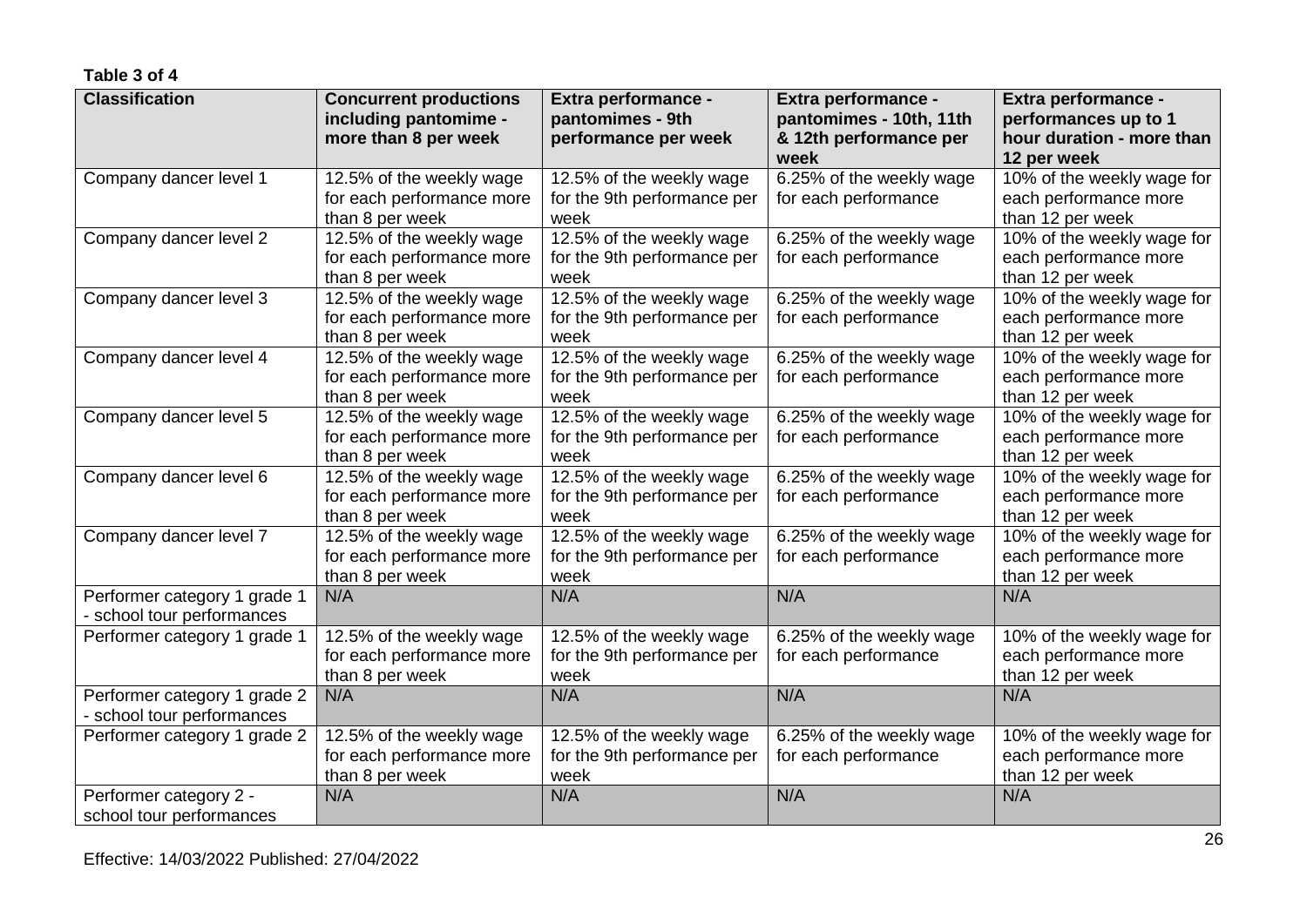| <b>Classification</b>         | <b>Concurrent productions</b><br>including pantomime -<br>more than 8 per week | Extra performance -<br>pantomimes - 9th<br>performance per week | Extra performance -<br>pantomimes - 10th, 11th<br>& 12th performance per<br>week | <b>Extra performance -</b><br>performances up to 1<br>hour duration - more than<br>12 per week |
|-------------------------------|--------------------------------------------------------------------------------|-----------------------------------------------------------------|----------------------------------------------------------------------------------|------------------------------------------------------------------------------------------------|
| Performer category 2          | 12.5% of the weekly wage                                                       | 12.5% of the weekly wage                                        | 6.25% of the weekly wage                                                         | 10% of the weekly wage for                                                                     |
|                               | for each performance more                                                      | for the 9th performance per                                     | for each performance                                                             | each performance more                                                                          |
|                               | than 8 per week                                                                | week                                                            |                                                                                  | than 12 per week                                                                               |
| Supernumerary                 | 12.5% of the weekly wage                                                       | 12.5% of the weekly wage                                        | 6.25% of the weekly wage                                                         | 10% of the weekly wage for                                                                     |
|                               | for each performance more                                                      | for the 9th performance per                                     | for each performance                                                             | each performance more                                                                          |
|                               | than 8 per week                                                                | week                                                            |                                                                                  | than 12 per week                                                                               |
| Opera principal - school tour | N/A                                                                            | N/A                                                             | N/A                                                                              | N/A                                                                                            |
| performances                  |                                                                                |                                                                 |                                                                                  |                                                                                                |
| Opera principal               | 12.5% of the weekly wage                                                       | 12.5% of the weekly wage                                        | 6.25% of the weekly wage                                                         | 10% of the weekly wage for                                                                     |
|                               | for each performance more                                                      | for the 9th performance per                                     | for each performance                                                             | each performance more                                                                          |
|                               | than 8 per week                                                                | week                                                            |                                                                                  | than 12 per week                                                                               |

#### **Table 4 of 4**

| <b>Classification</b>                                      | Extra performance - substantially<br>whole time productions (not<br>pantomimes)- more than 8 per<br>week | <b>Performance longer</b><br>than 3 hours              | Third or subsequent call<br>on any day                    | Working through a<br>break or interval |
|------------------------------------------------------------|----------------------------------------------------------------------------------------------------------|--------------------------------------------------------|-----------------------------------------------------------|----------------------------------------|
| Company dancer level 1                                     | 12.5% of the weekly wage for each<br>performance more than 8 per week                                    | N/A                                                    | N/A                                                       | \$45.20                                |
| Company dancer level 2                                     | 12.5% of the weekly wage for each<br>performance more than 8 per week                                    | N/A                                                    | N/A                                                       | \$46.85                                |
| Company dancer level 3                                     | 12.5% of the weekly wage for each<br>performance more than 8 per week                                    | N/A                                                    | N/A                                                       | \$48.46                                |
| Company dancer level 4                                     | 12.5% of the weekly wage for each<br>performance more than 8 per week                                    | N/A                                                    | N/A                                                       | \$50.00                                |
| Company dancer level 5                                     | 12.5% of the weekly wage for each<br>performance more than 8 per week                                    | N/A                                                    | N/A                                                       | \$51.68                                |
| Company dancer level 6                                     | 12.5% of the weekly wage for each<br>performance more than 8 per week                                    | N/A                                                    | N/A                                                       | \$53.55                                |
| Company dancer level 7                                     | 12.5% of the weekly wage for each<br>performance more than 8 per week                                    | N/A                                                    | N/A                                                       | \$55.77                                |
| Performer category 1 grade 1<br>- school tour performances | N/A                                                                                                      | \$37.64 for each $\frac{1}{2}$ hour<br>or part thereof | \$53.27 per hour, unless a<br>higher penalty rate applies | \$49.72                                |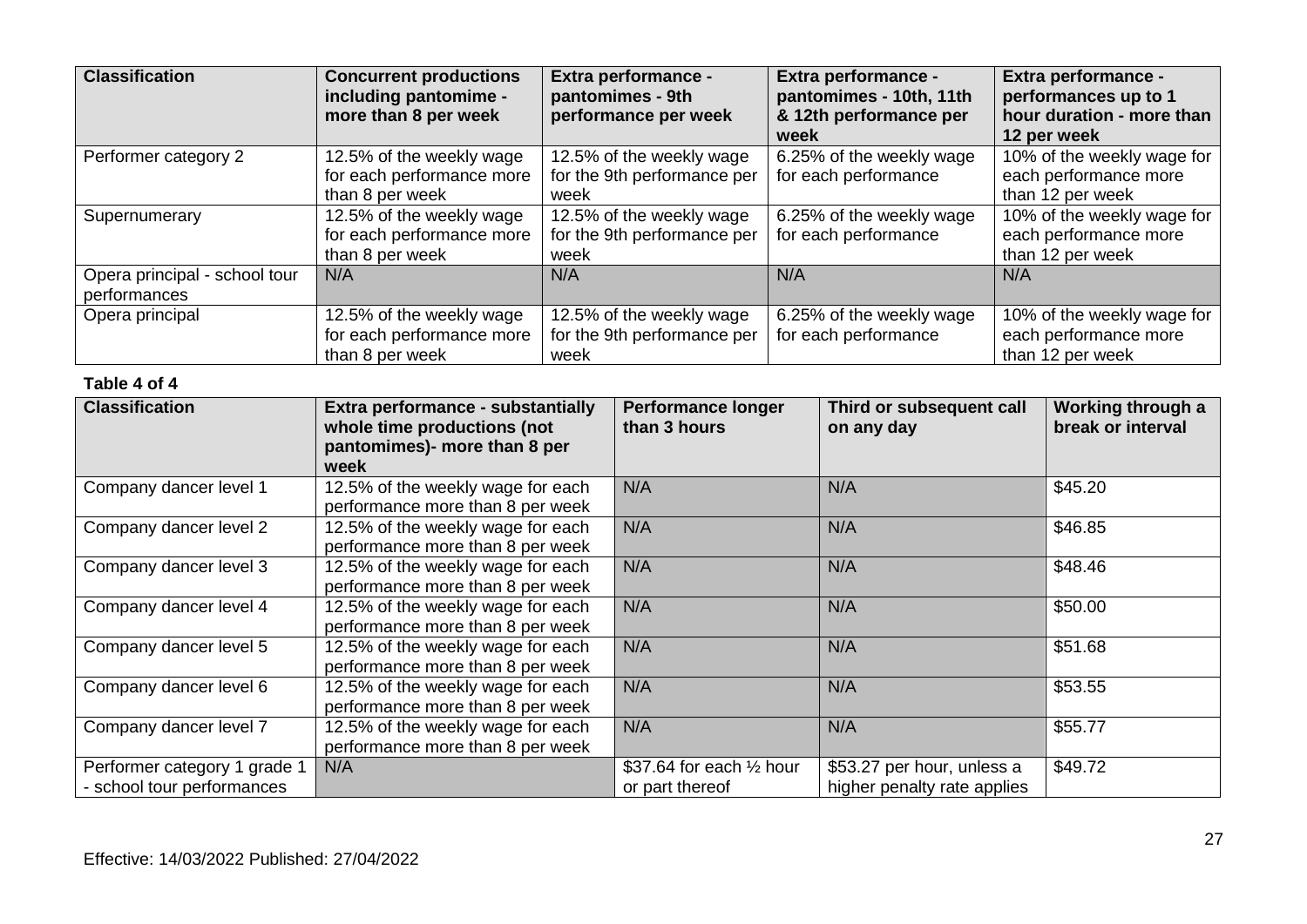| <b>Classification</b>                                      | Extra performance - substantially<br>whole time productions (not<br>pantomimes)- more than 8 per<br>week | <b>Performance longer</b><br>than 3 hours              | Third or subsequent call<br>on any day                    | Working through a<br>break or interval |
|------------------------------------------------------------|----------------------------------------------------------------------------------------------------------|--------------------------------------------------------|-----------------------------------------------------------|----------------------------------------|
| Performer category 1 grade 1                               | 12.5% of the weekly wage for each<br>performance more than 8 per week                                    | \$34.22 for each $\frac{1}{2}$ hour<br>or part thereof | \$48.44 per hour, unless a<br>higher penalty rate applies | \$45.20                                |
| Performer category 1 grade 2<br>- school tour performances | N/A                                                                                                      | \$39.55 for each $\frac{1}{2}$ hour<br>or part thereof | \$55.97 per hour, unless a<br>higher penalty rate applies | \$52.24                                |
| Performer category 1 grade 2                               | 12.5% of the weekly wage for each<br>performance more than 8 per week                                    | \$35.95 for each 1/2 hour<br>or part thereof           | \$50.90 per hour, unless a<br>higher penalty rate applies | \$47.50                                |
| Performer category 2 -<br>school tour performances         | N/A                                                                                                      | \$39.55 for each $\frac{1}{2}$ hour<br>or part thereof | \$55.97 per hour, unless a<br>higher penalty rate applies | \$52.24                                |
| Performer category 2                                       | 12.5% of the weekly wage for each<br>performance more than 8 per week                                    | \$35.95 for each 1/2 hour<br>or part thereof           | \$50.90 per hour, unless a<br>higher penalty rate applies | \$47.50                                |
| Supernumerary                                              | 12.5% of the weekly wage for each<br>performance more than 8 per week                                    | N/A                                                    | N/A                                                       | \$45.87                                |
| Opera principal - school tour<br>performances              | N/A                                                                                                      | \$41.63 for each $\frac{1}{2}$ hour<br>or part thereof | \$58.94 per hour, unless a<br>higher penalty rate applies | \$55.00                                |
| Opera principal                                            | 12.5% of the weekly wage for each<br>performance more than 8 per week                                    | \$37.85 for each $\frac{1}{2}$ hour<br>or part thereof | \$53.57 per hour, unless a<br>higher penalty rate applies | \$50.00                                |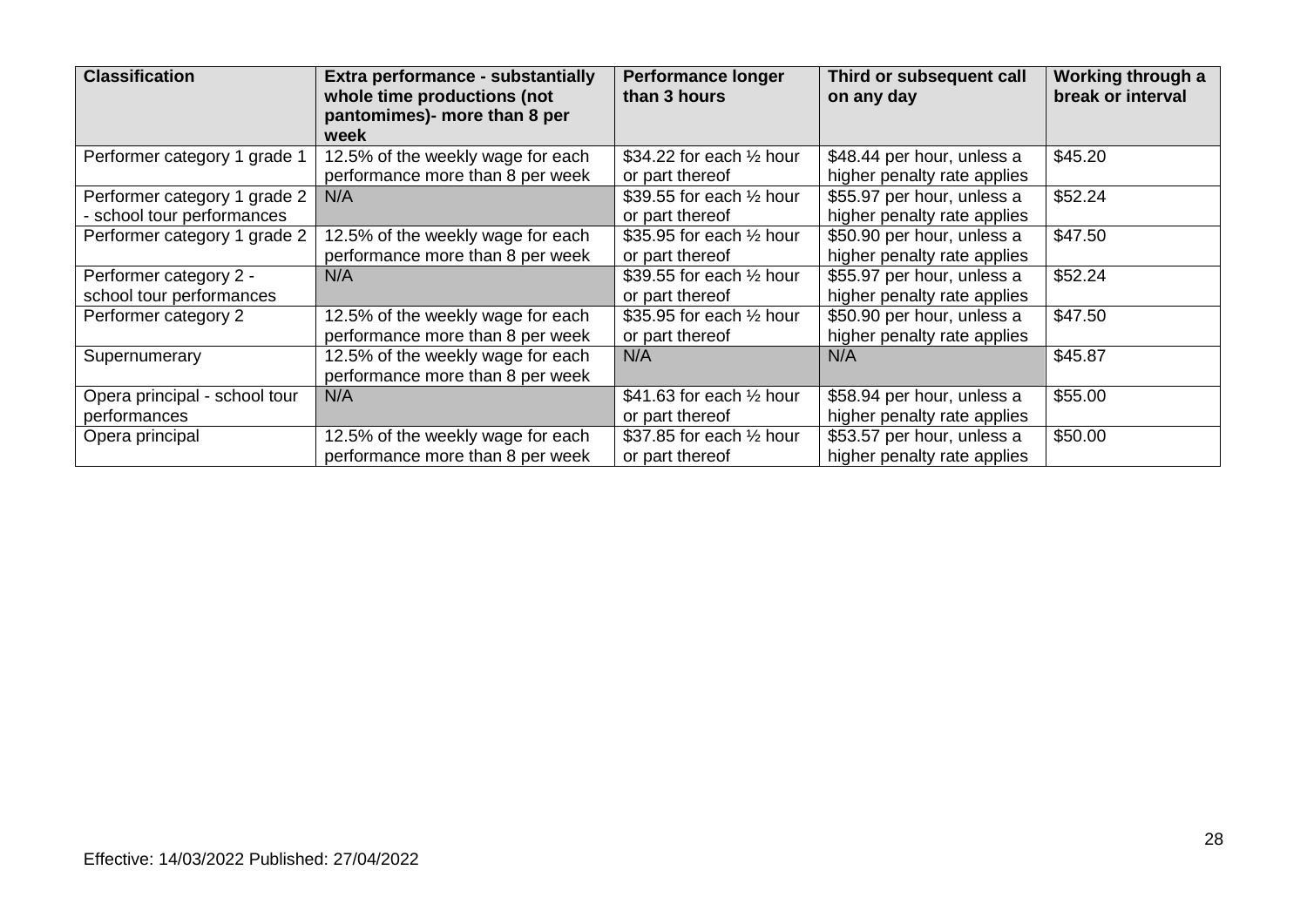## **Musicians - Weekly - ongoing / for the run of the play or plays / part-time - by the call**

#### **Table 1 of 2**

| <b>Classification</b>         | Weekly pay rate | Hourly pay<br>rate | <b>Sunday</b> | <b>Public holiday</b> | Overtime -<br>midnight to 7am | <b>Overtime - Monday</b><br>to Saturday -<br>between 7am &<br>midnight |
|-------------------------------|-----------------|--------------------|---------------|-----------------------|-------------------------------|------------------------------------------------------------------------|
| Musician                      | \$773.46        | \$42.97            | \$85.94       | \$85.94               | \$85.94                       | \$64.46                                                                |
| Musician accompanying artists | \$814.14        | \$45.23            | \$90.46       | \$90.46               | \$90.46                       | \$67.85                                                                |
| Opera principal               | \$1,085.60      | \$28.57            | \$57.14       | \$57.14               | \$57.14                       | \$42.86                                                                |
| Principal musician            | \$908.28        | \$50.46            | \$100.92      | \$100.92              | \$100.92                      | \$75.69                                                                |
| Vocalist                      | \$573.66        | \$31.87            | \$63.74       | \$63.74               | \$63.74                       | \$47.81                                                                |
| Conductor - leader            | \$985.68        | \$54.76            | \$109.52      | \$109.52              | \$109.52                      | \$82.14                                                                |

| <b>Classification</b>         | Less than 1 hour<br>between calls -<br>midnight to 7am | Less than 1 hour<br>between calls -<br><b>Monday to</b><br>Saturday -<br>between 7am and<br>midnight | <b>Audio</b><br>recorded<br>performance<br>- more than<br>21 minutes<br>of material | More than 2 calls in 1<br>day                      | <b>Playing in</b><br>specialty<br>entertainments<br>for more than<br>6 days | Radio<br>broadcast -<br>more than<br>3 hours |
|-------------------------------|--------------------------------------------------------|------------------------------------------------------------------------------------------------------|-------------------------------------------------------------------------------------|----------------------------------------------------|-----------------------------------------------------------------------------|----------------------------------------------|
| Musician                      | \$85.94 per hour for<br>the second call                | \$64.46 per hour for<br>the second call                                                              | \$64.46                                                                             | \$64.46 per hour during<br>the 3rd and later calls | \$71.63                                                                     | \$64.46                                      |
| Musician accompanying artists | \$90.46 per hour for<br>the second call                | \$67.85 per hour for<br>the second call                                                              | \$67.85                                                                             | \$67.85 per hour during<br>the 3rd and later calls | \$75.40                                                                     | \$67.85                                      |
| Opera principal               | \$57.14 per hour for<br>the second call                | \$42.86 per hour for<br>the second call                                                              | \$42.86                                                                             | \$42.86 per hour during<br>the 3rd and later calls | \$47.63                                                                     | \$42.86                                      |
| Principal musician            | \$100.92 per hour<br>for the second call               | \$75.69 per hour for<br>the second call                                                              | \$75.69                                                                             | \$75.69 per hour during<br>the 3rd and later calls | \$84.12                                                                     | \$75.69                                      |
| Vocalist                      | \$63.74 per hour for<br>the second call                | \$47.81 per hour for<br>the second call                                                              | \$47.81                                                                             | \$47.81 per hour during<br>the 3rd and later calls | \$53.13                                                                     | \$47.81                                      |
| Conductor - leader            | \$109.52 per hour<br>for the second call               | \$82.14 per hour for<br>the second call                                                              | \$82.14                                                                             | \$82.14 per hour during<br>the 3rd and later calls | \$91.28                                                                     | \$82.14                                      |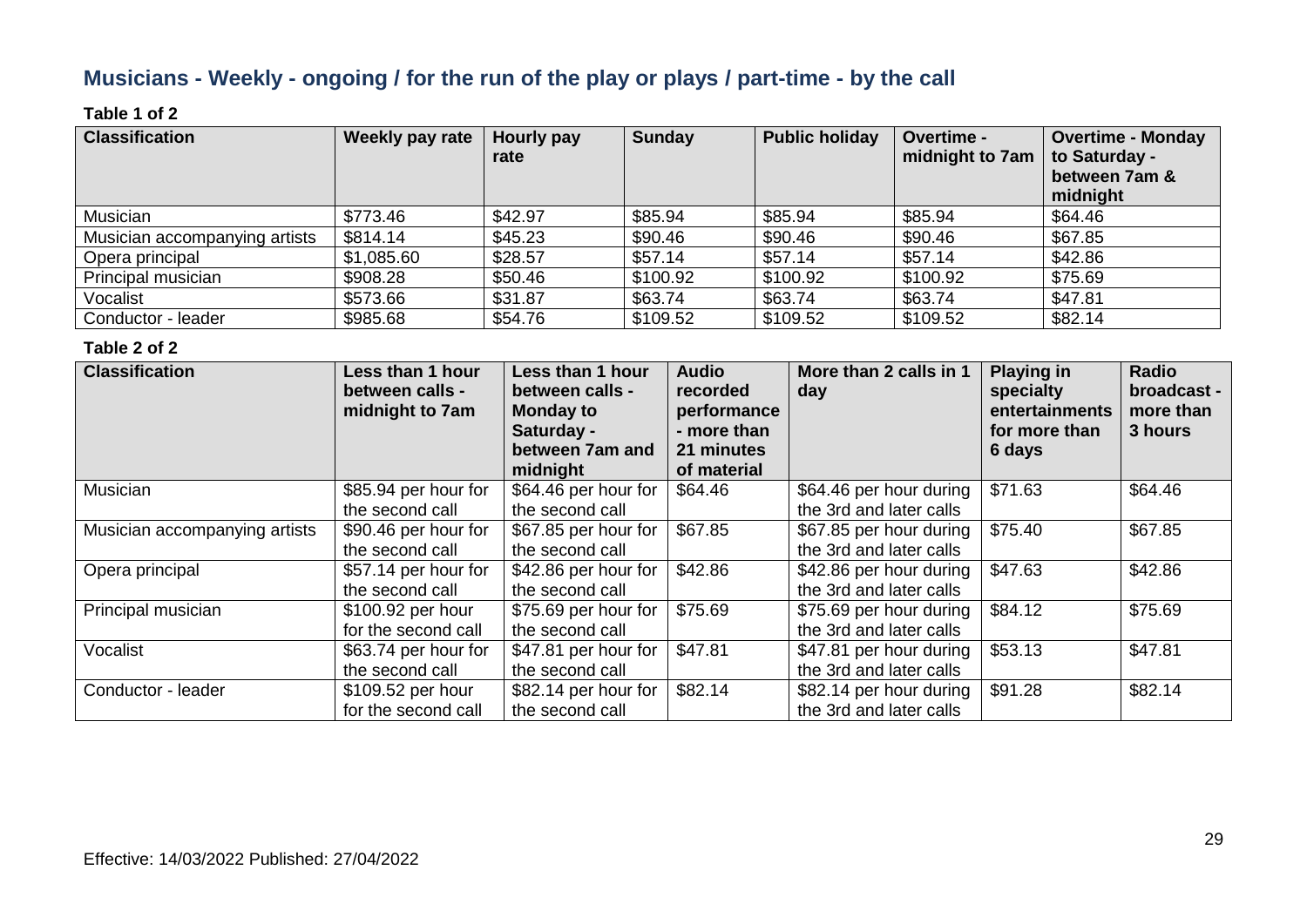## **Musicians - repetiteurs employed by a ballet company, opera company or other like company - Full-time & part-time**

#### **Table 1 of 2**

| <b>Classification</b> | Weekly pay rate | Hourly pay rate | <b>Sunday</b> | <b>Public holiday</b> | <b>Overtime -</b><br>midnight to 7am | <b>Overtime - Monday to</b><br><b>Saturday - between</b> |
|-----------------------|-----------------|-----------------|---------------|-----------------------|--------------------------------------|----------------------------------------------------------|
|                       |                 |                 |               |                       |                                      | 7am & midnight                                           |
| Musician              | \$1,211.10      | \$31.87         | \$63.74       | \$63.74               | \$63.74                              | \$47.81                                                  |
| Musician accompanying | \$1,211.10      | \$31.87         | \$63.74       | \$63.74               | \$63.74                              | \$47.81                                                  |
| artists               |                 |                 |               |                       |                                      |                                                          |
| Principal musician    | \$1,211.10      | \$31.87         | \$63.74       | \$63.74               | \$63.74                              | \$47.81                                                  |
| Vocalist              | \$1,211.10      | \$31.87         | \$63.74       | \$63.74               | \$63.74                              | \$47.81                                                  |

| <b>Classification</b> | <b>Less than 1 hour</b><br>between calls -<br>midnight to 7am | Less than 1 hour<br>between calls -<br><b>Monday to</b><br>Saturday -<br>between 7am<br>and midnight | <b>Audio</b><br>recorded<br>performance -<br>more than 21<br>minutes of<br>material | More than 2 calls in 1<br>day | <b>Playing in</b><br>specialty<br>entertainments<br>for more than<br>6 days | <b>Radio broadcast</b><br>- more than 3<br>hours |
|-----------------------|---------------------------------------------------------------|------------------------------------------------------------------------------------------------------|-------------------------------------------------------------------------------------|-------------------------------|-----------------------------------------------------------------------------|--------------------------------------------------|
| Musician              | \$63.74 per hour                                              | \$47.81 per hour                                                                                     | \$47.81                                                                             | \$47.81 per hour during       | \$53.13                                                                     | \$47.81                                          |
|                       | for the second call                                           | for the second call                                                                                  |                                                                                     | the 3rd and later calls       |                                                                             |                                                  |
| Musician accompanying | \$63.74 per hour                                              | \$47.81 per hour                                                                                     | \$47.81                                                                             | \$47.81 per hour during       | \$53.13                                                                     | \$47.81                                          |
| artists               | for the second call                                           | for the second call                                                                                  |                                                                                     | the 3rd and later calls       |                                                                             |                                                  |
| Principal musician    | \$63.74 per hour                                              | \$47.81 per hour                                                                                     | \$47.81                                                                             | \$47.81 per hour during       | \$53.13                                                                     | \$47.81                                          |
|                       | for the second call                                           | for the second call                                                                                  |                                                                                     | the 3rd and later calls       |                                                                             |                                                  |
| Vocalist              | \$63.74 per hour                                              | \$47.81 per hour                                                                                     | \$47.81                                                                             | \$47.81 per hour during       | \$53.13                                                                     | \$47.81                                          |
|                       | for the second call                                           | for the second call                                                                                  |                                                                                     | the 3rd and later calls       |                                                                             |                                                  |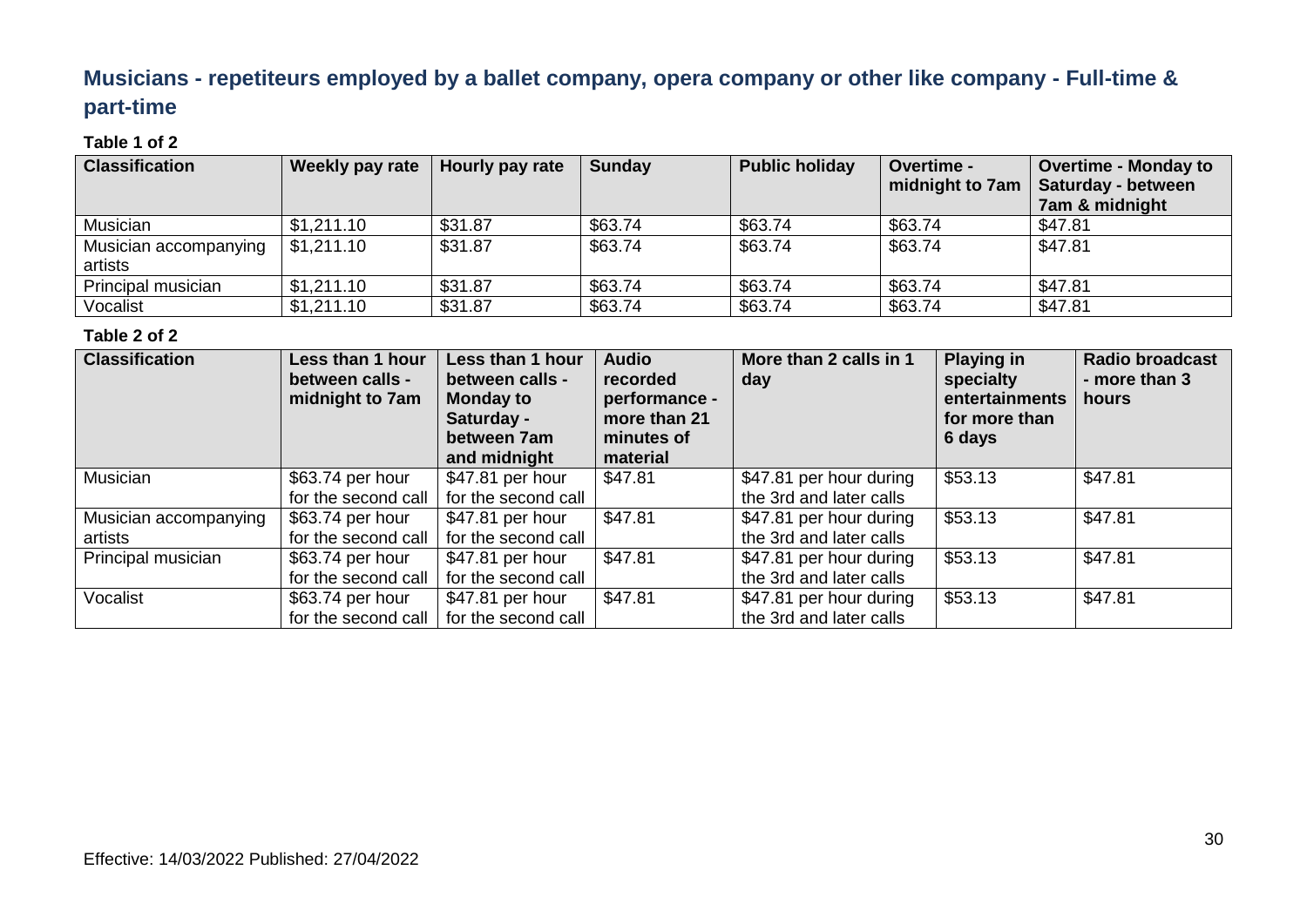## **Musicians - Casual - by the call**

#### **Table 1 of 2**

| <b>Classification</b> | Hourly pay rate | <b>Sunday</b> | <b>Public holiday</b> | <b>Overtime - midnight</b><br>to 7am | <b>Overtime - Monday to</b><br>Saturday - between<br>7am & midnight |
|-----------------------|-----------------|---------------|-----------------------|--------------------------------------|---------------------------------------------------------------------|
| Musician              | \$53.71         | \$96.68       | \$96.68               | \$96.68                              | \$75.20                                                             |
| Musician              | \$56.54         | \$101.77      | \$101.77              | \$101.77                             | \$79.15                                                             |
| accompanying artists  |                 |               |                       |                                      |                                                                     |
| Opera principal       | \$35.71         | \$64.28       | \$64.28               | \$64.28                              | \$50.00                                                             |
| Principal musician    | \$63.08         | \$113.54      | \$113.54              | \$113.54                             | \$88.31                                                             |
| Vocalist              | \$39.84         | \$71.71       | \$71.71               | \$71.71                              | \$55.77                                                             |
| Conductor - leader    | \$68.45         | \$123.21      | \$123.21              | \$123.21                             | \$95.83                                                             |

| <b>Classification</b> | Less than 1 hour<br>between calls -<br>midnight to 7am | Less than 1 hour<br>between calls -<br><b>Monday to</b><br>Saturday -<br>between 7am<br>and midnight | <b>Audio recorded</b><br>performance -<br>more than 21<br>minutes of<br>material | More than 2 calls in 1<br>day | <b>Playing in</b><br>specialty<br>entertainments<br>for more than 6<br>days | Radio<br>broadcast -<br>more than 3<br><b>hours</b> |
|-----------------------|--------------------------------------------------------|------------------------------------------------------------------------------------------------------|----------------------------------------------------------------------------------|-------------------------------|-----------------------------------------------------------------------------|-----------------------------------------------------|
| Musician              | \$96.68 per hour                                       | \$75.20 per hour                                                                                     | \$75.20                                                                          | \$75.20 per hour during       | \$82.37                                                                     | \$75.20                                             |
|                       | for the second call                                    | for the second call                                                                                  |                                                                                  | the 3rd and later calls       |                                                                             |                                                     |
| Musician              | \$101.77 per hour                                      | \$79.15 per hour                                                                                     | \$79.15                                                                          | \$79.15 per hour during       | \$86.71                                                                     | \$79.15                                             |
| accompanying artists  | for the second call                                    | for the second call                                                                                  |                                                                                  | the 3rd and later calls       |                                                                             |                                                     |
| Opera principal       | \$64.28 per hour                                       | \$50.00 per hour                                                                                     | \$50.00                                                                          | \$50.00 per hour during       | \$54.77                                                                     | \$50.00                                             |
|                       | for the second call                                    | for the second call                                                                                  |                                                                                  | the 3rd and later calls       |                                                                             |                                                     |
| Principal musician    | \$113.54 per hour                                      | \$88.31 per hour                                                                                     | \$88.31                                                                          | \$88.31 per hour during       | \$96.73                                                                     | \$88.31                                             |
|                       | for the second call                                    | for the second call                                                                                  |                                                                                  | the 3rd and later calls       |                                                                             |                                                     |
| Vocalist              | \$71.71 per hour                                       | \$55.77 per hour                                                                                     | \$55.77                                                                          | \$55.77 per hour during       | \$61.09                                                                     | \$55.77                                             |
|                       | for the second call                                    | for the second call                                                                                  |                                                                                  | the 3rd and later calls       |                                                                             |                                                     |
| Conductor - leader    | \$123.21 per hour                                      | \$95.83 per hour                                                                                     | \$95.83                                                                          | \$95.83 per hour during       | \$104.97                                                                    | \$95.83                                             |
|                       | for the second call                                    | for the second call                                                                                  |                                                                                  | the 3rd and later calls       |                                                                             |                                                     |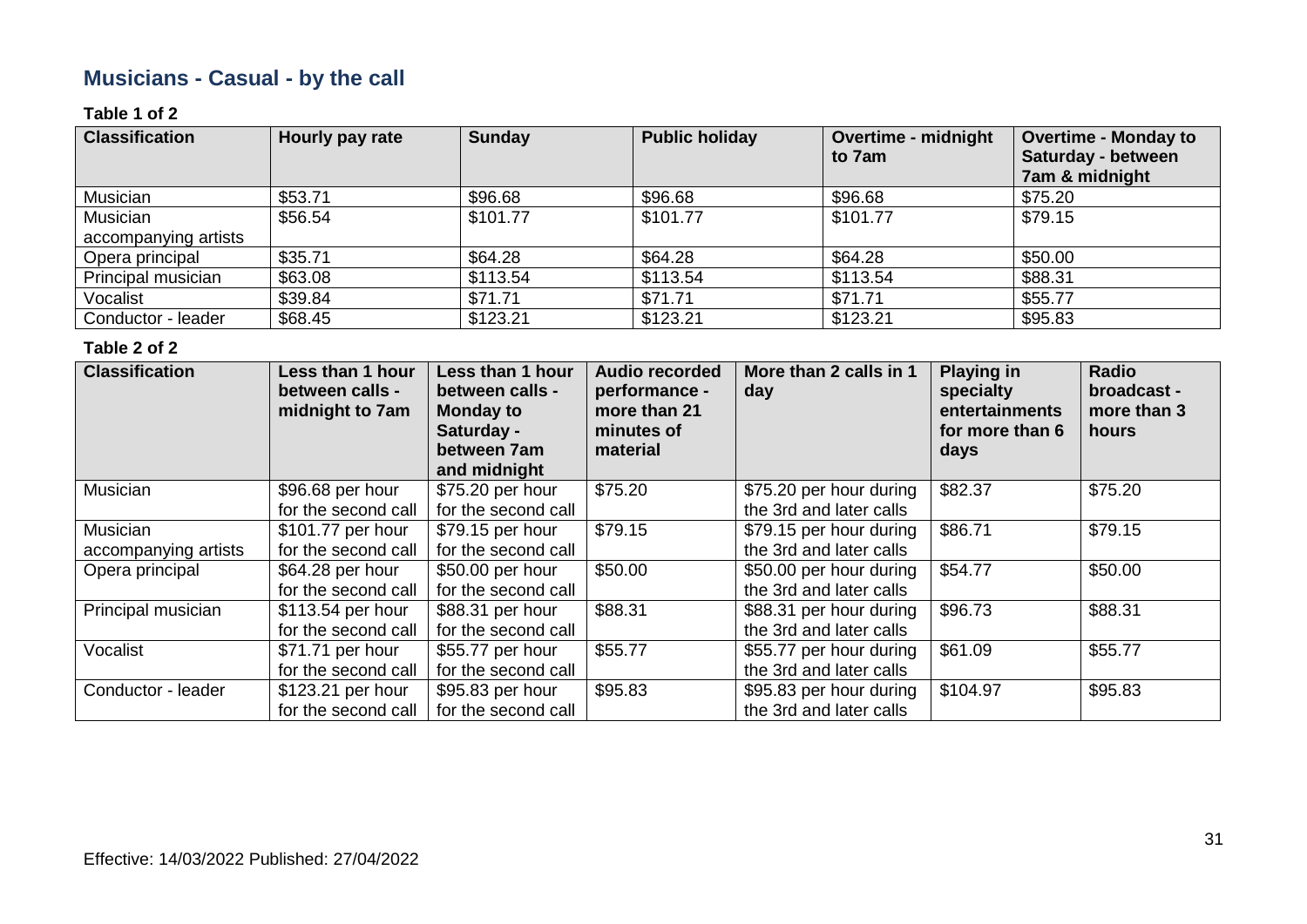## **Striptease artists - Full-time & part-time**

| <b>Classification</b> | Weekly pay rate | Hourly pay rate | <b>Overtime - first 2</b><br>hours | <b>Overtime - after 2</b><br>hours | Overtime - RDO | <b>Between 7am</b><br>Sunday & 7am<br><b>Monday</b> |
|-----------------------|-----------------|-----------------|------------------------------------|------------------------------------|----------------|-----------------------------------------------------|
| Bar / waiting staff   | \$825.20        | \$21.72         | \$32.58                            | \$43.44                            | \$43.44        | \$38.01                                             |
| Performer             | \$840.10        | \$22.11         | \$33.17                            | \$44.22                            | \$44.22        | \$38.69                                             |

## **Striptease artists - Casual**

| <b>Classification</b> | Hourly pay<br>rate | <b>Overtime -</b><br>first 2 hours | <b>Overtime -</b><br>after 2 hours | <b>Overtime -</b><br><b>RDO</b> | l Between 7am<br><b>Saturday &amp;</b><br>  7am Sundav | <b>Between 7am</b><br><b>Sunday &amp;</b><br><b>7am Monday</b> | <b>Public holiday</b> |
|-----------------------|--------------------|------------------------------------|------------------------------------|---------------------------------|--------------------------------------------------------|----------------------------------------------------------------|-----------------------|
| Bar / waiting staff   | \$27.15            | \$38.01                            | \$48.87                            | \$43.44                         | \$32.58                                                | \$38.01                                                        | \$43.44               |
| Performer             | \$27.64            | \$38.69                            | \$49.75                            | \$44.22                         | \$33.17                                                | \$38.69                                                        | \$44.22               |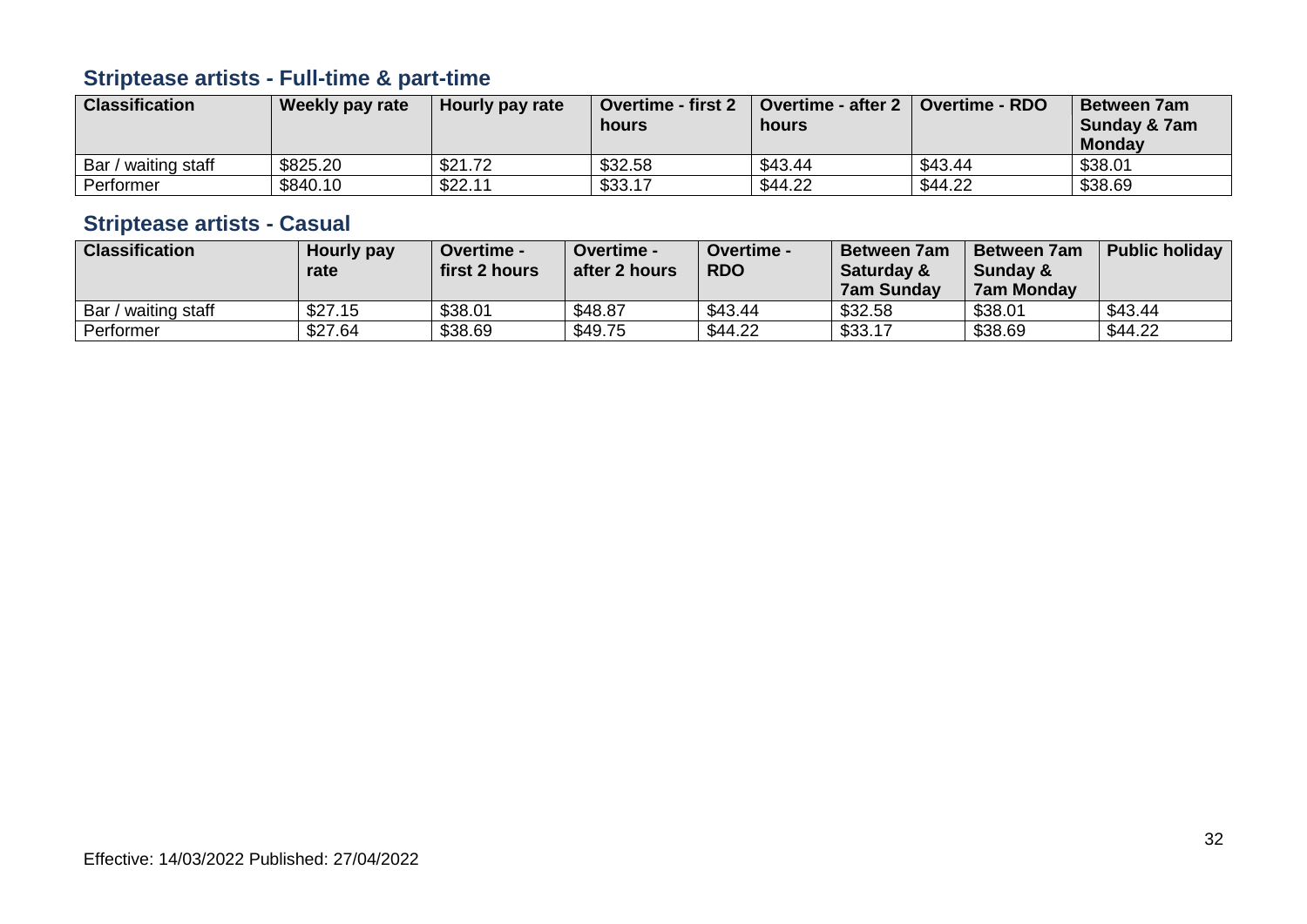## **Junior - ongoing / for the run of the play or plays / part-time - 14 years and under**

Junior employees on tour are entitled to the applicable adult rate.

#### **Table 1 of 5**

| <b>Classification</b>           | Weekly pay<br>rate | Hourly pay<br>rate | <b>Sunday - less</b><br>than 38 hours per<br>week - full-time    | Sunday - less than 38   Sunday - more<br>hours per week -<br>part-time            | than the weekly<br>hours - full-time                              | Sunday - more than<br>the weekly hours -<br>part-time                             |
|---------------------------------|--------------------|--------------------|------------------------------------------------------------------|-----------------------------------------------------------------------------------|-------------------------------------------------------------------|-----------------------------------------------------------------------------------|
| Performer category 1<br>grade 1 | \$441.68           | \$11.62            | \$73.76 per<br>performance or<br>three hour<br>rehearsal session | 16.7% of the weekly<br>wage per performance<br>or three hour rehearsal<br>session | \$147.08 per<br>performance or<br>three hour<br>rehearsal session | 33.3% of the weekly<br>wage per performance<br>or three hour rehearsal<br>session |
| Performer category 1<br>grade 2 | \$464.09           | \$12.21            | \$77.50 per<br>performance or<br>three hour<br>rehearsal session | 16.7% of the weekly<br>wage per performance<br>or three hour rehearsal<br>session | \$154.54 per<br>performance or<br>three hour<br>rehearsal session | 33.3% of the weekly<br>wage per performance<br>or three hour rehearsal<br>session |

#### **Table 2 of 5**

| <b>Classification</b> | - first 3 hours -<br>full-time | Sunday - travel   Sunday - travel -<br>first 3 hours - part-<br>time | Sunday - travel -<br>after 3 hours       | <b>Overtime - first</b><br>2 hours | <b>Overtime - after 2</b><br>hours | Good Friday,<br><b>Christmas Day or</b><br>Labour Day - full-<br>time |
|-----------------------|--------------------------------|----------------------------------------------------------------------|------------------------------------------|------------------------------------|------------------------------------|-----------------------------------------------------------------------|
| Performer category 1  | \$36.66 per                    | 8.3% of the weekly                                                   | \$11.62 per $\frac{1}{2}$ hour   \$17.43 |                                    | \$23.24                            | \$11.62 per hour plus                                                 |
| grade 1               | occasion                       | wage per occasion                                                    | or part thereof                          |                                    |                                    | \$110.42 per day                                                      |
| Performer category 1  | \$38.52 per                    | 8.3% of the weekly                                                   | \$12.21 per $\frac{1}{2}$ hour           | \$18.32                            | \$24.42                            | \$12.21 per hour plus                                                 |
| grade 2               | occasion                       | wage per occasion                                                    | or part thereof                          |                                    |                                    | \$116.02 per day                                                      |

| <b>Classification</b>           | Good Friday,<br><b>Christmas Day or</b><br>Labour Day - part-<br>time | <b>Public holiday - full-</b><br>time    | <b>Public holiday - part-</b><br>time                        | <b>Extra performance -</b><br>pantomimes - 9th<br>performance per<br>week - full-time | <b>Extra performance -</b><br>pantomimes - 9th<br>performance per<br>week |
|---------------------------------|-----------------------------------------------------------------------|------------------------------------------|--------------------------------------------------------------|---------------------------------------------------------------------------------------|---------------------------------------------------------------------------|
| Performer category 1<br>grade 1 | \$11.62 per hour plus<br>25% of the weekly<br>wage per day            | \$11.62 per hour plus<br>\$73.76 per day | \$11.62 per hour plus<br>16.7% of the weekly<br>wage per day | \$55.21 for the 9th<br>performance per week                                           | 12.5% of the weekly<br>wage for the 9th<br>performance per week           |
| Performer category 1<br>grade 2 | \$12.21 per hour plus<br>25% of the weekly<br>wage per day            | \$12.21 per hour plus<br>\$77.50 per day | \$12.21 per hour plus<br>16.7% of the weekly<br>wage per day | \$58.01 for the 9th<br>performance per week                                           | 12.5% of the weekly<br>wage for the 9th<br>performance per week           |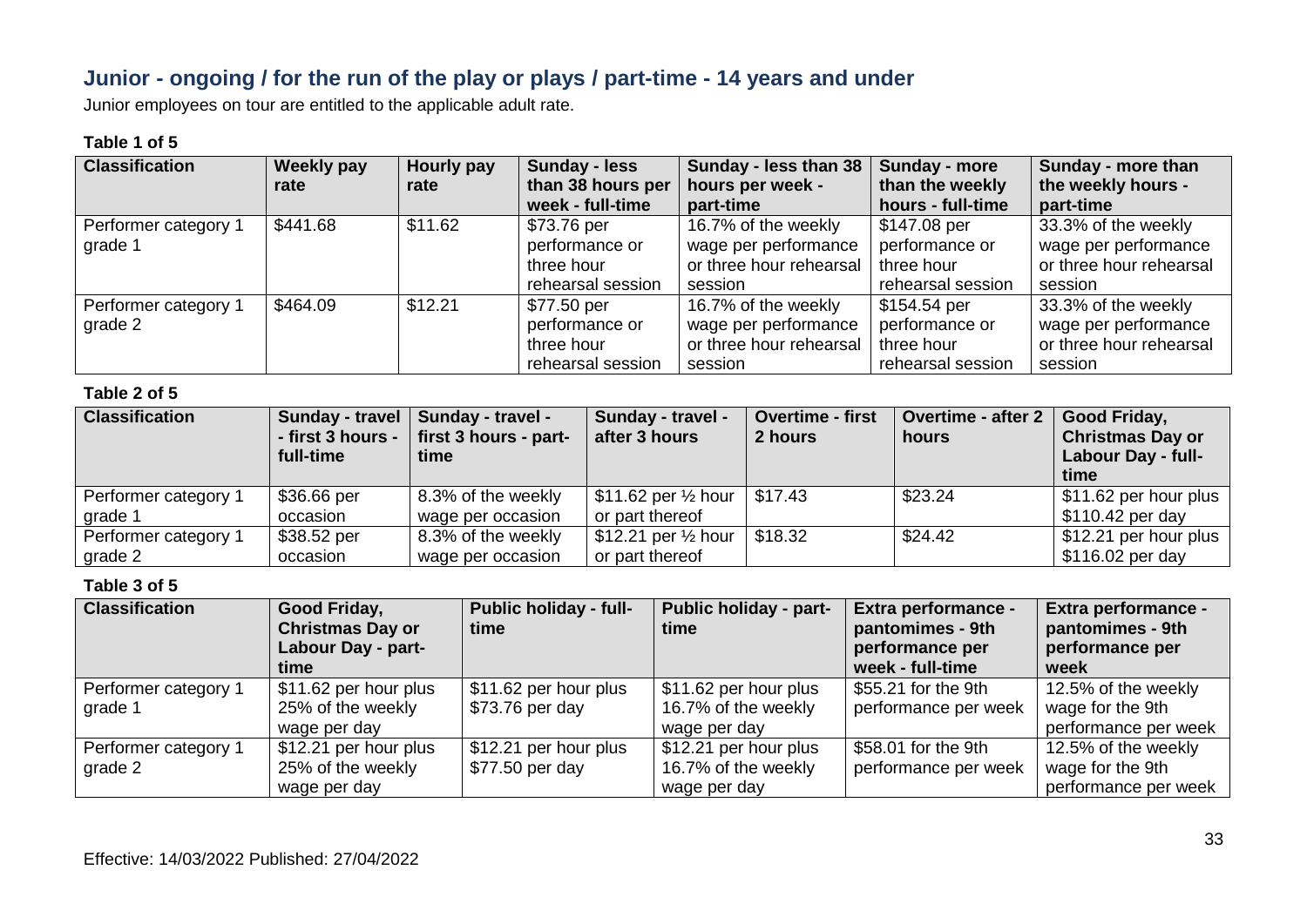**Table 4 of 5**

| <b>Classification</b>           | Extra performance -<br>pantomimes - 10th,<br>11th & 12th<br>performance per<br>week - full-time | Extra performance -<br>pantomimes - 10th,<br>11th & 12th<br>performance per<br>week - part-time                | Extra performance -<br>performances up to 1<br>hour duration - more<br>than 12 per week -<br>full-time | Extra performance -<br>performances up to 1<br>hour duration - more<br>than 12 per week -<br>part-time | Extra performance -<br>substantially whole<br>time productions<br>(not pantomimes)-<br>more than 8 per week<br>- full-time |
|---------------------------------|-------------------------------------------------------------------------------------------------|----------------------------------------------------------------------------------------------------------------|--------------------------------------------------------------------------------------------------------|--------------------------------------------------------------------------------------------------------|----------------------------------------------------------------------------------------------------------------------------|
| Performer category 1<br>grade 1 | \$27.61 for each<br>performance for the<br>10th, 11th and 12th<br>performances per<br>week      | 6.25% of the weekly<br>wage for each<br>performance for the<br>10th, 11th and 12th<br>performances per<br>week | \$44.17 for each<br>performance more<br>than 12 per week                                               | 10% of the weekly<br>wage for each<br>performance more<br>than 12 per week                             | \$55.21 for each<br>performance more<br>than 8 per week                                                                    |
| Performer category 1<br>grade 2 | \$29.01 for each<br>performance for the<br>10th, 11th and 12th<br>performances per<br>week      | 6.25% of the weekly<br>wage for each<br>performance for the<br>10th, 11th and 12th<br>performances per<br>week | \$46.41 for each<br>performance more<br>than 12 per week                                               | 10% of the weekly<br>wage for each<br>performance more<br>than 12 per week                             | \$58.01 for each<br>performance more<br>than 8 per week                                                                    |

#### **Table 5 of 5**

| <b>Classification</b>           | <b>Extra performance -</b><br>substantially whole<br>time productions<br>(not pantomimes)-<br>more than 8 per week<br>- part-time | <b>Concurrent</b><br>productions<br>including pantomime<br>- more than 8 per<br>week - full-time | <b>Concurrent</b><br>productions<br>including pantomime<br>- more than 8 per<br>week - part-time | Overtime - over an<br>average of 38 hours<br>per week | Working through a<br>break or interval |
|---------------------------------|-----------------------------------------------------------------------------------------------------------------------------------|--------------------------------------------------------------------------------------------------|--------------------------------------------------------------------------------------------------|-------------------------------------------------------|----------------------------------------|
| Performer category 1<br>grade 1 | 12.5% of the weekly<br>wage for each<br>performance more<br>than 8 per week                                                       | \$55.21 for each<br>performance more<br>than 8 per week                                          | 12.5% of the weekly<br>wage for each<br>performance more<br>than 8 per week                      | \$17.43                                               | \$17.43                                |
| Performer category 1<br>grade 2 | 12.5% of the weekly<br>wage for each<br>performance more<br>than 8 per week                                                       | \$58.01 for each<br>performance more<br>than 8 per week                                          | 12.5% of the weekly<br>wage for each<br>performance more<br>than 8 per week                      | \$18.32                                               | \$18.32                                |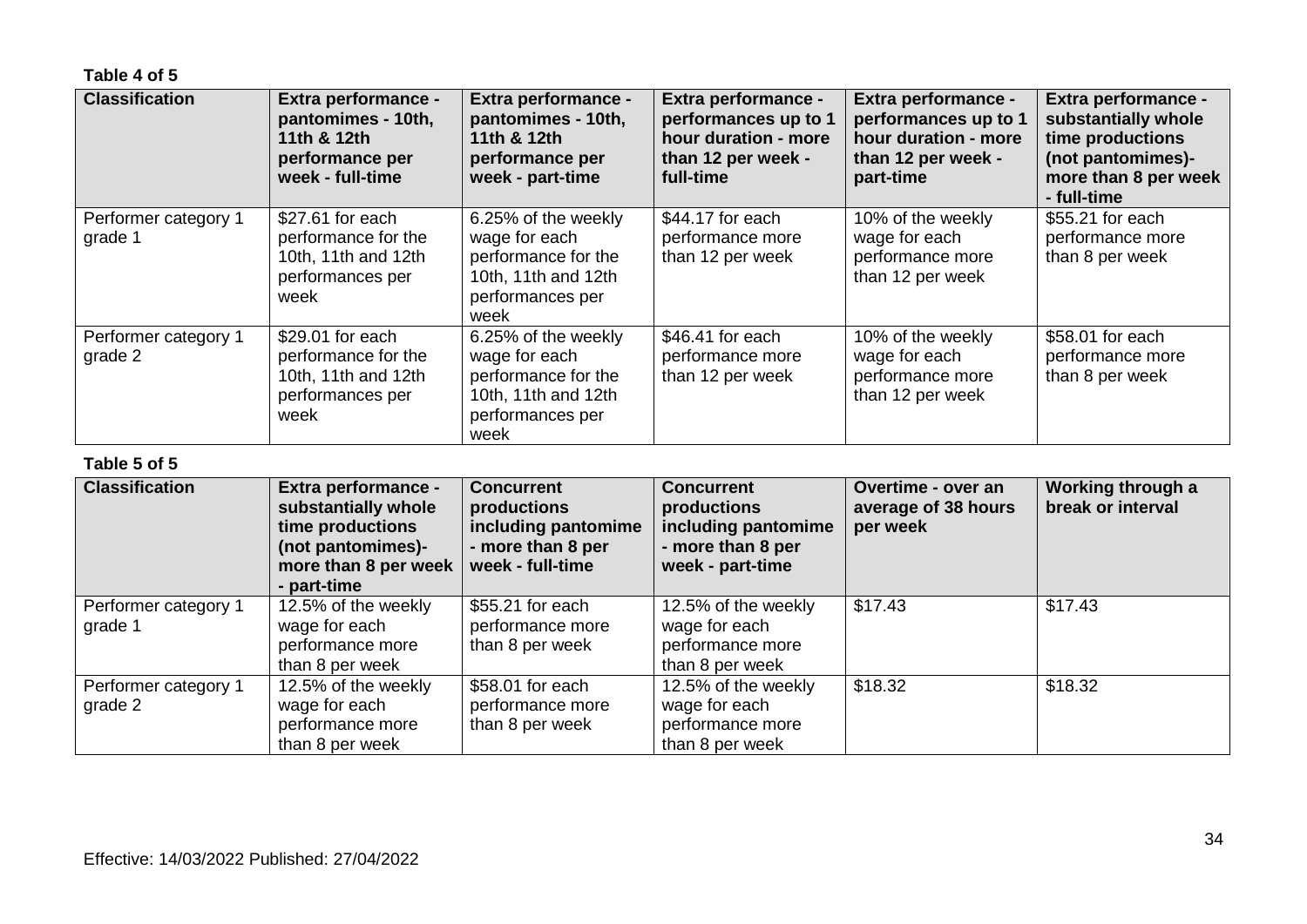## **Junior - ongoing / for the run of the play or plays / part-time - over 14 years and under 16 years**

Junior employees on tour are entitled to the applicable adult rate.

#### **Table 1 of 5**

| <b>Classification</b>           | <b>Weekly pay</b><br>rate | Hourly pay<br>rate | Sunday - less<br>than 38 hours<br>per week - full-<br>time       | Sunday - less than 38<br>hours per week -<br>part-time                            | Sunday - more<br>than the weekly<br>hours - full-time             | Sunday - more than<br>the weekly hours -<br>part-time                             |
|---------------------------------|---------------------------|--------------------|------------------------------------------------------------------|-----------------------------------------------------------------------------------|-------------------------------------------------------------------|-----------------------------------------------------------------------------------|
| Performer category 1<br>grade 1 | \$539.83                  | \$14.21            | \$90.15 per<br>performance or<br>three hour<br>rehearsal session | 16.7% of the weekly<br>wage per performance<br>or three hour rehearsal<br>session | \$179.76 per<br>performance or<br>three hour<br>rehearsal session | 33.3% of the weekly<br>wage per performance<br>or three hour rehearsal<br>session |
| Performer category 1<br>grade 2 | \$567.22                  | \$14.93            | \$94.73 per<br>performance or<br>three hour<br>rehearsal session | 16.7% of the weekly<br>wage per performance<br>or three hour rehearsal<br>session | \$188.88 per<br>performance or<br>three hour<br>rehearsal session | 33.3% of the weekly<br>wage per performance<br>or three hour rehearsal<br>session |

#### **Table 2 of 5**

| <b>Classification</b> | <b>Sunday - travel -</b><br>first 3 hours -<br>full-time | <b>Sunday - travel -</b><br>first 3 hours -<br>part-time | Sunday - travel -<br>after 3 hours                        | Overtime - first 2   Overtime - after<br>hours | 2 hours | Good Friday,<br><b>Christmas Day or</b><br><b>Labour Day - full-</b><br>time |
|-----------------------|----------------------------------------------------------|----------------------------------------------------------|-----------------------------------------------------------|------------------------------------------------|---------|------------------------------------------------------------------------------|
| Performer category 1  | \$44.81 per                                              |                                                          | 8.3% of the weekly $\vert$ \$14.21 per $\frac{1}{2}$ hour | \$21.32                                        | \$28.42 | \$14.21 per hour plus                                                        |
| grade 1               | occasion                                                 | wage per occasion $\vert$ or part thereof                |                                                           |                                                |         | \$134.96 per day                                                             |
| Performer category 1  | \$47.08 per                                              |                                                          | 8.3% of the weekly   \$14.93 per $\frac{1}{2}$ hour       | \$22.40                                        | \$29.86 | \$14.93 per hour plus                                                        |
| grade 2               | occasion                                                 | wage per occasion                                        | or part thereof                                           |                                                |         | \$141.81 per day                                                             |

| <b>Classification</b>           | Good Friday,<br><b>Christmas Day or</b><br>Labour Day - part-<br>time | Public holiday - full-<br>time            | <b>Public holiday - part-</b><br>time                        | <b>Extra performance -</b><br>pantomimes - 9th<br>performance per<br>week - full-time | <b>Extra performance -</b><br>pantomimes - 9th<br>performance per<br>week - part-time |
|---------------------------------|-----------------------------------------------------------------------|-------------------------------------------|--------------------------------------------------------------|---------------------------------------------------------------------------------------|---------------------------------------------------------------------------------------|
| Performer category 1<br>grade 1 | \$14.21 per hour plus<br>25% of the weekly<br>wage per day            | \$14.21 per hour plus<br>$$90.15$ per day | \$14.21 per hour plus<br>16.7% of the weekly<br>wage per day | \$67.48 for the 9th<br>performance per week                                           | 12.5% of the weekly<br>wage for the 9th<br>performance per week                       |
| Performer category 1<br>grade 2 | \$14.93 per hour plus<br>25% of the weekly<br>wage per day            | \$14.93 per hour plus<br>\$94.73 per day  | \$14.93 per hour plus<br>16.7% of the weekly<br>wage per day | \$70.90 for the 9th<br>performance per week                                           | 12.5% of the weekly<br>wage for the 9th<br>performance per week                       |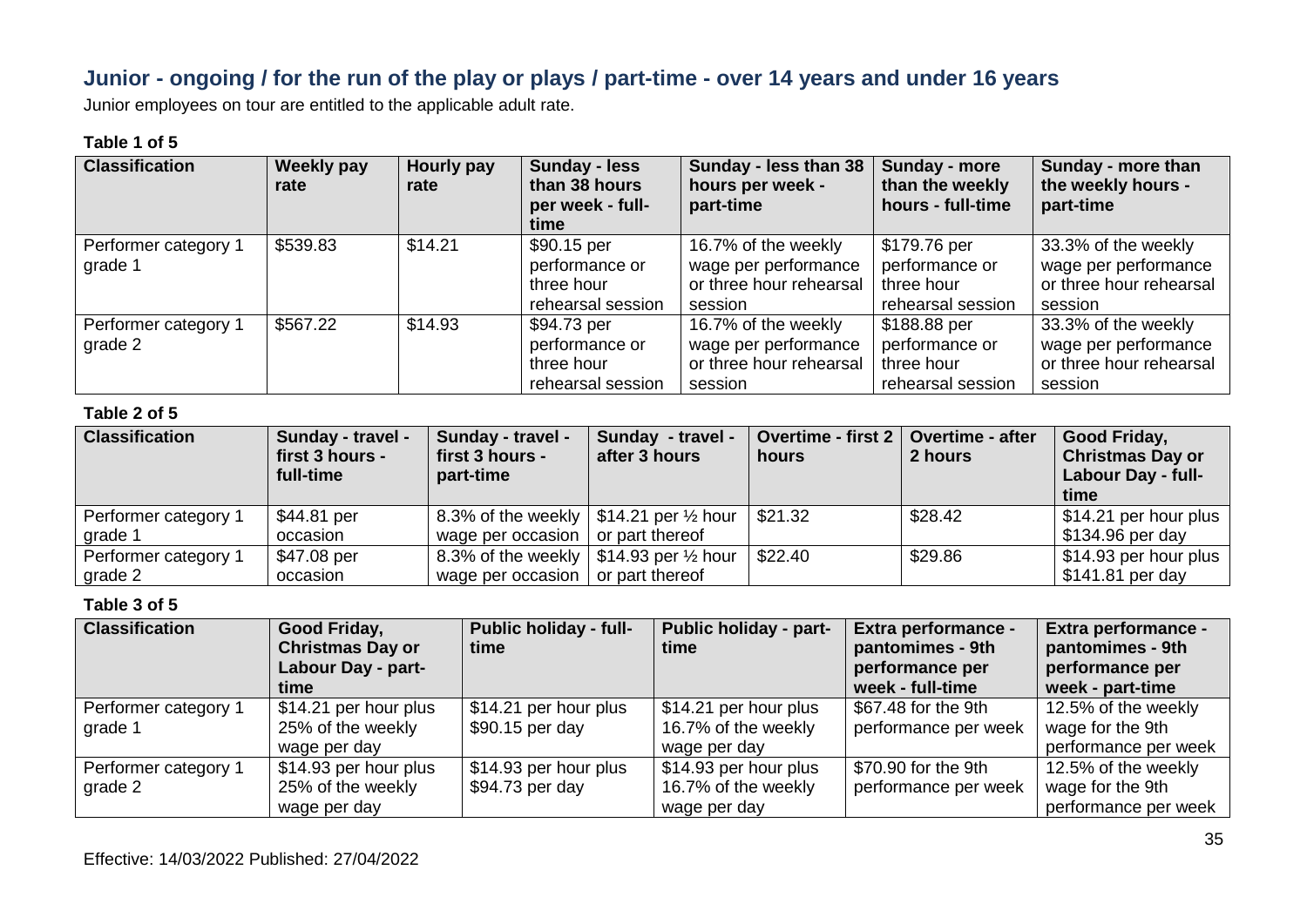**Table 4 of 5**

| <b>Classification</b>           | <b>Extra performance -</b><br>pantomimes - 10th,<br>11th & 12th<br>performance per<br>week - full-time | Extra performance -<br>pantomimes - 10th,<br>11th & 12th<br>performance per<br>week - part-time                | Extra performance -<br>performances up to 1<br>hour duration - more<br>than 12 per week -<br>full-time | Extra performance -<br>performances up to 1<br>hour duration - more<br>than 12 per week -<br>part-time | Extra performance -<br>substantially whole<br>time productions<br>(not pantomimes)-<br>more than 8 per<br>week- full-time |
|---------------------------------|--------------------------------------------------------------------------------------------------------|----------------------------------------------------------------------------------------------------------------|--------------------------------------------------------------------------------------------------------|--------------------------------------------------------------------------------------------------------|---------------------------------------------------------------------------------------------------------------------------|
| Performer category 1<br>grade 1 | \$33.74 for each<br>performance for the<br>10th, 11th and 12th<br>performances per<br>week             | 6.25% of the weekly<br>wage for each<br>performance for the<br>10th, 11th and 12th<br>performances per<br>week | \$53.98 for each<br>performance more<br>than 12 per week                                               | 10% of the weekly<br>wage for each<br>performance more<br>than 12 per week                             | \$67.48 for each<br>performance more<br>than 8 per week                                                                   |
| Performer category 1<br>grade 2 | \$35.45 for each<br>performance for the<br>10th, 11th and 12th<br>performances per<br>week             | 6.25% of the weekly<br>wage for each<br>performance for the<br>10th, 11th and 12th<br>performances per<br>week | \$56.72 for each<br>performance more<br>than 12 per week                                               | 10% of the weekly<br>wage for each<br>performance more<br>than 12 per week                             | \$70.90 for each<br>performance more<br>than 8 per week                                                                   |

#### **Table 5 of 5**

| <b>Classification</b>           | <b>Extra performance -</b><br>substantially whole<br>time productions (not<br>pantomimes)- more<br>than 8 per week -<br>part-time | <b>Concurrent</b><br>productions<br>including pantomime<br>- more than 8 per<br>week - full-time | <b>Concurrent</b><br>productions<br>including pantomime<br>- more than 8 per<br>week - part-time | Overtime - over an<br>average of 38 hours<br>per week | Working through a<br>break or interval |
|---------------------------------|-----------------------------------------------------------------------------------------------------------------------------------|--------------------------------------------------------------------------------------------------|--------------------------------------------------------------------------------------------------|-------------------------------------------------------|----------------------------------------|
| Performer category 1<br>grade 1 | 12.5% of the weekly<br>wage for each<br>performance more<br>than 8 per week                                                       | \$67.48 for each<br>performance more<br>than 8 per week                                          | 12.5% of the weekly<br>wage for each<br>performance more<br>than 8 per week                      | \$21.32                                               | \$21.32                                |
| Performer category 1<br>grade 2 | 12.5% of the weekly<br>wage for each<br>performance more<br>than 8 per week                                                       | \$70.90 for each<br>performance more<br>than 8 per week                                          | 12.5% of the weekly<br>wage for each<br>performance more<br>than 8 per week                      | \$22.40                                               | \$22.40                                |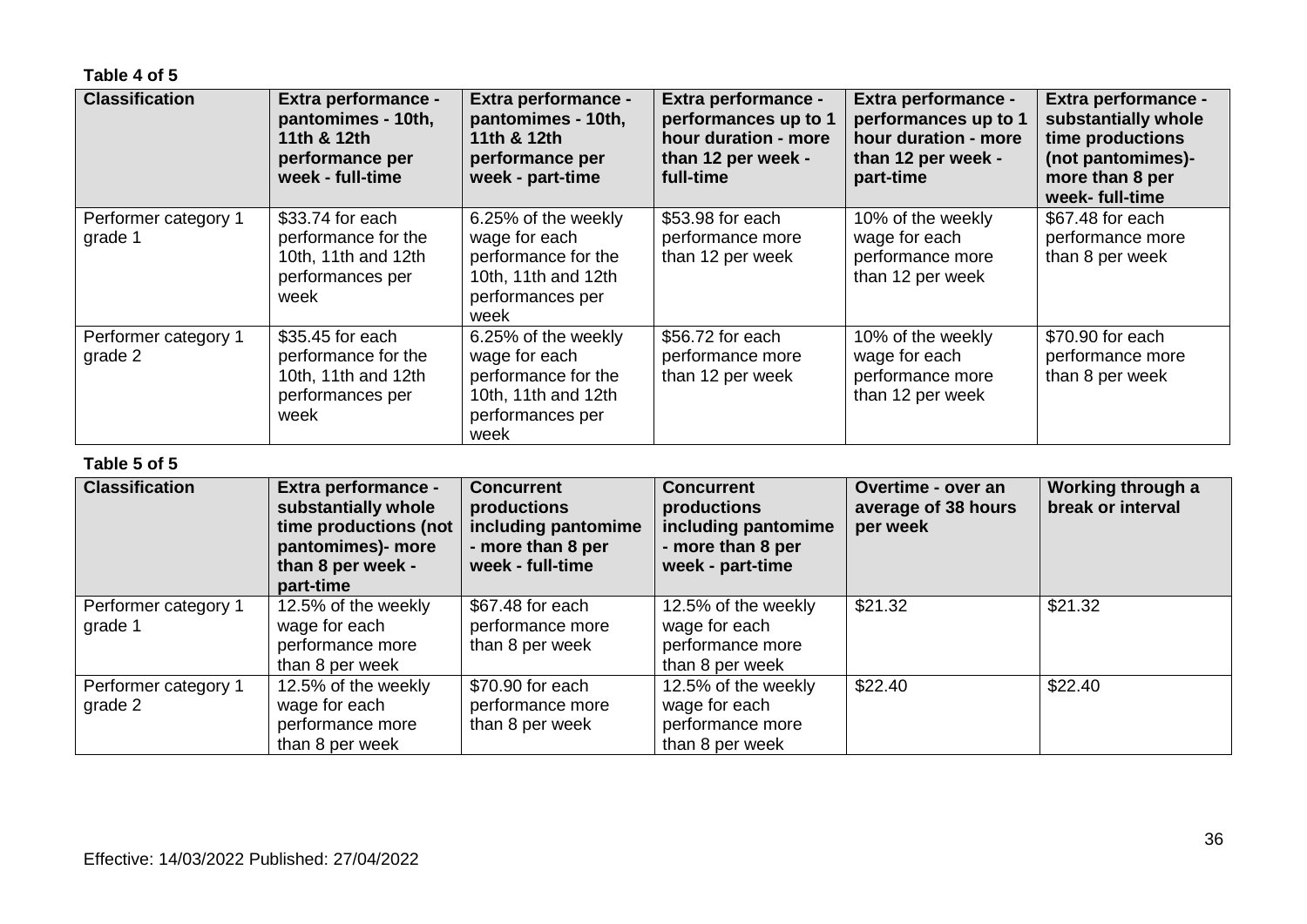## **Junior - Casual - 14 years and under**

Junior employees on tour are entitled to the applicable adult rate.

#### **Table 1 of 3**

| <b>Classification</b>                      | Hourly pay rate | Sunday -<br>performance | Sunday - rehearsal | <b>Public holiday -</b><br>performance | <b>Public holiday -</b><br>rehearsal |
|--------------------------------------------|-----------------|-------------------------|--------------------|----------------------------------------|--------------------------------------|
| Performer category<br>arade 1              | \$14.53         | \$26.15                 | \$26.15            | \$26.15                                | \$26.15                              |
| grade $2   $15.26$<br>Performer category 2 |                 | \$27.47                 | \$27.47            | \$27.47                                | \$27.47                              |

#### **Table 2 of 3**

| <b>Classification</b>        | Extra performance -<br>pantomimes - 9th<br>performance per<br>week | <b>Extra performance -</b><br>pantomimes - 10th,<br>11th & 12th<br>performance per<br>week | <b>Extra performance -</b><br>performances up to<br>1 hour duration -<br>more than 12 per<br>week | Extra performance -<br>substantially whole<br>time productions<br>(not pantomimes) -<br>more than 8 per<br>week | <b>Concurrent</b><br>productions<br>including<br>pantomime - more<br>than 8 per week |
|------------------------------|--------------------------------------------------------------------|--------------------------------------------------------------------------------------------|---------------------------------------------------------------------------------------------------|-----------------------------------------------------------------------------------------------------------------|--------------------------------------------------------------------------------------|
| Performer category 1 grade 1 | 12.5% of the weekly                                                | 6.25% of the weekly                                                                        | 10% of the weekly                                                                                 | 12.5% of the weekly                                                                                             | 12.5% of the weekly                                                                  |
|                              | wage for the 9th                                                   | wage for each                                                                              | wage for each                                                                                     | wage for each                                                                                                   | wage for each                                                                        |
|                              | performance per                                                    | performance                                                                                | performance more                                                                                  | performance more                                                                                                | performance more                                                                     |
|                              | week                                                               |                                                                                            | than 12 per week                                                                                  | than 8 per week                                                                                                 | than 8 per week                                                                      |
| Performer category 1 grade 2 | 12.5% of the weekly                                                | 6.25% of the weekly                                                                        | 10% of the weekly                                                                                 | 12.5% of the weekly                                                                                             | 12.5% of the weekly                                                                  |
|                              | wage for the 9th                                                   | wage for each                                                                              | wage for each                                                                                     | wage for each                                                                                                   | wage for each                                                                        |
|                              | performance per                                                    | performance                                                                                | performance more                                                                                  | performance more                                                                                                | performance more                                                                     |
|                              | week                                                               |                                                                                            | than 12 per week                                                                                  | than 8 per week                                                                                                 | than 8 per week                                                                      |

| <b>Classification</b>        | Late work after<br>$11.30pm -$<br>performance - in<br>addition to<br>performance rate | Late work after<br>11.30pm - rehearsal<br>- in addition to<br>rehearsal rate | <b>Performance longer</b><br>than 3 hours             | Third or subsequent<br>call on any day | Working through a<br>break or interval |
|------------------------------|---------------------------------------------------------------------------------------|------------------------------------------------------------------------------|-------------------------------------------------------|----------------------------------------|----------------------------------------|
| Performer category 1 grade 1 | \$1.21 for each $\frac{1}{2}$<br>hour or part thereof                                 | \$1.21 for each $\frac{1}{2}$<br>hour or part thereof                        | \$14.53 per hour and<br>\$2.43 for each $\frac{1}{2}$ | \$21.80 per hour,<br>unless a higher   | \$20.34                                |
|                              |                                                                                       |                                                                              | hour or part thereof                                  | penalty rate applies                   |                                        |
| Performer category 1 grade 2 | \$1.27 for each $\frac{1}{2}$                                                         | \$1.27 for each $\frac{1}{2}$                                                | \$15.26 per hour and                                  | \$22.89 per hour,                      | \$21.37                                |
|                              | hour or part thereof                                                                  | hour or part thereof                                                         | \$2.55 for each $\frac{1}{2}$                         | unless a higher                        |                                        |
|                              |                                                                                       |                                                                              | hour or part thereof                                  | penalty rate applies                   |                                        |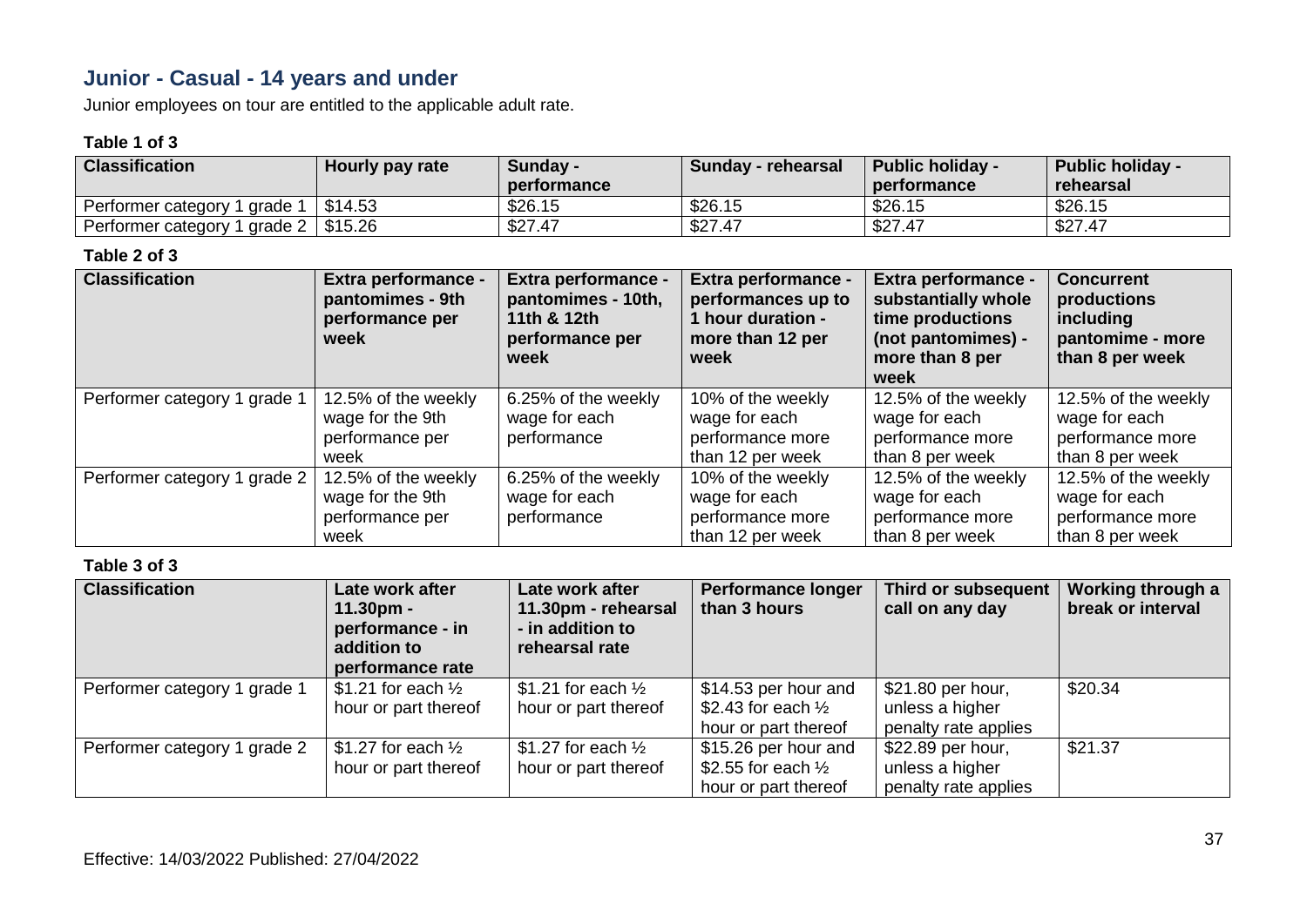## **Junior - Casual - over 14 years and under 16 years**

Junior employees on tour are entitled to the applicable adult rate.

#### **Table 1 of 3**

| <b>Classification</b>         | Hourly pay rate | <b>Sunday -</b><br>performance | Sunday - rehearsal | <b>Public holiday -</b><br>performance | <b>Public holiday -</b><br>rehearsal |
|-------------------------------|-----------------|--------------------------------|--------------------|----------------------------------------|--------------------------------------|
| arade<br>Performer category   | \$17.76         | \$31.97                        | \$31.97            | \$31.97                                | \$31.97                              |
| grade 2<br>Performer category | \$18.66         | \$33.59                        | \$33.59            | \$33.59                                | \$33.59                              |

#### **Table 2 of 3**

| <b>Classification</b>        | <b>Extra performance -</b><br>pantomimes - 9th<br>performance per<br>week | Extra performance -<br>pantomimes - 10th,<br>11th & 12th<br>performance per<br>week | <b>Extra performance -</b><br>performances up to<br>1 hour duration -<br>more than 12 per<br>week | <b>Extra performance -</b><br>substantially whole<br>time productions<br>(not pantomimes) -<br>more than 8 per<br>week | <b>Concurrent</b><br>productions<br>including<br>pantomime - more<br>than 8 per week |
|------------------------------|---------------------------------------------------------------------------|-------------------------------------------------------------------------------------|---------------------------------------------------------------------------------------------------|------------------------------------------------------------------------------------------------------------------------|--------------------------------------------------------------------------------------|
| Performer category 1 grade 1 | 12.5% of the weekly                                                       | 6.25% of the weekly                                                                 | 10% of the weekly                                                                                 | 12.5% of the weekly                                                                                                    | 12.5% of the weekly                                                                  |
|                              | wage for the 9th                                                          | wage for each                                                                       | wage for each                                                                                     | wage for each                                                                                                          | wage for each                                                                        |
|                              | performance per                                                           | performance                                                                         | performance more                                                                                  | performance more                                                                                                       | performance more                                                                     |
|                              | week                                                                      |                                                                                     | than 12 per week                                                                                  | than 8 per week                                                                                                        | than 8 per week                                                                      |
| Performer category 1 grade 2 | 12.5% of the weekly                                                       | 6.25% of the weekly                                                                 | 10% of the weekly                                                                                 | 12.5% of the weekly                                                                                                    | 12.5% of the weekly                                                                  |
|                              | wage for the 9th                                                          | wage for each                                                                       | wage for each                                                                                     | wage for each                                                                                                          | wage for each                                                                        |
|                              | performance per                                                           | performance                                                                         | performance more                                                                                  | performance more                                                                                                       | performance more                                                                     |
|                              | week                                                                      |                                                                                     | than 12 per week                                                                                  | than 8 per week                                                                                                        | than 8 per week                                                                      |

| <b>Classification</b>        | Late work after<br>$11.30pm -$<br>performance - in<br>addition to<br>performance rate | Late work after<br>11.30pm - rehearsal<br>- in addition to<br>rehearsal rate | <b>Performance longer</b><br>than 3 hours             | Third or<br>subsequent call on<br>any day | Working through a<br>break or interval |
|------------------------------|---------------------------------------------------------------------------------------|------------------------------------------------------------------------------|-------------------------------------------------------|-------------------------------------------|----------------------------------------|
| Performer category 1 grade 1 | \$1.47 for each $\frac{1}{2}$<br>hour or part thereof                                 | \$1.47 for each $\frac{1}{2}$<br>hour or part thereof                        | \$17.76 per hour and<br>\$2.97 for each $\frac{1}{2}$ | \$26.64 per hour,<br>unless a higher      | \$24.87                                |
|                              |                                                                                       |                                                                              | hour or part thereof                                  | penalty rate applies                      |                                        |
| Performer category 1 grade 2 | \$1.55 for each $\frac{1}{2}$                                                         | \$1.55 for each $\frac{1}{2}$                                                | \$18.66 per hour and                                  | \$27.99 per hour,                         | \$26.13                                |
|                              | hour or part thereof                                                                  | hour or part thereof                                                         | \$3.12 for each $\frac{1}{2}$                         | unless a higher                           |                                        |
|                              |                                                                                       |                                                                              | hour or part thereof                                  | penalty rate applies                      |                                        |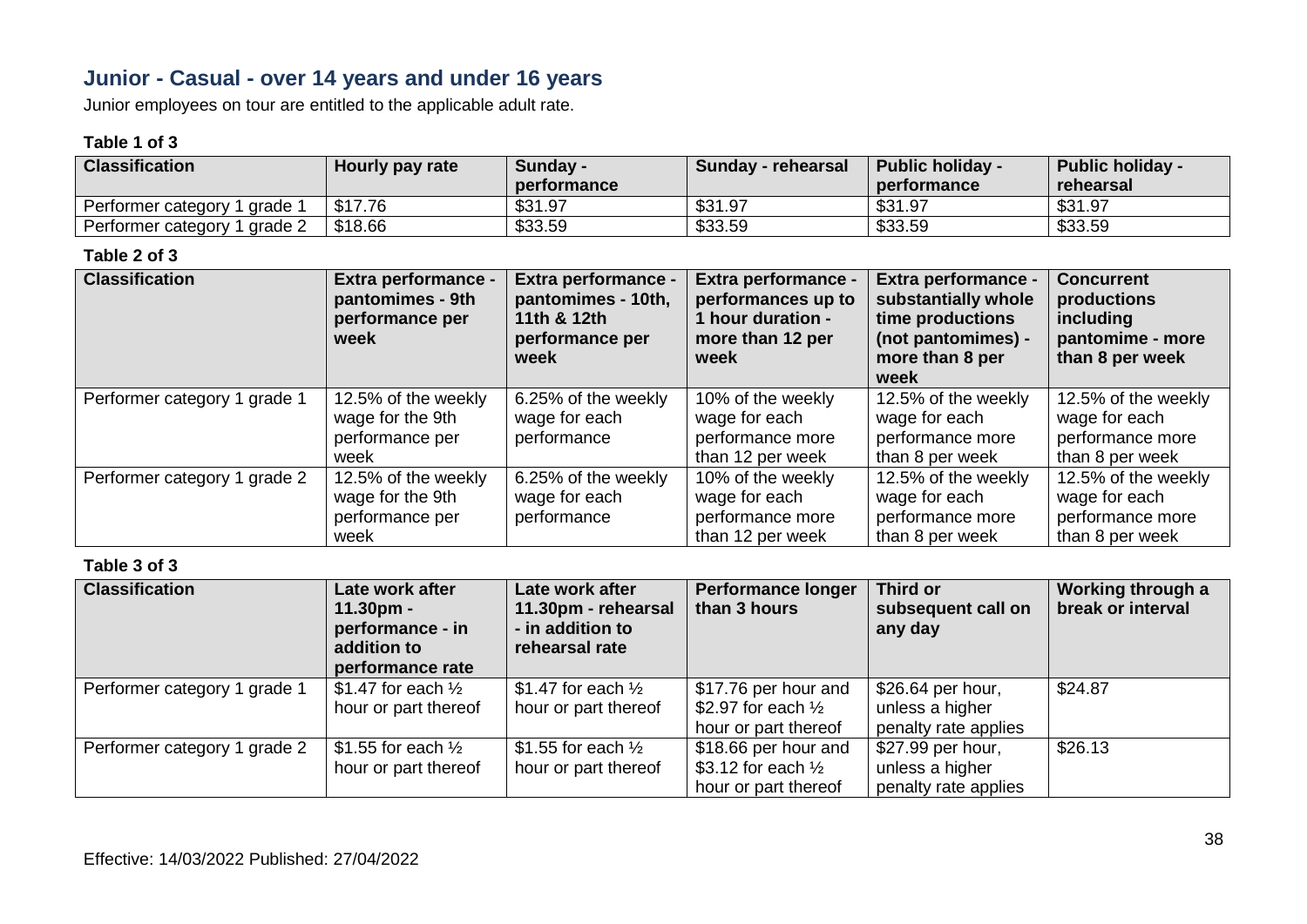## **Allowances**

The sound & lighting overtime and penalty allowance (marked \*) has been included in the rates above.

Allowances marked \*\* do not apply to full-time or part-time repetiteurs employed by a ballet, opera or other like company

| <b>Allowances</b>                                                       | Rate                                                                          |
|-------------------------------------------------------------------------|-------------------------------------------------------------------------------|
| <b>General</b>                                                          |                                                                               |
| Accommodation allowance - provided accommodation not accepted -         | \$182.67 per night                                                            |
| 1 to 4 days                                                             |                                                                               |
| Accommodation allowance - provided accommodation not accepted -         | \$139.36 per night up to a maximum of \$696.90 per week                       |
| 5 working days or more                                                  |                                                                               |
| Accommodation allowance - accommodation not provided - Sydney or        | reimbursement of up to \$1,395.00 per week                                    |
| Melbourne                                                               |                                                                               |
| Accommodation allowance - accommodation not provided - Adelaide,        | reimbursement of up to \$984.47 per week                                      |
| Hobart, Perth or Brisbane                                               |                                                                               |
| Accommodation allowance - accommodation not provided - Canberra         | reimbursement of up to \$1,199.00 per week                                    |
| Accommodation allowance - accommodation not provided - other            | reimbursement of up to \$917.70 per week                                      |
| Expenses reimbursement                                                  | reimbursement for authorised expenses                                         |
| Incidentals allowance while travelling                                  | \$17.28 per day up to a maximum of \$86.42 per week                           |
| Laundry allowance - full-time                                           | \$3.83 per week for blouses and shirts and \$9.95 per week for other garments |
| Laundry allowance - part-time & casual                                  | \$3.07 per day up to a maximum of \$13.85 per week                            |
| Meal allowance while travelling - not local shows - less than 5 working | \$30.05 for a meal                                                            |
| days                                                                    |                                                                               |
| Meal allowance while travelling - not local shows - 5 working days or   | \$60.96 per day up to a maximum of \$304.81 per week                          |
| more                                                                    |                                                                               |
| Transport and insurance of luggage & instruments reimbursement          | reimbursement for the cost of transport of luggage up to 40 kgs and bulky     |
|                                                                         | instruments and insurance for loss, theft or damage                           |
| Travel reimbursement                                                    | reimbursement for the cost of an economy class fare or equivalent to the      |
|                                                                         | destination                                                                   |
| Travel reimbursement - to & from airports                               | reimbursement for the cost of transport to or from an airport up to a maximum |
|                                                                         | of \$43.09                                                                    |
| Vehicle allowance                                                       | \$0.85 per km                                                                 |
| <b>Production and support staff</b>                                     |                                                                               |
| Meal allowance - back to back performances                              | \$19.33 for a meal                                                            |
| Meal allowance - working after 8am - full-time & part-time              | \$19.33 for each meal interval                                                |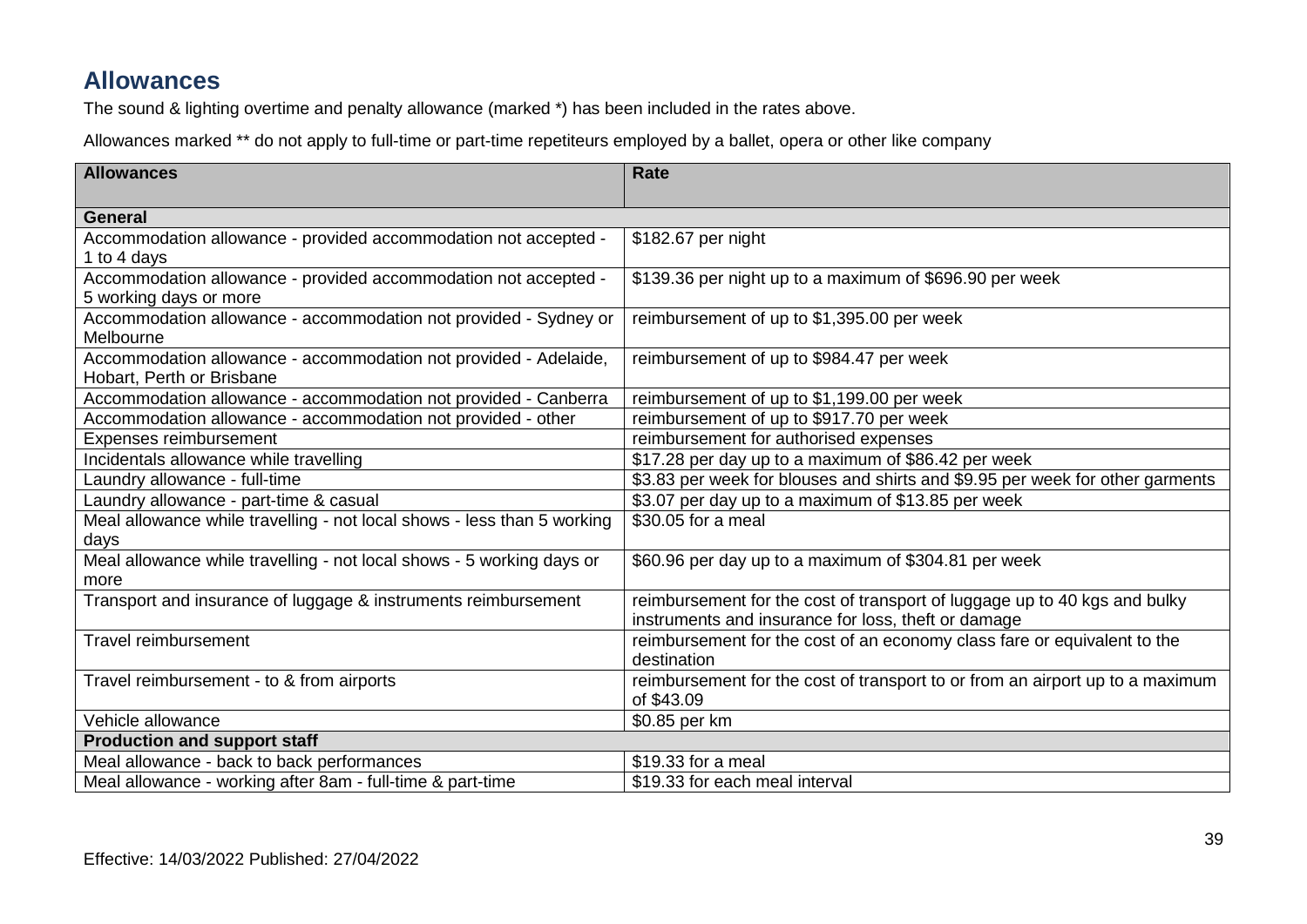| <b>Allowances</b>                                                 | Rate                                                                        |
|-------------------------------------------------------------------|-----------------------------------------------------------------------------|
| Mechanical property & lights reimbursement                        | reimbursement for the cost of all mechanical property or light requirements |
|                                                                   | including torches                                                           |
| * Sound & lighting overtime and penalty allowance - touring sound | \$3.56 per hour                                                             |
| and/or lighting employees - Level 1 (induction / training)        |                                                                             |
| * Sound & lighting overtime and penalty allowance - touring sound | \$3.87 per hour                                                             |
| and/or lighting employees - Level 2                               |                                                                             |
| * Sound & lighting overtime and penalty allowance - touring sound | \$4.06 per hour                                                             |
| and/or lighting employees - Level 3                               |                                                                             |
| * Sound & lighting overtime and penalty allowance - touring sound | \$4.14 per hour                                                             |
| and/or lighting employees - Level 4                               |                                                                             |
| * Sound & lighting overtime and penalty allowance - touring sound | \$4.27 per hour                                                             |
| and/or lighting employees - Level 5                               |                                                                             |
| * Sound & lighting overtime and penalty allowance - touring sound | \$4.40 per hour                                                             |
| and/or lighting employees - Level 6                               |                                                                             |
| * Sound & lighting overtime and penalty allowance - touring sound | \$4.68 per hour                                                             |
| and/or lighting employees - Level 7                               |                                                                             |
| * Sound & lighting overtime and penalty allowance - touring sound | \$4.85 per hour                                                             |
| and/or lighting employees - Level 8                               |                                                                             |
| * Sound & lighting overtime and penalty allowance - touring sound | $\overline{$}5.36$ per hour                                                 |
| and/or lighting employees - Technical manager<br>Sunday - travel  | 10% of the minimum weekly wage per day                                      |
|                                                                   |                                                                             |
| Tools & equipment allowance - head of department                  | \$0.27 per hour up to a maximum of \$10.10 per week                         |
| Tools & equipment allowance - other                               | \$1.04 per day                                                              |
| Transmission or recording allowance                               | \$143.02 per performance                                                    |
| <b>Company dancers and performers</b>                             |                                                                             |
| Assistant stage manager allowance (includes supernumeraries)      | \$1.28 per hour up to a maximum of \$48.57 per week                         |
| Dance captain allowance (includes supernumeraries)                | \$1.23 per hour                                                             |
| Deputy ballet master / mistress allowance - company dancers       | \$2.89 per hour                                                             |
| Driver / person in charge allowance (includes supernumeraries)    | \$1.66 per hour up to a maximum of \$62.97 per week                         |
| Make-up & shoes reimbursement - not supernumeraries               | reimbursement for the cost of required shoes and required special body      |
|                                                                   | make-up, but not facial make-up<br>reimbursement for the cost of make-up    |
| Make-up reimbursement - supernumeraries                           |                                                                             |
| Making an advertisement allowance (includes supernumeraries)      | \$44.08 per hour with a minimum payment for 4 hours<br>\$19.33 for a meal   |
| Meal allowance - less than 2 hours break between performances -   |                                                                             |
| company dancers                                                   |                                                                             |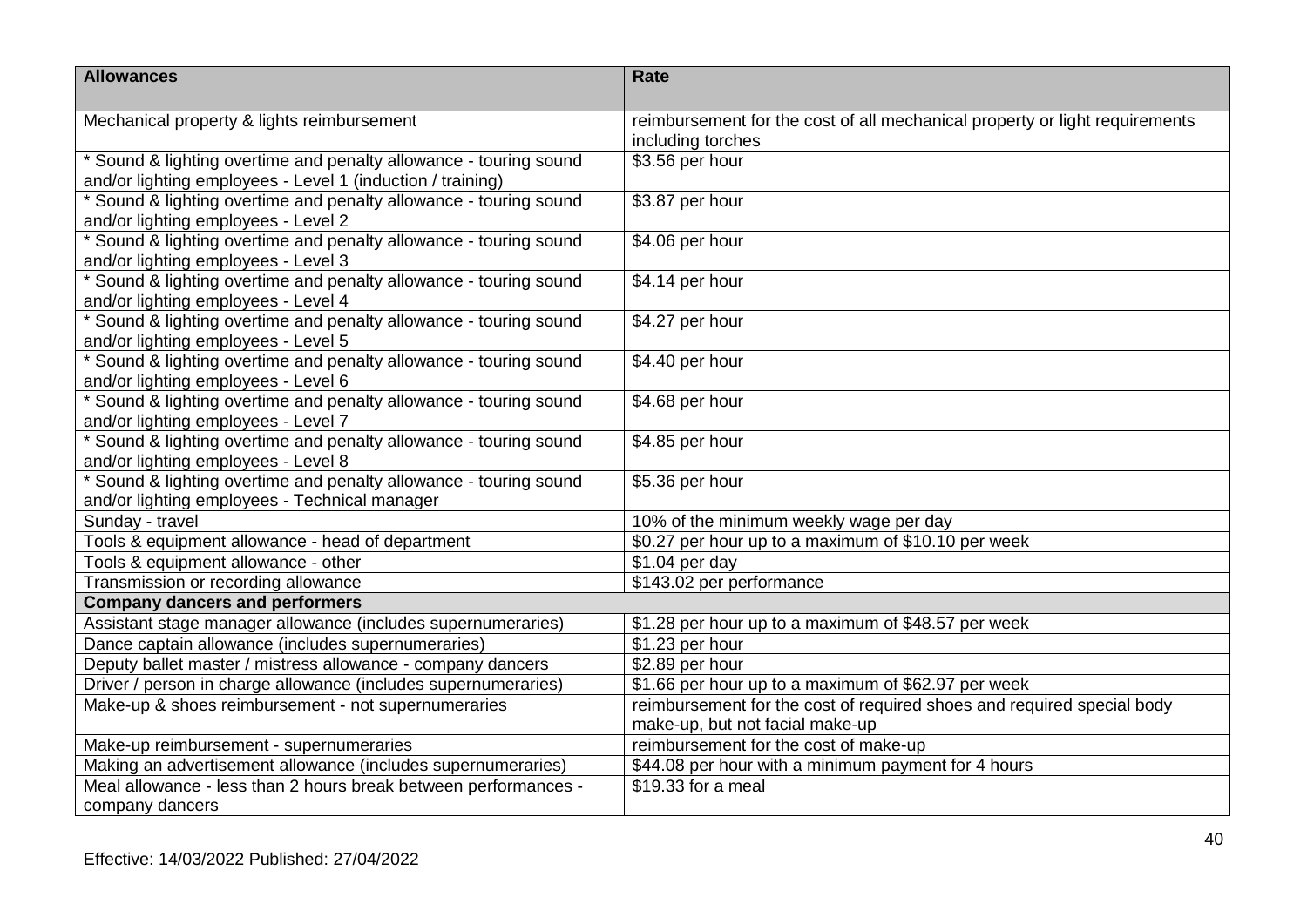| <b>Allowances</b>                                                            | Rate                                                                             |
|------------------------------------------------------------------------------|----------------------------------------------------------------------------------|
| Meal allowance - less than 2 hours break between performances -              | \$30.05 for a meal                                                               |
| performers (includes supernumeraries)                                        |                                                                                  |
| Nude allowance (includes supernumeraries)                                    | \$0.65 per hour up to a maximum of \$24.74 per week                              |
| Shoe reimbursement - company dancers                                         | reimbursement for the cost of pointe shoes as required, at least 8 pairs of flat |
|                                                                              | ballet shoes per year and appropriate footwear for use on non-dance surfaces     |
|                                                                              | where a work is specifically choreographed for such surface                      |
| Special attendances allowance - employee (includes                           | the appropriate rate for a minimum of 2 hours (unless the attendance is          |
| supernumeraries)                                                             | required before, during or after a rehearsal or performance)                     |
| Special attendances allowance - prospective employee (includes               | \$43.18 per hour for a minimum of 3 hours and payment for the cost of travel     |
| supernumeraries)                                                             | to any venue or location                                                         |
| Supervising classes allowance - dancers                                      | \$54.78 per class                                                                |
| Travelling on a public holiday allowance - first 3 hours - dancers - full-   | 8.3% of the minimum weekly wage per occasion                                     |
| time & part-time                                                             |                                                                                  |
| Travelling on a public holiday allowance - after 3 hours - dancers - full-   | the minimum hourly rate for each 1/2 hour or part thereof                        |
| time & part-time                                                             |                                                                                  |
| Travelling on a public holiday or day off allowance - performers - full-     | 8.3% of the minimum weekly wage per occasion                                     |
| time & part-time                                                             |                                                                                  |
| Understudy allowance - performers (including supernumeraries) - star<br>role | \$60.99 per week for each part understudied                                      |
| Understudy allowance - performers (including supernumeraries) -              | \$43.54 per week for each part understudied                                      |
| leading role                                                                 |                                                                                  |
| Understudy allowance - performers (including supernumeraries) -              | \$26.18 per week for each part understudied                                      |
| supporting role                                                              |                                                                                  |
| Understudy allowance - performers (including supernumeraries) -              | \$20.87 per week for each part understudied                                      |
| minor supporting role                                                        |                                                                                  |
| Understudy performance allowance - performers (including                     | \$130.79 per performance                                                         |
| supernumeraries) - star role                                                 |                                                                                  |
| Understudy performance allowance - performers (including                     | \$87.07 per performance                                                          |
| supernumeraries) - leading role                                              |                                                                                  |
| Understudy performance allowance - performers (including                     | \$52.35 per performance                                                          |
| supernumeraries) - supporting role                                           |                                                                                  |
| Understudy performance allowance - performers (including                     | \$41.74 per performance                                                          |
| supernumeraries) - minor supporting role                                     |                                                                                  |
| Wardrobe allowance (includes supernumeraries)                                | \$8.20 per week for each item, with a minimum payment of \$10.50 per week        |
|                                                                              | and an additional \$4.15 per week for each required pair of shoes                |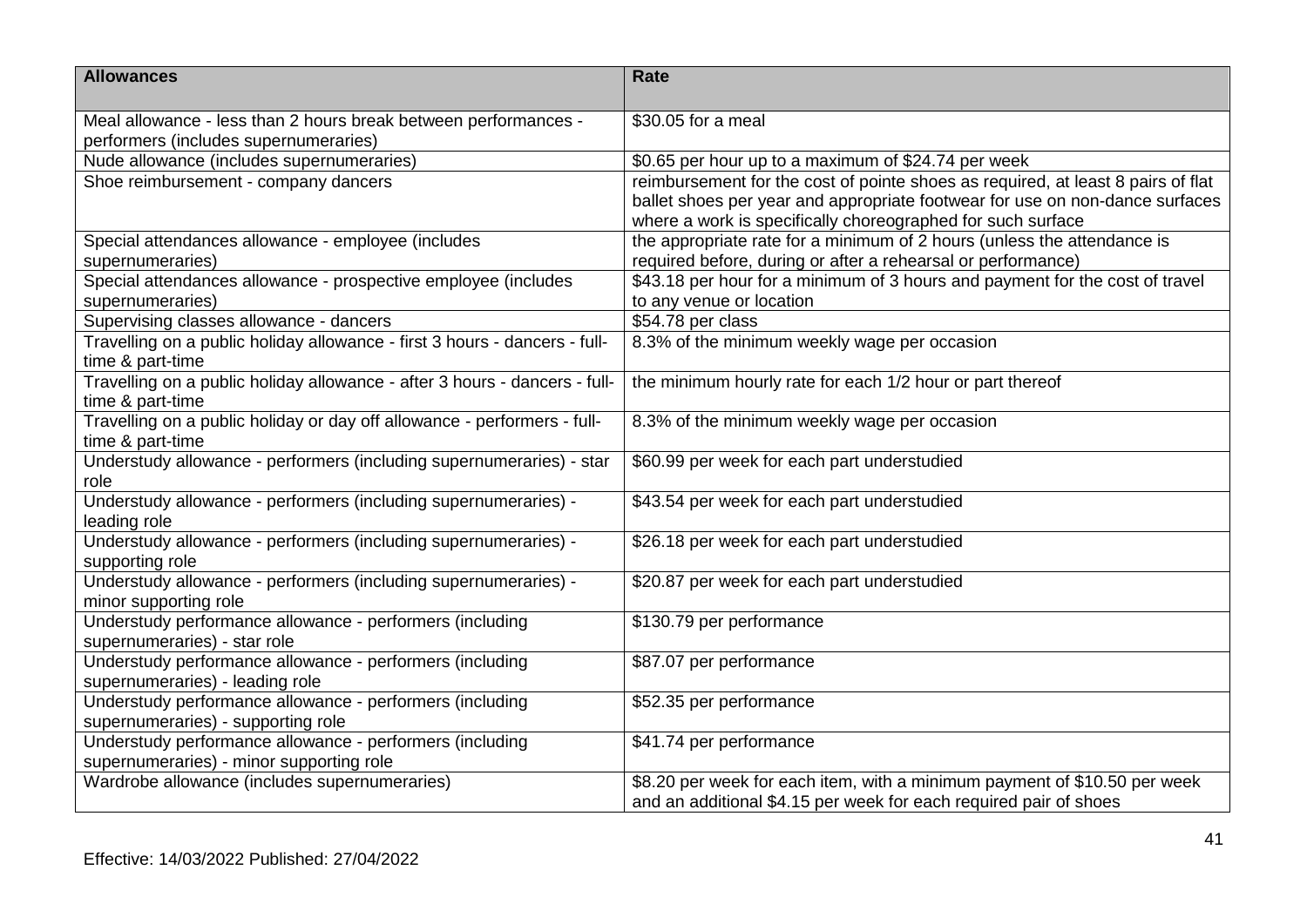| <b>Allowances</b>                                                      | Rate                                                                       |
|------------------------------------------------------------------------|----------------------------------------------------------------------------|
|                                                                        |                                                                            |
| <b>Musicians</b>                                                       |                                                                            |
| ** Additional instrument allowance - instrument supplied by employee   | \$18.69 per additional instrument per call                                 |
| ** Additional instrument allowance - instrument supplied by employer   | \$12.89 per additional instrument per call                                 |
| ** Audio recorded performance allowance - other                        | \$136.00 per performance                                                   |
| ** Audio recorded performance allowance - principal                    | \$271.69 per performance                                                   |
| ** Audio recorded performance allowance - doubling                     | \$136.00 per performance and 25% of the minimum hourly rate per additional |
|                                                                        | instrument per call                                                        |
| ** Audio recorded performance allowance - overdubbing                  | an additional minimum call fee                                             |
| ** Audio-visual or visually recorded performance allowance - other     | \$186.20 per performance                                                   |
| ** Audio-visual or visually recorded performance allowance - principal | \$232.75 per performance                                                   |
| ** Audio-visual or visually recorded performance allowance - doubling  | \$186.20 per performance and 25% of the minimum hourly rate per additional |
|                                                                        | instrument per call                                                        |
| ** Audio-visual or visually recorded performance allowance -           | an additional minimum call fee                                             |
| overdubbing                                                            |                                                                            |
| Conductor-leader - 3 or more musicians allowance                       | \$7.28 per hour                                                            |
| Conductor-leader - grand opera, grand ballet, concerts or religious    | \$5.48 per hour                                                            |
| performances allowance                                                 |                                                                            |
| Instrumentalist playing alone allowance                                | 17.5% of the minimum hourly rate                                           |
| ** Radio broadcast allowance - other                                   | \$136.00 per performance                                                   |
| ** Radio broadcast allowance - principal                               | \$271.69 per performance                                                   |
| ** Radio broadcast allowance - doubling                                | \$136.00 per performance and 25% of the minimum hourly rate per additional |
|                                                                        | instrument per call                                                        |
| ** Radio broadcast allowance - overdubbing                             | an additional minimum call fee                                             |
| ** Repetiteur allowance                                                | 12.5% of the minimum hourly rate                                           |
| Setting up time allowance                                              | 25% of the minimum hourly rate per occasion                                |
| Simulcast (radio & TV single use in Australia) allowance - principal   | \$324.05 per performance                                                   |
| Simulcast (radio & TV single use in Australia) allowance - other       | \$259.24 per performance                                                   |
| Soloist allowance                                                      | \$6.30 per instrument per call                                             |
| Sunday travel                                                          | \$11.30 per day                                                            |
| ** Supply own music allowance - weekly                                 | \$35.98 per week                                                           |
| Supply own music allowance - casual                                    | \$11.69 per call                                                           |
| ** Televised performance allowance - other                             | \$126.11 per performance                                                   |
| ** Televised performance allowance - principal                         | \$157.64 per performance                                                   |
|                                                                        |                                                                            |